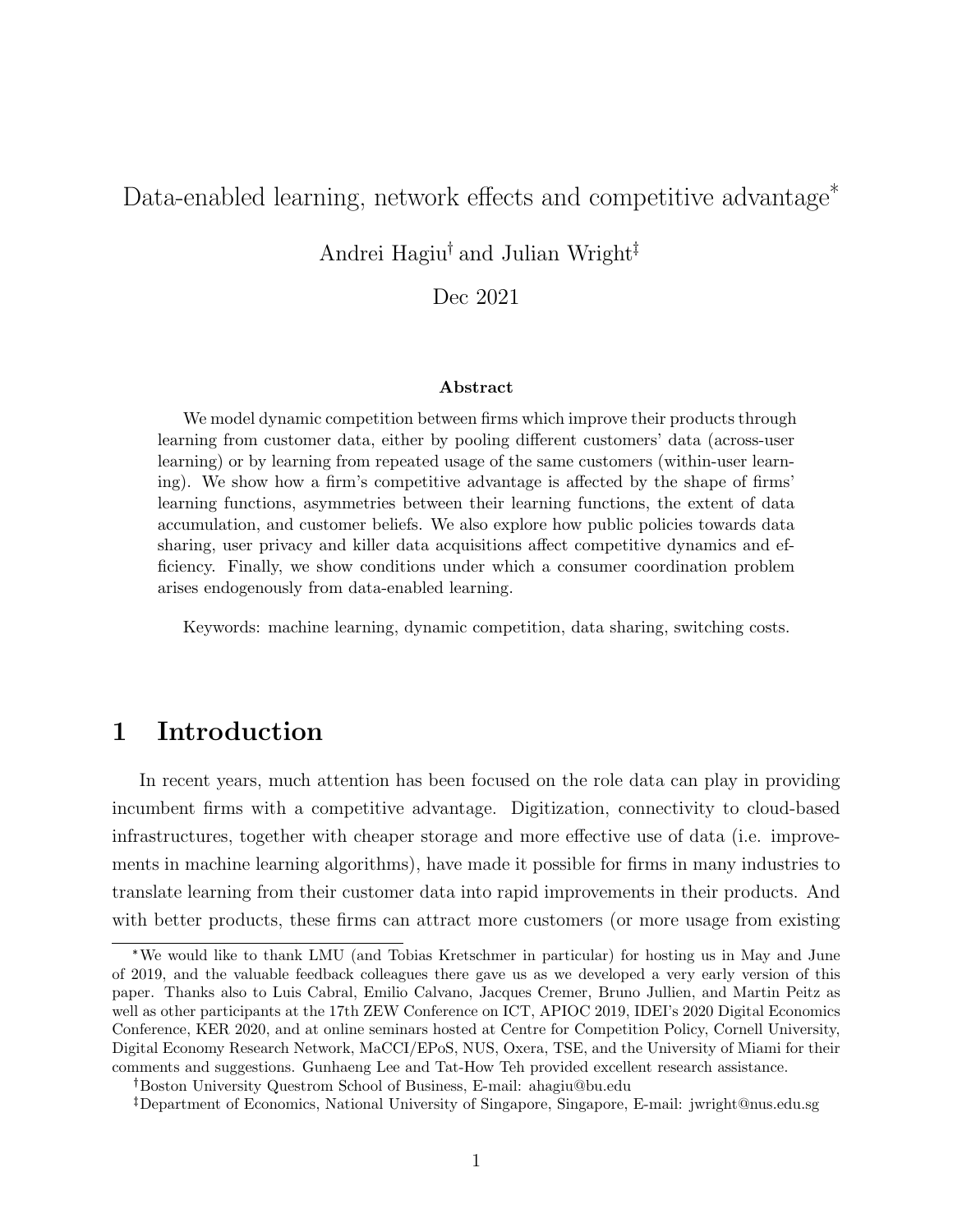customers), and therefore obtain more data, potentially creating a self-reinforcing cycle that can make it difficult for any new entrant to compete. We call this self-reinforcing cycle "data-enabled learning".[1](#page-0-0)

There are a plethora of products and services that leverage data-enabled learning. Some work purely by leveraging data across different users, whereas others personalize the learning at the individual level. As an example of the former, consider Grammarly. This well-known cloud-based service suggests spelling, grammar, tone, style and word choice improvements in exchange for a monthly subscription fee. As users make corrections to the suggestions offered by Grammarly, its language experts and artificial intelligence can use this feedback to continue to improve its future recommendations for all users. Other text processing applications such as chatbots (LivePerson), document management (Luminance) and productivity tools (x.ai) work in a similar way, as do computer vision applications such as driver assistance (Mobileye), autonomous vehicle systems (Cruise), skin cancer detection (SkinVision), farm monitoring (Prospera), home security (Deep Sentinel) and airport screening (SeeTrue), and speech recognition applications such as dictation software (Dragon), translation services (Unbabel) and virtual assistants (Amelia).

In contrast to these applications based on across-user learning, consider Fitbit's premium service, which provides users with personalized advice on health, sleep and fitness based on data collected by their Fitbit device. As customers use their Fitbit device more, the system is able to provide them with better and more helpful advice, which means users tend to prefer it to any new alternative device. Other popular smart connected devices that improve based on individual user data include Ecobee's smart thermostats and cameras (which learn user preferences and habits, and use that to optimize temperature setting and home monitoring), Eight Sleep's smart beds (which adjust the bed's temperature to optimize the user's sleep), Tonal's home gym system (which adjust weights and resistance to optimize workouts), etc. And of course, many applications work by combining both across-user learning and withinuser learning, such as paid services that are built on recommendation systems like those offered by Calm, Netflix, Spotify, StitchFix and Tinder.

Data-enabled learning would seem to give incumbent firms a competitive advantage. But how strong is this advantage and how does it differ from that obtained from more traditional mechanisms, such as (i) learning-by-doing, which allows a firm to lower its costs as it produces (and sells) more, thereby being able to offer a lower price and attract more sales, and (ii) standard network effects, which make a firm more valuable to consumers as it attracts more

<sup>1</sup>Some practitioners have called this phenomenon "data network effects". Our use of "data-enabled learning" is intended to be more general since, as discussed below, the phenomenon need not involve any network effect (for example, if the learning is specific to each customer).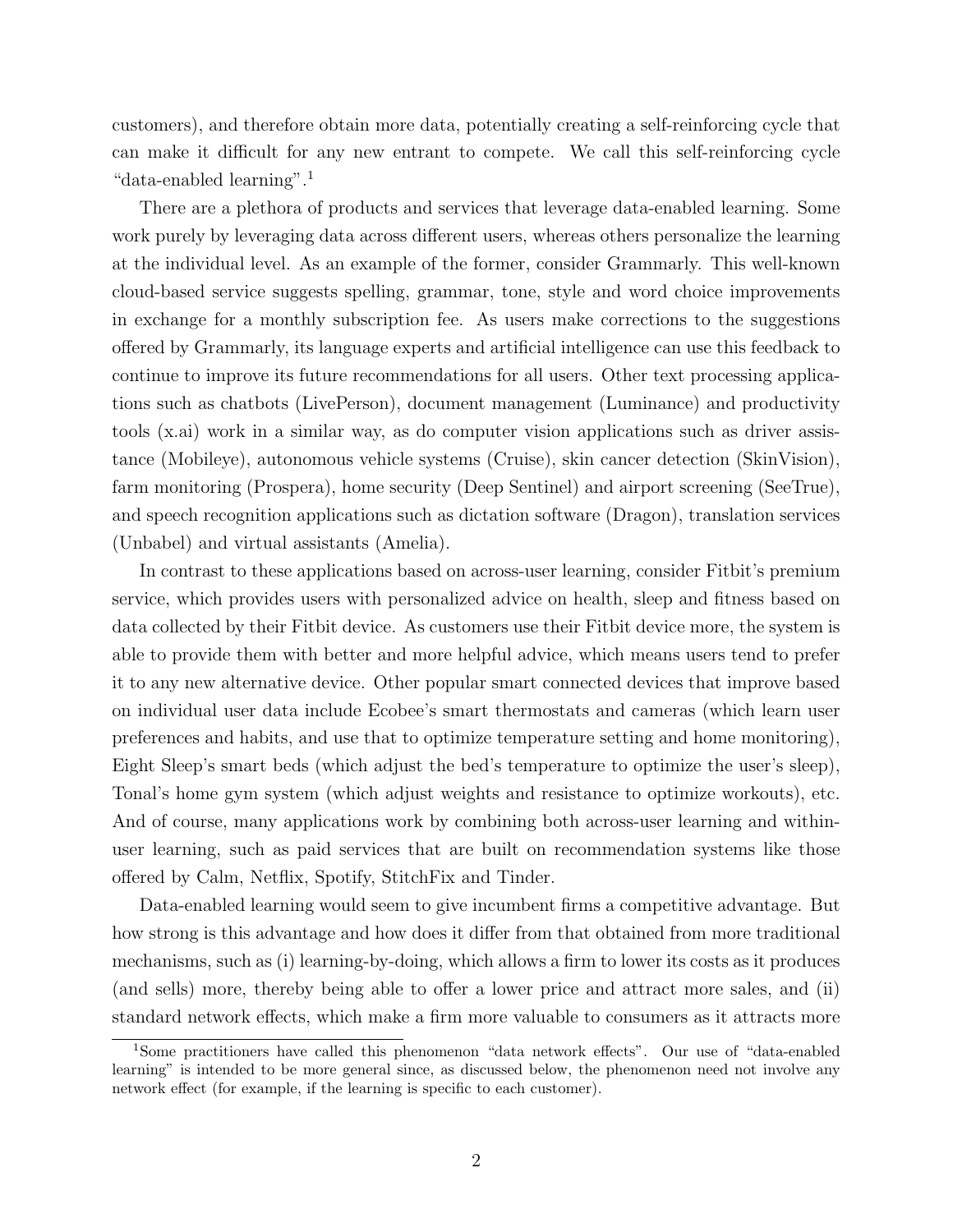consumers, thereby attracting even more consumers and offering even higher value?

To address these questions, and determine the drivers of competitive advantage with dataenabled learning, we develop a theory of dynamic competition in which firms can improve their products via data gleaned from their customers. The theory is based on Bertrand competition between two infinitely lived firms, which can differ in the amount of their prior learning as well as in the shape of their respective learning functions. We allow firms to set prices to compete for consumers every period, taking into account how attracting consumers (and therefore more data) increases the value they can offer to consumers in subsequent periods. A novel feature of our framework is its ability to handle asymmetric learning functions. This generality is achieved by simplifying the model in another dimension there is no uncertainty determining which firm has an intrinsic advantage in every given period, which means the market always has a winner-takes-all property, with the same firm winning in every period.

As a baseline, we consider the case with across-user learning only (Section [3\)](#page-6-0), in which the two firms only learn based on the total number of consumers they served in the past. Since consumers' willingness-to-pay increases over time with more users when prices remain unchanged, there is a type of dynamic network effect at play. This provides one distinction from traditional learning-by-doing settings, where consumers benefit only via lower prices. A more substantive distinction arises when we allow firms to learn and improve their products while their customers are still consuming them. This is often the case with cloud-based products, but was not possible with traditional products (e.g. physical goods, packaged software). When the product improves while it is still being consumed, consumers need to form expectations over how many other consumers will purchase the same product in order to determine the value they will get from the product, thereby creating a role for consumer beliefs.

We then consider the case of within-user learning only (Section [4\)](#page-23-0), in which any given consumer's willingness-to-pay for a given firm's product only depends on how many times the firm has served that particular consumer in the past. This highlights another fundamental difference between data-enabled learning and traditional learning-by-doing mechanisms, which is the role of customization: firms can often improve their products for each individual customer based on that customer's particular usage experience. Within-user learning implies the more a customer uses a firm's product, the greater is the effective cost of switching to the rival's product. Such data-enabled learning therefore creates an endogenous switching cost that grows over time, but not any type of network effect.

In these baseline models, we show that despite the fact that sometimes both the winning firm and the losing firm price below cost to consumers, the competitive outcome coincides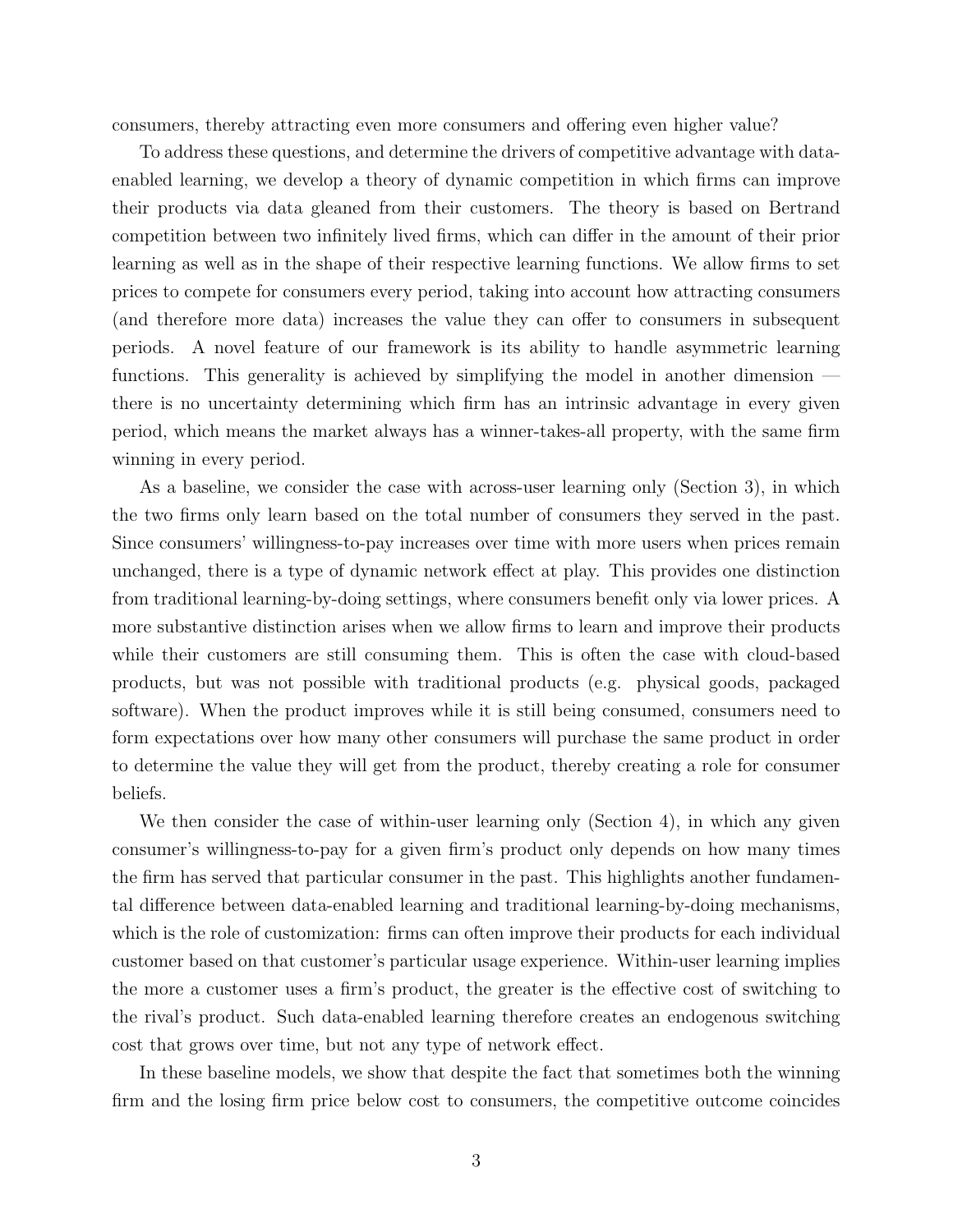with the socially optimal outcome.<sup>[2](#page-0-0)</sup> This is intuitive given our Bertrand setting. Whichever firm can offer more current and future surplus if it wins today and all future periods will have more scope to win, and indeed will win today, consistent with social efficiency. Yet, the result is not trivial. The determination of which firm wins in a particular period depends on how much each firm is willing to subsidize consumers in the current period, which in turn depends on how much each firm's value increases by winning this period as opposed to losing this period, both of which are only defined recursively. Indeed, we show the result does not hold in a finite-horizon version of our model.

We find the condition determining which firm will win is the same regardless of whether we assume pure across-user learning or pure within-user learning, and whether consumers are forward looking or myopic. Yet unlike the case with across-user learning, if learning is within users, the winning firm's profit is lower when consumers are forward looking than when consumers are myopic. Fundamentally, this is because within-user learning creates endogenous switching costs, so each forward-looking individual consumer takes into account that they would benefit if the losing firm had a stronger competitive position in the future, which in turn makes the winning firm have to price more competitively. We also explain how various factors, such as how far each firm is along its learning curve and the nature of the learning curve, affect the condition for either firm to win.

In Section [5](#page-27-0) we combine the two types of learning (across users and within users) and explore when and how this combination by itself can make consumers' beliefs matter for the equilibrium outcome. With myopic consumers we show things remain equivalent to the case of pure across-user learning, in which consumer beliefs don't matter. However, once we allow for forward-looking consumers, beliefs can matter even in the absence of any within-period learning, exogenous switching costs, or strategic pricing by the firms. Specifically, even if the product is available for free and consumers are free to change firms each period, within-user learning still creates an endogenous switching cost. This implies consumers want to choose the product that other consumers are expected to choose in order to also benefit from acrossuser learning in subsequent periods. For example, this means Google search likely benefits from favorable consumer beliefs even though it is "costless" for users to switch to Bing. We then show a similar coordination problem among consumers arises when firms can set prices, provided across-user learning is sufficiently important relative to within-user learning.

A key implication of our analysis is that providing the losing firm with more data generally increases consumer surplus. This might suggest a policy that forces winning firms to share the data obtained with their rivals would be good for consumers. We use our dynamic

<sup>&</sup>lt;sup>2</sup>The only exception to this occurs with across-user learning when products can improve while they are still being consumed, so there is a role for consumer beliefs to distort the equilibrium outcomes.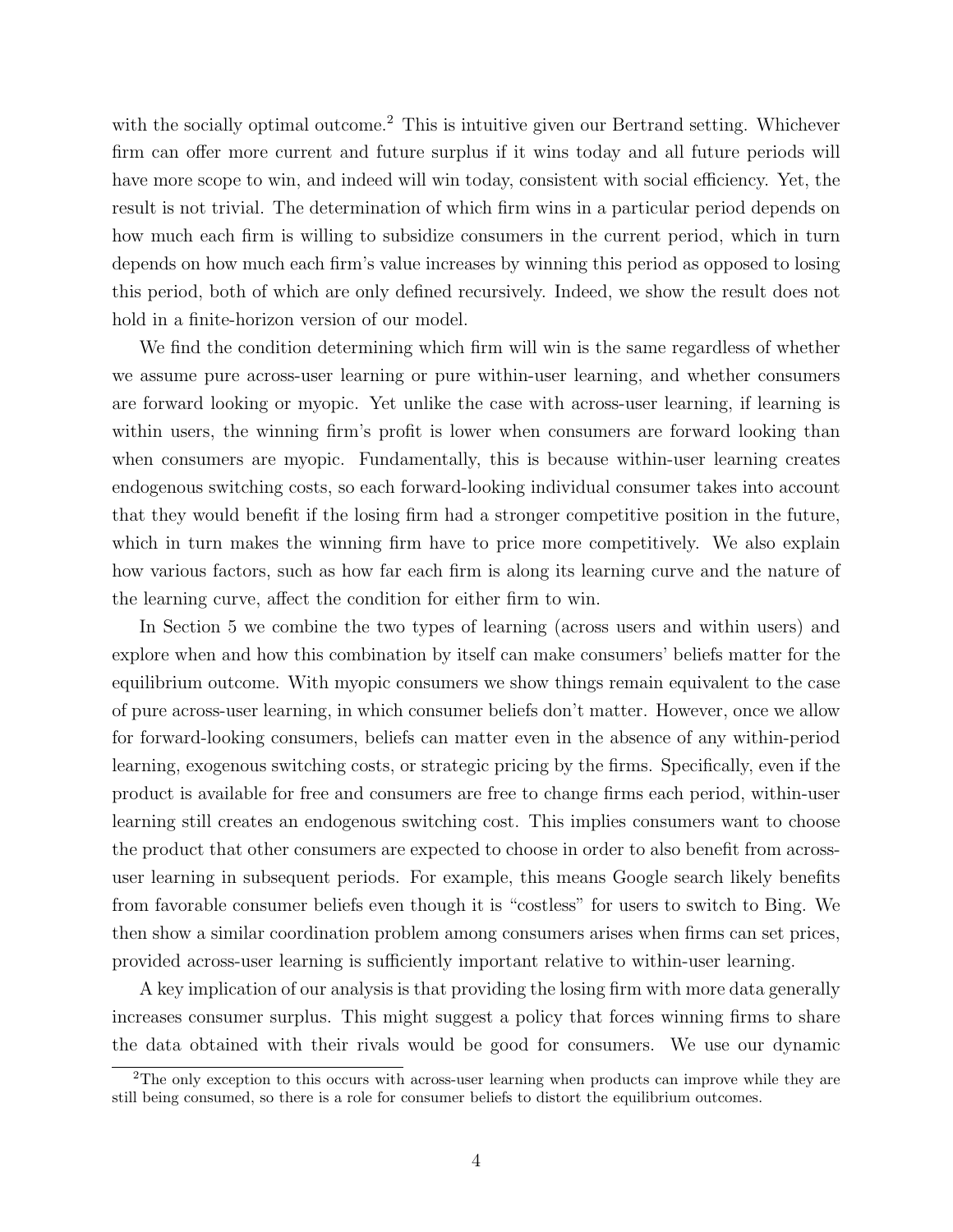framework to explore how data sharing works: we find that it increases consumer surplus when one firm is sufficiently far ahead of the other by making the laggard more competitive, but it decreases consumer surplus when the firms are sufficiently evenly matched by making firms compete less aggressively, which in our model means subsidizing consumers less. We also use our model to highlight an unintended consequence of privacy policies. If such policies reduce the rate at which firms can extract useful data from consumers, they will tend to increase the incumbent's competitive advantage, reflecting that the entrant has more scope for new learning and so is affected more by such a policy. Finally, our baseline efficiency result no longer necessarily holds when the firms can acquire data directly (e.g. from a third party) rather than via attracting more consumers. Indeed, we show that if one firm has already reached its maximum learning threshold, that firm will acquire the available data too often relative to what is socially efficient. Thus, the theory predicts killer data acquisitions, in which the incumbent will acquire data even though it has no use for it, because it stands to gain more by denying the rival access to the data than the rival would obtain by catching up.

# 2 Related literature

Our paper combines aspects from three large and established literatures. First, it relates to works that provide theoretical models of competition with learning-by-doing (Fudenberg and Tirole, 1983; Dasgupta and Stiglitz, 1988; Salant, 1990; Cabral and Riordan, 1994; Besanko et al., 2010; and Besanko et al., 2014 and 2019). Our treatment of pure across-user learning (in the case without within-period learning), in which learning increases consumers' willingness to pay in subsequent periods, can be viewed as isomorphic to the decreases in firms' costs arising under traditional learning-by-doing models. In this sense, the baseline model with pure across-user learning is close to that in the classic paper of Cabral and Riordan (1994), and the papers by Besanko et al., 2010, and Besanko et al., 2014 and 2019 that build on their framework. Relative to these papers, our framework is simpler by assuming away uncertainty (i.e. firm-specific shocks to consumer valuations). Without a stochastic element determining which firm has an intrinsic advantage in every period, our model is less useful in terms of predicting the evolution of market shares in an industry. On the other hand, we contribute to the learning-by-doing literature by allowing for asymmetric learning functions. This creates the possibility that a firm that currently has a smaller stock of data-enabled learning can have a competitive advantage that enables it to win current and future sales.

A benefit of our model of learning is we can explicitly solve for prices and value functions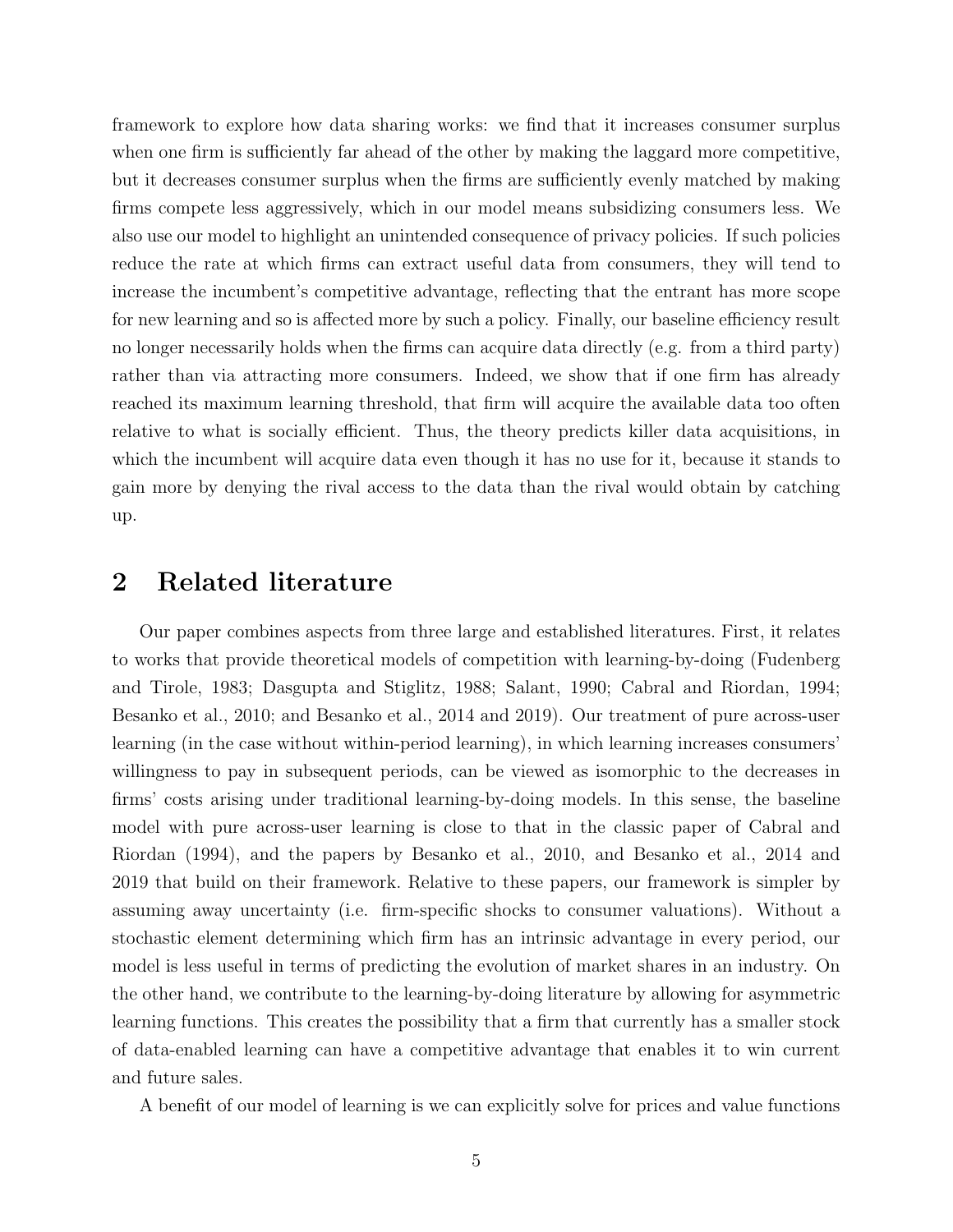in every state for arbitrary learning functions, which is what allows us to obtain a wide range of new results, including the implications of learning for consumer surplus, and comparative statics in the shape of the firms' respective learning curves and in their respective positions on those curves. And more fundamentally, we apply the framework to study questions that do not naturally arise in learning-by-doing settings, specifically policy questions regarding the implications of data sharing, tighter customer privacy, and data acquisitions. Furthermore, the within-user learning version of our model is entirely new, as is the role of endogenous switching costs in that setting. Finally, a further novelty of data-enabled learning relative to learning-by-doing is the possibility for consumer coordination problems to arise, such as when we combine across-user learning with within-period learning or within-user learning.

Second, our paper relates to the substantial literature on network effects. From this literature we borrow the modelling of consumer "beliefs" to select equilibria when consumers play coordination games (Katz and Shapiro, 1986, and Caillaud and Jullien, 2001). At a high level, our model with across-user and within-period learning is related to dynamic models with network effects (e.g. Mitchell and Skrzypacz, 2006, Cabral, 2011, Biglaiser and Cremer 2020, Halaburda et al., 2020), since the combination of these two features works in the same way as exogenous network effects within a period. However, a key difference is that in our setting with learning, willingness-to-pay depends not only on the current stock of consumers, as it would in network effects models, but also on past consumers even if they are no longer consuming from the firm.

Third, our paper relates to IO models of switching costs, such as the classic papers of Klemperer (1987) and Beggs and Klemperer (1992). As noted in the introduction, withinuser learning creates an endogenous switching cost that grows the longer a consumer is with a particular firm. To the best of our knowledge, such a feature has not previously been considered in the switching cost literature even though it seems relevant more generally.

Finally, there is a rapidly emerging literature on the role and implications of data in the economy. One branch of this literature (see Acemoglu et al., 2019, Bergemann and Bonatti, 2019, Choi et al., 2019, and Ichihashi, 2020 and 2021) studies the negative implications of firms collecting consumer data when that data can be used in ways that harm consumer privacy (e.g. selling it to third parties), thus giving rise to the possibility of excessive data collection. In contrast, and consistent with our motivating examples, the firms collecting data from their customers in our model use that data only to improve their own products for consumers. Papers that also focus on data-enabled learning include Farboodi et al. (2019), who model the industry dynamics that arises when data helps firms choose the best production technique and so higher quality products, and Prufer and Schottmüller (2021), who model a dynamic feedback loop in which a firm's current cost of investing in quality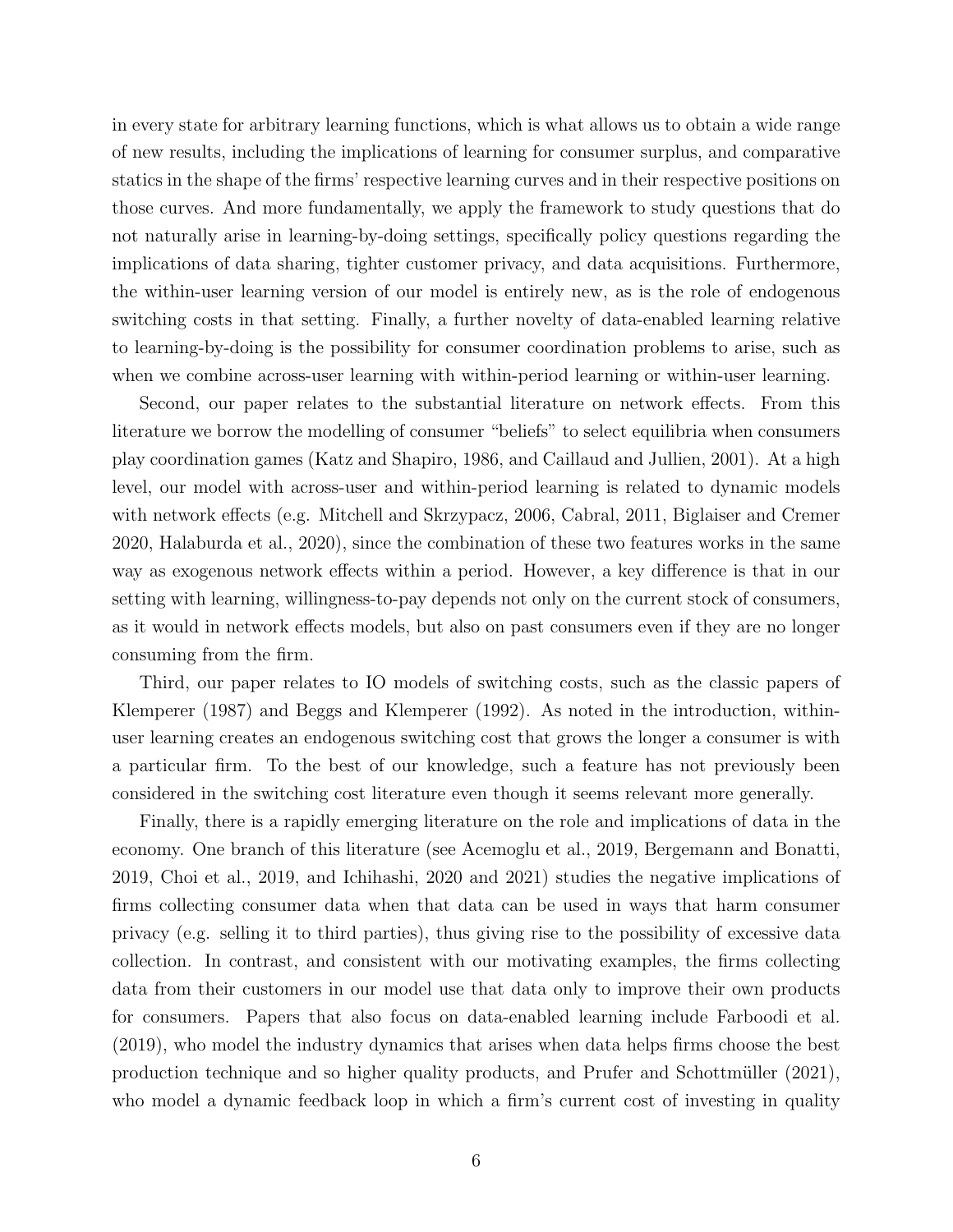is decreasing in the firm's previous period sales, and greater investment in quality leads to higher demand in the current period. Both abstract from strategic price setting by firms and explicit modelling of the decisions of forward looking consumers. Biglaiser et al. (2019) provides a high-level discussion of the different ways firms can enjoy incumbency advantages, including access to more data: they note that across-user learning and within-user learning are two distinct ways in which data generates a competitive advantage for incumbents. De Cornière and Taylor (2020) also study the effect of data on competition but focus on showing how different uses of data (including improving a firm's product, but also ad targeting and price discrimination) determine whether data is pro- or anti-competitive. While their framework is much more general in other ways, they don't analyze a fully dynamic setting in which data learning can accumulate. Finally, Schaefer and Sapi (2021) investigate how data drives the quality of internet search results, providing evidence that the quality of search results improve with more data on previous searches, and that personalized information is particularly valuable.

## <span id="page-6-0"></span>3 Across-user learning

In this section we focus on across-user learning—each firm improves the product for each consumer based on what it learns from the usage of all its consumers. The learning technology we consider has the general property that the value to consumers of a given firm's product in a period is an increasing function of the measure of consumers who have purchased the product previously (past consumers) from the same firm. We will refer to the model described below as our baseline setting because it turns out that much of the model setup and analysis, as well as many of the results in this section, carry over (with suitable adjustments) to the versions where we allow for within-period learning (Section [3.4\)](#page-21-0), and within-user learning, either by itself (Section [4\)](#page-23-0), or in combination with across-user learning (Section [5\)](#page-27-0).

Two firms, which we refer to as the incumbent I and the entrant E, compete over infinitely many periods. Both firms face a marginal cost of production equal to c and compete in prices. We assume consumers have unit demands in each period, which they can fulfill either from I or E. Although firms charge positive prices in all of our motivating examples, we can allow for the possibility of negative prices by reinterpreting the price as some valuable service that the firm offers consumers in exchange for their data and which is costly for the firm to provide. The (common) one period ahead discount factor is denoted  $\delta$ , and satisfies  $0 < \delta < 1$ . We normalize the measure of consumers in each period to one, and so the number of periods that a firm has previously won also represents the total measure of consumers it can learn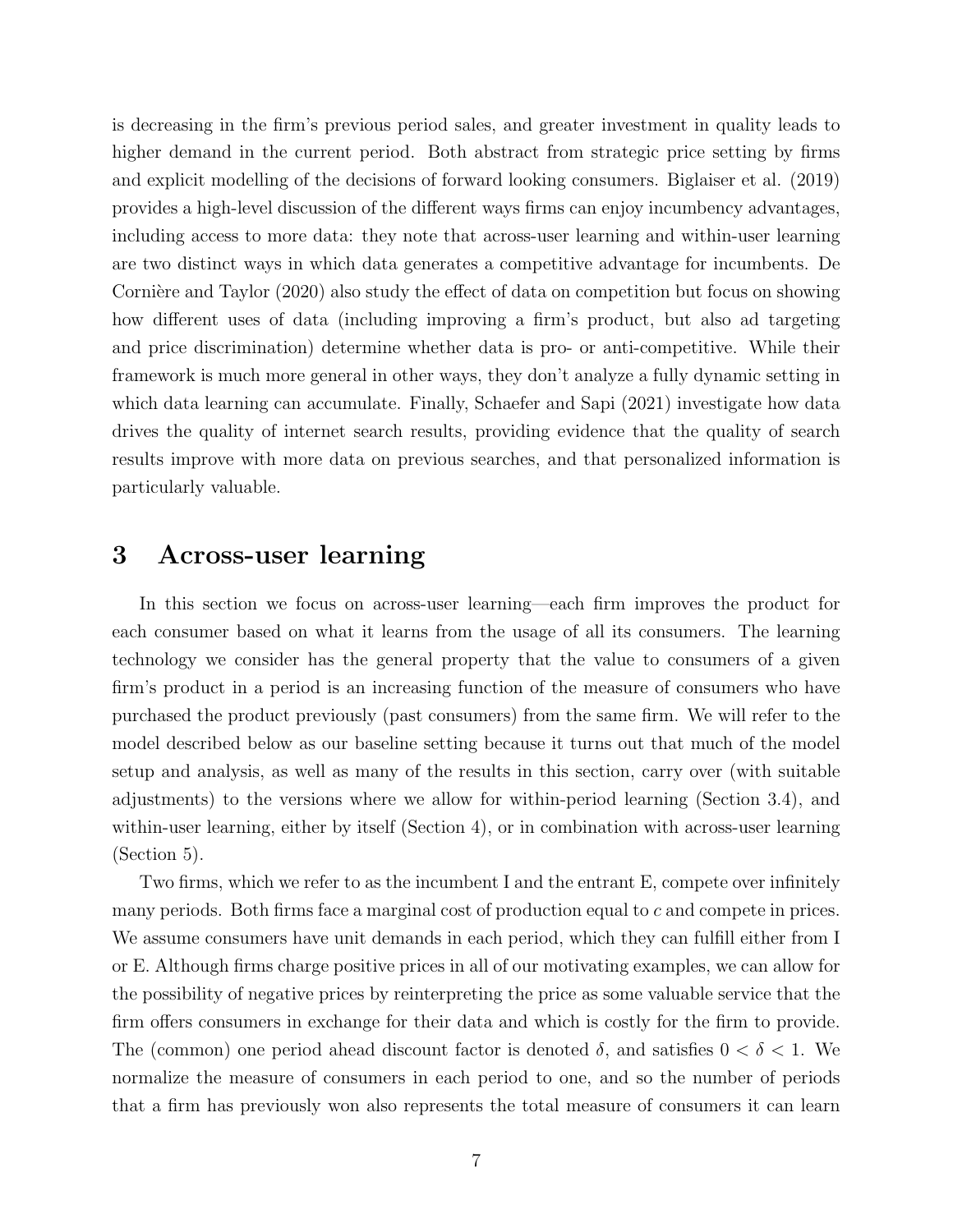from. In this formulation of across-user learning, there is no distinction between consumers who are purchasing again (repeat consumers) vs. entirely new consumers. Thus, our setting in this section is compatible with two interpretations:

- Consumers live for one period only. New consumers in a period make a single buying decision and then exit.
- The same consumers are active and make purchasing decisions in every period, i.e. they are infinitely lived, but there is no cost for each of these individual consumers to switch from one firm to the other across periods. In this case, the learning from consumers when they purchase again is assumed to be the same as that from new consumers.

We assume all consumers are atomistic, which is reasonable given the large number of consumers firms are learning from in most of our examples. This means even if consumers are of the second type above, they do not need to consider the impact of their purchase decision on the pricing game or the options they will face in subsequent periods. Later, when we introduce within-user learning (which creates endogenous switching costs), this will no longer be true.

The standalone value of firm i's product (or service) is denoted  $s_i$ , where  $i \in \{I, E\}$ . This value is augmented by learning. In any period, firms are asymmetric Bertrand competitors, so each firm will either sell to all consumers (measure one) or none. As a result, the measure of consumers a firm has learnt from is equal to the number of periods in which it has made positive sales. If firm i has sold in  $N_i$  periods in the past, then the value current consumers obtain from firm *i*'s product is  $s_i + f_i \left( \min \{ N_i, \overline{N}_i \} \right)$ , where  $f_i$  is firm *i*'s learning function and  $N_i$  is the number of periods firm i must sell in to reach its maximum threshold of learning.

This specification captures that firms learn more as they obtain more consumer data, and this allows them to increase the value of the product they offer, but only up to a point, i.e. learning is bounded. Later in this section we will show how our results extend to handle unbounded learning functions. The only requirements on  $f_i$  are that it is defined for all non-negative real values of its argument, is everywhere weakly increasing, and without loss of generality, strictly increasing in the last step to reach its maximum threshold (i.e.  $f_i(\overline{N}_i) > f_i(\overline{N}_i - 1)$ . In particular,  $f_i$  need not be a continuous function. We normalize  $f_i(0) = 0$ . Thus, at any point in time there are potentially three sources of asymmetry between firms: (i) differences in standalone value  $(s_I \neq s_E)$ , (ii) differences in the learning curve  $(f_I \neq f_E \text{ and/or } \overline{N}_I \neq \overline{N}_E)$ , and (iii) differences in how far along each firm is on its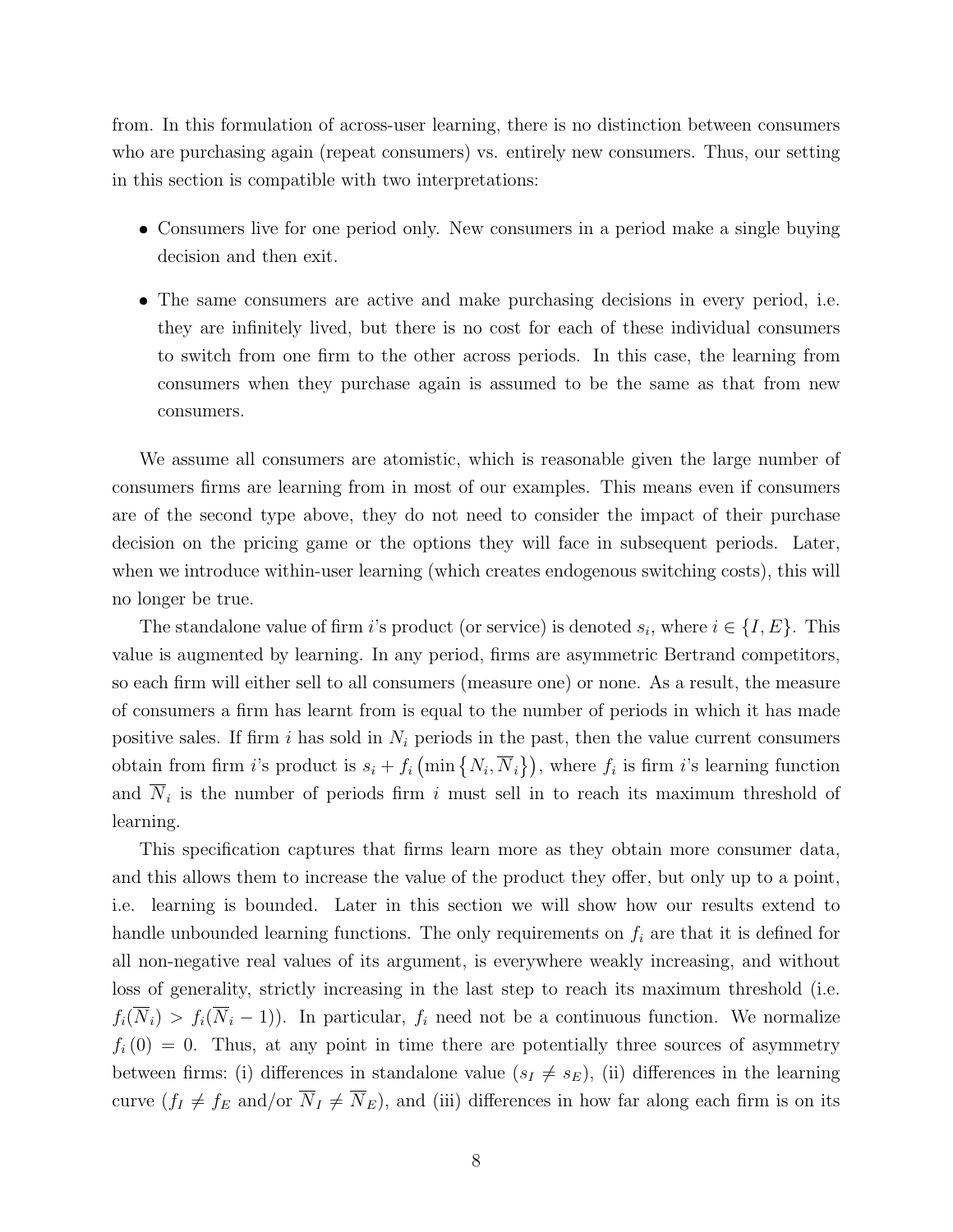learning curve in the current period  $(N_I \neq N_E).$ <sup>[3](#page-0-0)</sup>

Consumers and firms have perfect and complete information. Our focus is on Markovian strategies and a Markov-perfect equilibrium (MPE). Among MPEs, we also rule out equilibria which are supported by the losing firm pricing in such a way that its value would be negative if it instead won consumers at the prices charged in a particular period and then firms followed their equilibrium pricing strategies in all subsequent periods. This is equivalent to the standard approach of focusing on a Nash equilibrium in which the losing firm does not price below its marginal cost in the one-shot asymmetric Bertrand game. Thus, when we refer to a unique MPE we mean the MPE is unique after eliminating MPEs that involve such weakly dominated strategies. Finally, we use the convention that E wins in case consumers are indifferent when both firms price at the lowest level they would still be willing to sell at.

An implicit assumption in our setup is that a firm will continue to compete even if in equilibrium its value is zero. This is consistent with our assumption that firms do not face any fixed cost to remain in operation and ensures firms always face some form of competition. In reality, obviously firms do face ongoing fixed costs of operating. There are many realistic ways to extend our model such that the losing firm makes positive expected profits in every period and therefore remains active provided fixed operating costs are not too large. In [Online Appendix A,](https://app.scholarsite.io/s/bbdeca) we present the details for two such extensions. The most straightforward among them allows for the possibility that in every period, there is some chance there will be a publicly available discovery (e.g. some new public data and/or new type of algorithm) that transforms the firms' existing business by an uncertain augmentation of their standalone values, and makes their past data-enabled learning irrelevant. We show that the resulting conditions for either firm to win are identical to the ones we obtain below after adjusting the discount factor to account for the probability of the public discovery, and all the results obtained in this section go through. Finally, in [Online Appendix A](https://app.scholarsite.io/s/bbdeca) we also discuss what happens in our setup when the losing firm exits immediately (given that it makes zero profits) and show that the condition for either firm to win is still preserved.

The relevant state at the start of any period is defined by  $(N_I, N_E)$ . The corresponding value functions for I and E (i.e. the present discounted values of future profit flows starting with the current period when firms follow their equilibrium pricing strategies in every period) are denoted by  $V^I(N_I, N_E)$  and  $V^E(N_I, N_E)$ . Consider firms starting from the state  $(\overline{N}_I, \overline{N}_E)$ , so both firms have reached their respective learning thresholds. Then I offers  $s_I + f_I(\overline{N}_I)$  to consumers in every period and E offers  $s_E + f_E(\overline{N}_E)$  to consumers in every

<sup>&</sup>lt;sup>3</sup>In Cabral and Riordan (1994), there are no differences in learning curves across firms, but rather, they allow for horizontal differentiation via firm-specific shocks to consumer valuations. If we introduce the above learning curve asymmetries into their framework, and take the limit as the variance of their stochastic term goes to zero, we would obtain a model that is isomorphic to ours.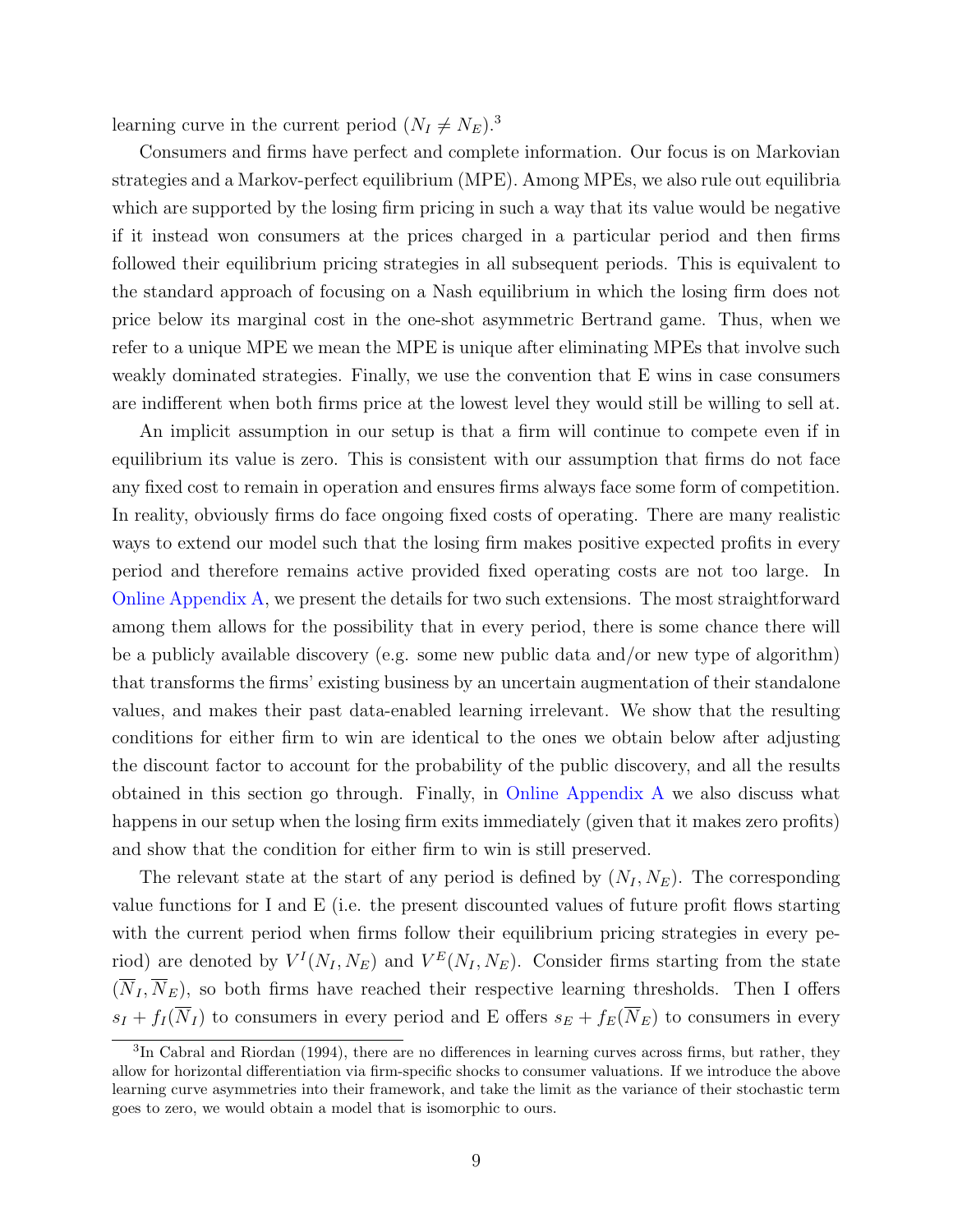period. Given the resulting asymmetric Bertrand competition, and taking into account that the competitive situation will be the same in every subsequent period, E wins every period starting with the current one if and only if  $s_E + f_E(\overline{N}_E) \geq s_I + f_I(\overline{N}_I)$ . Furthermore, for each firm  $i \in \{I, E\}$  and its rival  $j \in \{I, E\}$  with  $j \neq i$ , we must have

$$
V^{i}(\overline{N}_{I}, \overline{N}_{E}) = \frac{1}{1-\delta} \max \left\{ s_{i} - s_{j} + f_{i}(\overline{N}_{i}) - f_{j}(\overline{N}_{j}), 0 \right\}.
$$

When at least one of the firms has not yet reached its learning threshold, in order to win the current period, each firm will be willing to offer a subsidy equal to the difference in the discounted value of its future profits if it were to win the current period and its future profits if it were to lose the current period. Taking into account the maximum subsidy each firm is willing to offer in order to win, we can work out which firm will win in each period and its corresponding value function, working backwards from  $(N_I, N_E) = (\overline{N}_I, \overline{N}_E)$ . Using this approach, we show that for any state  $(N_I, N_E)$ , there is a cutoff level of  $s_E - s_I$  above which E wins and below which I wins. We use two-dimensional backwards induction in  $(N_I, N_E)$  to establish the following Proposition (unless stated otherwise, all proofs are in the Appendix).

<span id="page-9-0"></span>**Proposition 1.** Suppose I has previously sold to  $0 \leq N_I \leq \overline{N}_I$  consumers and E has previously sold to  $0 \le N_E \le \overline{N}_E$  consumers. There exists a unique MPE in which E wins in all periods if and only if  $s_E - s_I \geq \Delta(N_I, N_E)$ , and I wins in all periods otherwise, where

<span id="page-9-1"></span>
$$
\Delta(N_I, N_E) = (1 - \delta) \left( \sum_{j=0}^{\overline{N}_I - N_I} \delta^j f_I(N_I + j) - \sum_{j=0}^{\overline{N}_E - N_E} \delta^j f_E(N_E + j) \right) \tag{1}
$$
\n
$$
+ \delta^{\overline{N}_I - N_I + 1} f_I(\overline{N}_I) - \delta^{\overline{N}_E - N_E + 1} f_E(\overline{N}_E).
$$

Proposition [1](#page-9-0) characterizes I's competitive advantage, which is captured by  $\Delta(N_I, N_E)$ . The higher is  $\Delta(N_I, N_E)$ , the higher is the level of  $s_E - s_I$  required for E to win. This function is proportional to the difference in the present discounted value (PDV) of gross surplus generated from learning across the two firms, comparing the paths where each firm wins in every period from the current period onwards. It is easily verified that  $\Delta(N_I, N_E)$ is increasing in  $N_I$  and decreasing in  $N_E$ . This captures that along the equilibrium path, if a firm wins in the current period, because it benefits from an additional learning period,  $\Delta(N_I, N_E)$  shifts such that the same firm will continue to win in each subsequent period, and indeed does so even more easily. This last feature is reminiscent of the "increasing increasing dominance" property explored by Cabral and Riordan (1994). Yet in our setting, E may win and so move ahead of I even though it is currently behind (e.g.  $N_E \langle N_I \rangle$ . Trivially,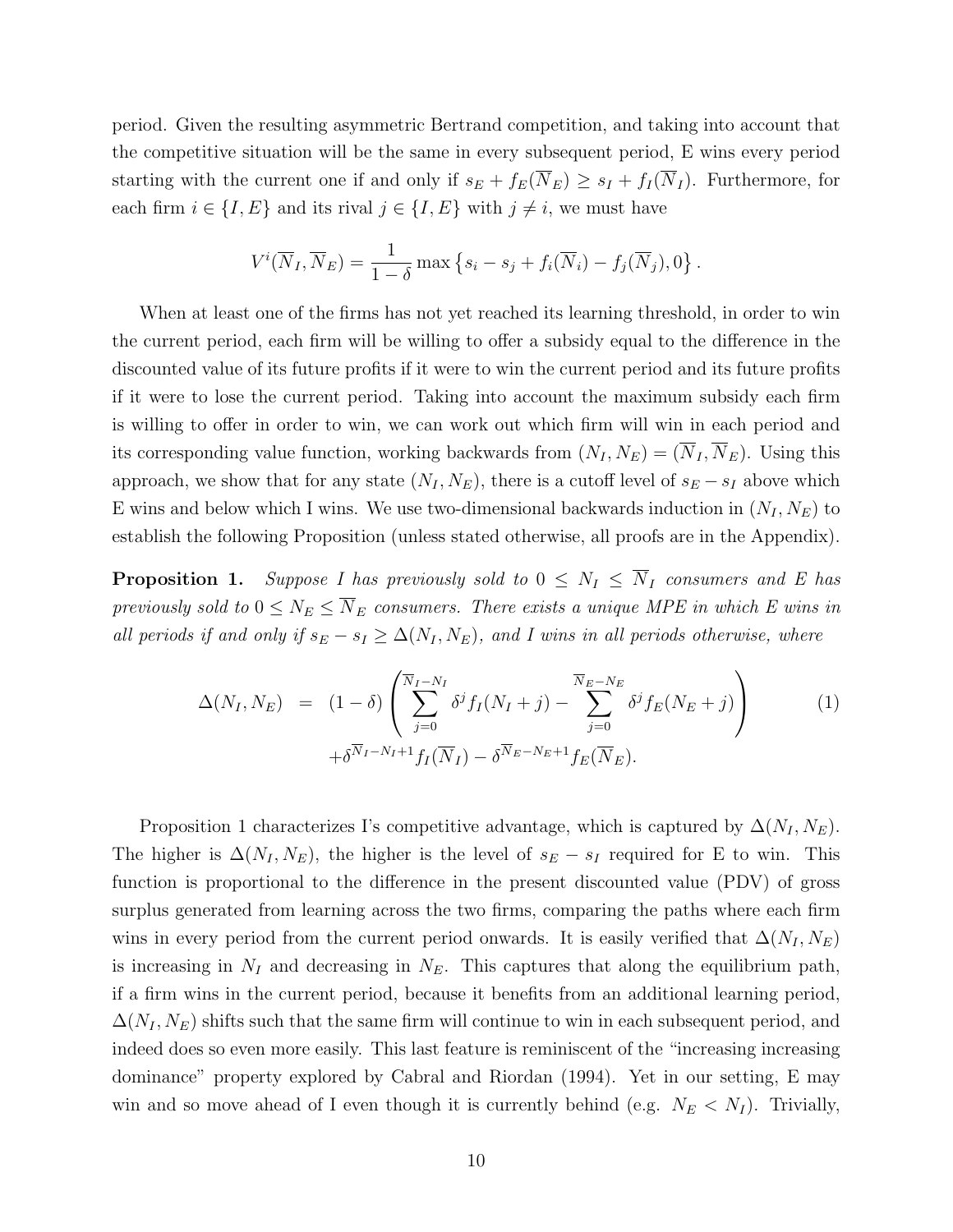this could be because it learns more despite having less data (so  $f_E(N_E) > f_I(N_I)$ ). More interestingly, even if  $f_E(N_E) < f_I(N_I)$ , this can be true if its learning curve is steeper and/or is increasing for longer, and so ultimately generates more value from getting ahead. For example, inspecting [\(1\)](#page-9-1), it is easily seen that if  $f_E(\overline{N}_E) > f_I(\overline{N}_I)$ , then for all  $\delta$  sufficiently close to 1 (i.e. whenever agents are sufficiently patient), we have  $\Delta(N_I, N_E)$  < 0, so E has an overall competitive advantage. Thus, with asymmetric learning curves, increasing dominance does not necessarily hold in our setting.

Our framework uniquely allows us to derive comparative statics taking into account asymmetries across the firms' learning functions. Inspecting [\(1\)](#page-9-1), it is immediate that I's competitive advantage is increasing in the maximum threshold for I's learning  $\overline{N}_I$ , decreasing in the maximum threshold for E's learning  $\overline{N}_E$ , increasing in anything that increases I's learning function  $f_I$ , and decreasing in anything that increases E's learning function  $f_E$ . We can derive more interesting results based on the asymmetry between the two firms' learning functions by putting more structure on them, which we do in Section [3.1](#page-12-0) below.

The result in Proposition [1](#page-9-0) does not depend on consumers being forward looking. Even when consumers are long-lived, given they face no cost of switching firms in any future period and they are atomistic, each consumer can ignore the implications of their individual choice on the future options they will face. Thus, consumers' optimal choices are made by comparing the surplus offered by each firm in the current period only, which is why the same results would arise if we had assumed consumers were myopic instead.

Proposition [1](#page-9-0) was worked out assuming maximum learning thresholds  $\overline{N}_I$  and  $\overline{N}_E$  exist. The next Proposition extends these results to the case of any increasing learning curves by taking the limit of our results as  $\overline{N}_I \to \infty$  and  $\overline{N}_E \to \infty$ , showing that our framework can also allow for unbounded learning functions.

<span id="page-10-0"></span>**Proposition 2.** Suppose I has previously sold to  $0 \leq N_I < \overline{N}_I$  consumers, E has previously sold to  $0 \leq N_E < \overline{N}_E$  consumers. The equilibrium defined in Proposition [1](#page-9-0) remains an equilibrium in the limit as  $\overline{N}_I \rightarrow \infty$  and  $\overline{N}_E \rightarrow \infty$  (i.e. such that the learning functions continue to increase forever) provided there exists some power function which the learning curves lie below in the limit.

The condition in Proposition [2](#page-10-0) involves a very weak requirement that allows us to capture any reasonable learning function. Moreover, by the same logic underlying this result, all our subsequent characterizations of  $\Delta(N_I, N_E)$ ,  $V^I(N_I, N_E)$  and  $V^E(N_I, N_E)$  also extend to this unbounded case, by taking the limit as  $\overline{N}_I \to \infty$  and  $\overline{N}_E \to \infty$ .

As part of the proof of Proposition [1](#page-9-0) we characterize the value function for each firm, which we summarize here.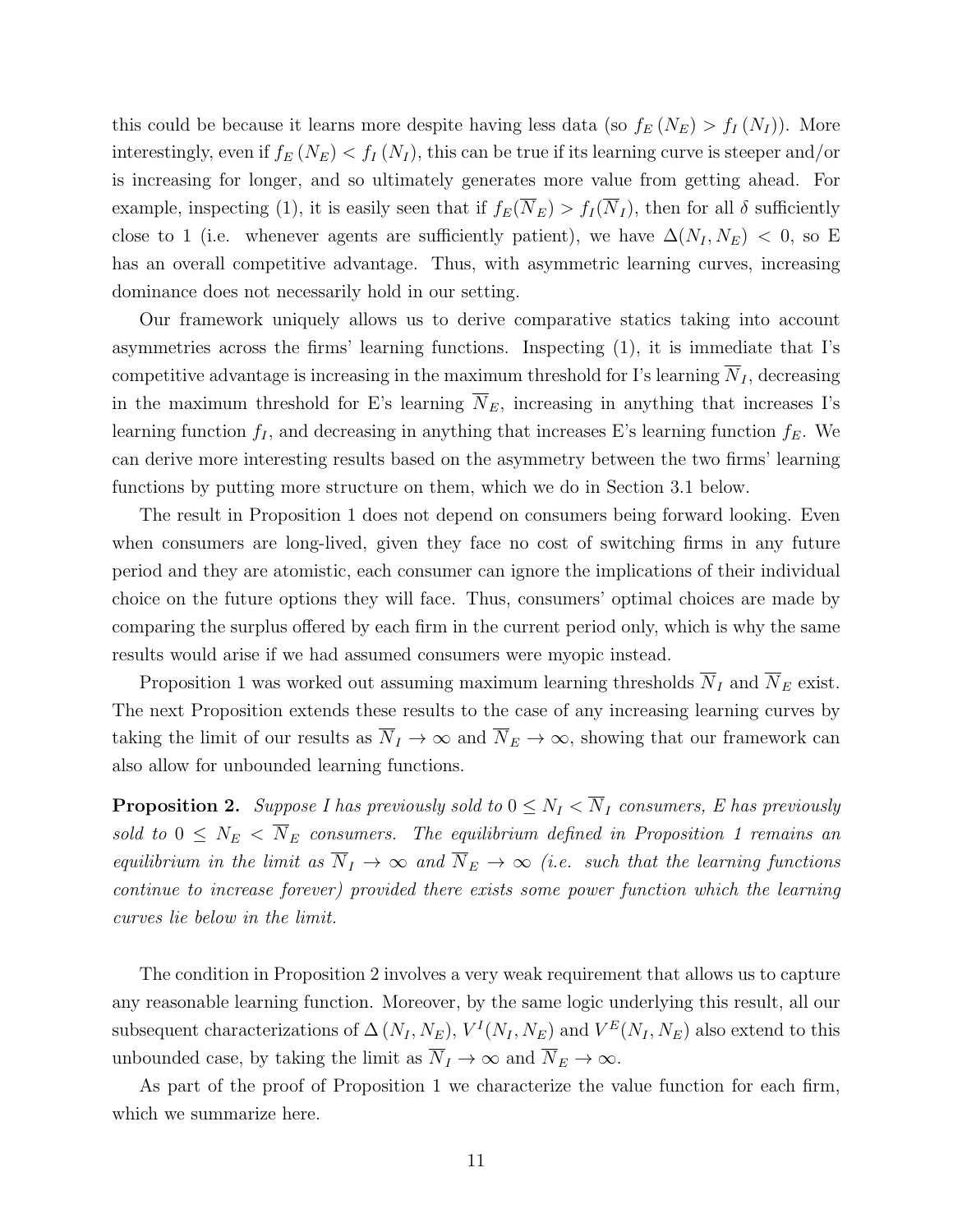<span id="page-11-0"></span>**Corollary 1.** Suppose I has previously sold to  $0 \leq N_I \leq \overline{N}_I$  consumers and E has previously sold to  $0 \leq N_E \leq \overline{N}_E$  consumers. In the unique MPE, the firms' value functions are determined as follows:

- if  $s_E s_I < \Delta(N_I, N_E + 1)$  then  $V^{E}(N_I, N_E) = 0$  and  $V^{I}(N_I, N_E) = \frac{s_I s_E}{1 \delta}$  +  $\Delta(N_I, N_E) - \delta \Delta(N_I, N_E+1)$  $\frac{(-\delta)^{-\partial\Delta(N_I,N_E+1)}}{((1-\delta)^2)}$  (no subsidization by E)
- if  $\Delta(N_I, N_E + 1) \le s_E s_I < \Delta(N_I, N_E)$ , then  $V^E(N_I, N_E) = 0$  and  $V^I(N_I, N_E) =$  $s_I-s_E+\Delta(N_I,N_E)$  $\frac{\partial f_1 + \Delta(N_I, N_E)}{(1-\delta)^2}$  (subsidization by E)
- if  $\Delta(N_I, N_E) \leq s_E s_I < \Delta(N_I + 1, N_E)$ , then  $V^E(N_I, N_E) = \frac{s_E s_I \Delta(N_I, N_E)}{(1 \delta)^2}$  and  $V^I(N_I, N_E) = 0$  (subsidization by I)
- if  $s_E s_I \geq \Delta(N_I + 1, N_E)$ , then  $V^E(N_I, N_E) = \frac{s_E s_I}{1 \delta} \frac{\Delta(N_I, N_E) \delta \Delta(N_I + 1, N_E)}{(1 \delta)^2}$  $\frac{(-\delta)^{-\sigma\Delta(N_I+1,N_E)}}{(-\delta)^2}$  and  $V^I(N_I, N_E) = 0$  (no subsidization by I),

where we define  $\Delta(\overline{N}_I + 1, N_E) \equiv \Delta(\overline{N}_I, N_E)$  for any  $0 \le N_E \le \overline{N}_E$  and  $\Delta(N_I, \overline{N}_E + 1) \equiv$  $\Delta(N_I, \overline{N}_E)$  for any  $0 \leq N_I \leq \overline{N}_I$ .

Corollary [1](#page-11-0) characterizes the PDV of the firms' equilibrium profits for different states  $(N_I, N_E)$  and different ranges of  $s_E - s_I$ . An implication of the Corollary is that the losing firm is still willing to offer a subsidy to consumers for some range of parameters when the winning firm's competitive advantage is not too large. Thus, if  $\Delta(N_I, N_E + 1) \leq s_E - s_I$  $\min\left\{ \Delta\left(\overline{N}_I, N_E+1\right), \Delta\left(N_I, N_E\right) \right\}$ , then I wins and E subsidizes for a finite number of periods,<sup>[4](#page-0-0)</sup> whereas if  $\Delta(\overline{N}_I, N_E + 1) \leq s_E - s_I < \Delta(N_I, N_E)$ , then I wins and E subsidizes forever, i.e. even after I reaches its learning threshold. And symmetrically when E wins and I subsidizes. This reflects that in the off-equilibrium situation that the losing firm actually wins the current period, it expects to have a positive value (via some future profits). This implies the winning firm's competitive advantage will be limited by the losing firm's willingness to subsidize consumers in such cases. Moreover, Corollary [1](#page-11-0) does not rule out the winning firm also subsidizing consumers. Specifically, if  $\Delta(N_I, N_E) \leq s_E - s_I < f_I(N_I) - f_E(N_E)$ , then E wins and subsidizes in the current period (and symmetrically for I). The willingness of a firm to offer a subsidy reflects the "prize" that the firm can obtain from winning, which is not only that it obtains an improvement in its product (or moves closer to obtaining this improvement) but that the other firm does not. This underlying logic is similar to that in standard learning-by-doing settings (e.g. Cabral and Riordan, 1994).

<sup>&</sup>lt;sup>4</sup>Specifically, E subsidizes for the first k periods, where  $k \leq \overline{N}_I - N_I$  is uniquely defined by the inequality  $\Delta(N_I + k, N_E + 1) < s_E - s_I < \Delta(N_I + k + 1, N_E + 1).$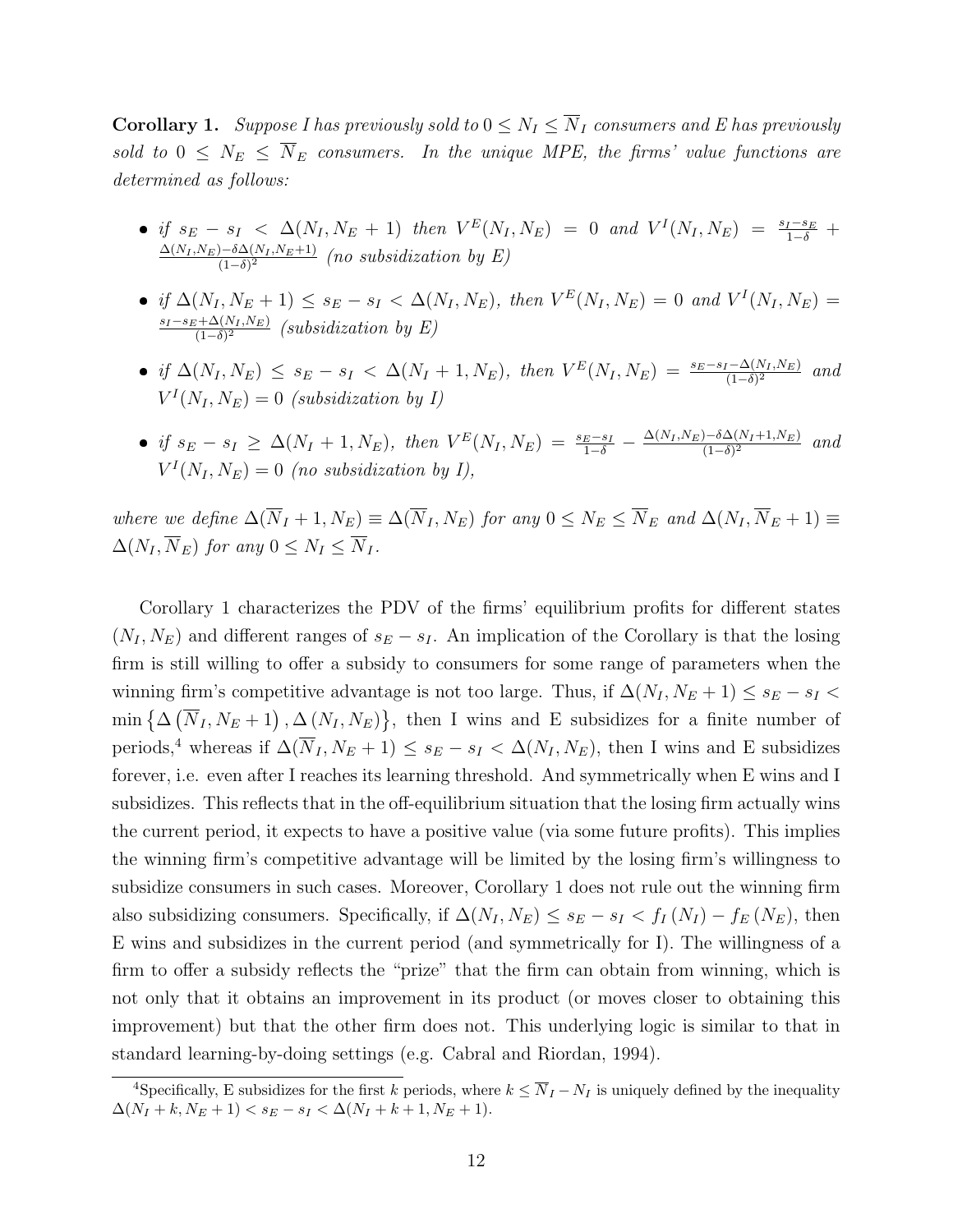As mentioned earlier, in [Online Appendix A](https://app.scholarsite.io/s/bbdeca) we consider an extension in which the losing firm makes positive expected profits in every period, because there is a probability  $\lambda$ each period that a publicly available discovery makes their existing data and data-enabled learning redundant. More generally, one can consider any extension where with probability  $\lambda$  each period, the firms' values are set at some levels that do not depend on the current state. With any such extension, the cutoff  $\Delta(N_I, N_E)$  for E to win in all periods in which the shock has not yet happened is identical, except  $\delta$  is replaced by  $\delta (1 - \lambda)$  to take into account the additional discounting of payoffs by the probability that the current data still remains relevant. After this adjustment to  $\Delta(N_I, N_E)$ , the firms' value functions (prior to the shock) can be adjusted simply by adding a constant term for each firm everywhere, implying all the results we derive in this section continue to apply, except expressions become more complicated.

Another way in which both firms can have positive value is to introduce firm-specific shocks to consumer standalone valuations  $s_E$  and  $s_I$ . Our results can then be viewed as what would happen in such a setting in the case that the variance of these stochastic terms becomes very small.

#### <span id="page-12-0"></span>3.1 Determinants of competitive advantage

We are interested in the effects on a firm's competitive advantage of changes in technology that increase the amount the firms can learn from data (e.g. improvements in algorithms), the rate at which they can learn from customer data (e.g. restrictions in their ability to use new consumer data), or shocks that provide firms with more data (e.g. getting access to a new data source that moves them along their learning curves), while taking into account differences in the two firms' learning functions.

To explore these types of questions, in this section we put some more structure on the learning functions. Formally, we assume when firm i has sold to  $N_i$  past consumers, the value it offers from learning is  $f_i\left(\min\left\{N_i,\overline{N}_i\right\}\right) = \theta_i\max\left\{\min\left\{N_i,\overline{N}_i\right\} - \underline{N}_i,0\right\}$ , where  $N_i$  and  $N_i$  are the minimum and maximum thresholds for firm i and  $0 \le N_i \le N_i$ . This formulation means that the learning curves are S-shaped: the value initially doesn't increases until some minimum amount of data is collected, after which it increases at a constant rate until learning has been exhausted. It includes as special cases linear learning functions up to the threshold ( $\underline{N}_i = 0$ ), and step learning functions ( $\overline{N}_i - \underline{N}_i = 1$  and  $\underline{N}_i > 0$ ).

Plugging these functions into [\(1\)](#page-9-1) leads to the following expression of the cutoff for E to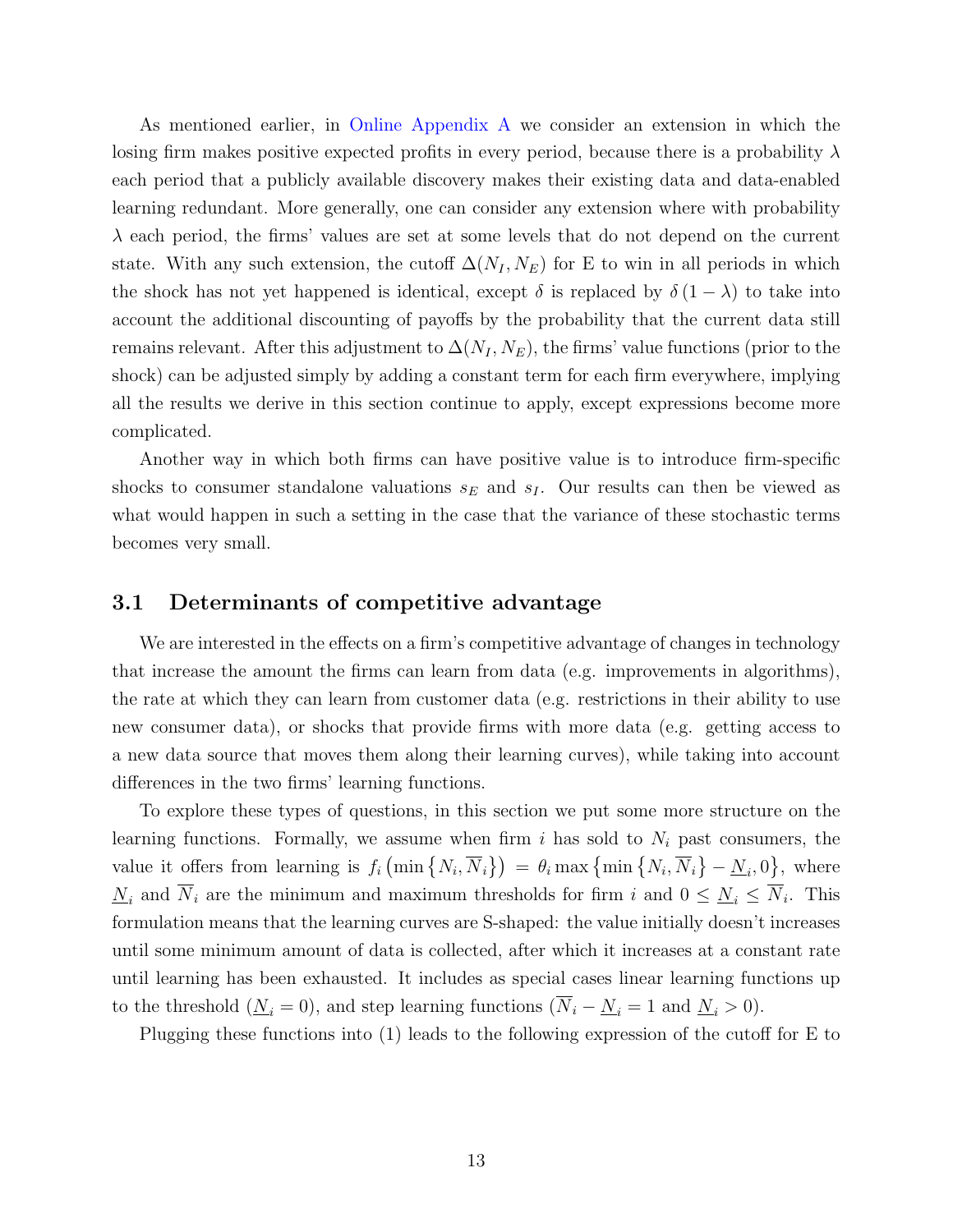win:

<span id="page-13-1"></span>
$$
\Delta(N_I, N_E) = \theta_I \left( \max \{ N_I - \underline{N}_I, 0 \} + \frac{\delta^{\max\{\underline{N}_I - N_I, 0\} + 1} - \delta^{\overline{N}_I - N_I + 1}}{1 - \delta} \right)
$$
\n
$$
- \theta_E \left( \max \{ N_E - \underline{N}_E, 0 \} + \frac{\delta^{\max\{\underline{N}_E - N_E, 0\} + 1} - \delta^{\overline{N}_E - N_E + 1}}{1 - \delta} \right),
$$
\n(2)

for all  $0 \leq N_I \leq \overline{N}_I$  and  $0 \leq N_E \leq \overline{N}_E$ . Using this cutoff we are able to derive the following comparative statics.

<span id="page-13-0"></span>**Proposition 3.** Suppose both firms have S-shaped learning functions. (i) I's competitive advantage is increasing in an equal additive increase in the rates of learning  $\theta_I$  and  $\theta_E$ , provided the increasing part of I's learning curve lasts (weakly) longer and provided I is (weakly) closer to reaching its maximum threshold (i.e.  $\overline{N}_I - \underline{N}_I \ge \overline{N}_E - \underline{N}_E$  and  $\overline{N}_I - N_I \le$  $\overline{N}_{E} - N_{E}$ , with one inequality strict). (ii) I's competitive advantage is increasing in an equal proportional decrease in the firms' rates of learning  $\theta_I$  and  $\theta_E$ , provided I is (weakly) closer to reaching its threshold and E's learning algorithm is at least as good (i.e.  $\overline{N}_I - N_I \leq \overline{N}_E - N_E$ and  $\theta_E \ge \theta_I$ , with one inequality strict) and provided both firms have already obtained some positive value from learning (i.e.  $N_I \geq N_I$  and  $N_E \geq N_E$ ). (iii) If the learning functions are identical (i.e.  $\theta_I = \theta_E$ ,  $\underline{N}_I = \underline{N}_E = \underline{N}$ ,  $\overline{N}_I = \overline{N}_E = \overline{N}$ ) and  $N_I > N_E$ , then I's competitive advantage is increasing in how close both firms are to obtaining some positive value from learning when neither firm has learnt anything yet (i.e. is larger when both  $N_I$ and  $N_E$  increase by  $k \geq 1$ , provided  $N_I + k \leq N_I$  and  $N_E + k \leq N_I$  and decreasing in how close both firms are to obtaining maximum learning when both have already obtained some positive value from learning (i.e. is smaller when both  $N_I$  and  $N_E$  increase by  $k \geq 1$ , provided  $N_I > N$  and  $N_E > N$ ).

The case in (i) captures what happens if firms gain access to a better algorithm that shifts up what they can learn from their customer data. The logic is that if I has more scope for learning and is closer to reaching its learning threshold, then an equal increase in the customer value that can be provided from learning provides an advantage for I.

The case in (ii) captures firms only being able to use a fraction of any new customer data collected (e.g. due to some new privacy regulation). We model this as the linear portion of firm i's learning curve pivoting to the right from its current position, which represents a slowing down of the learning rate from customer data. This implies, starting from firm is current position, the value provided by customer data increases at the rate  $\rho \theta_i$  instead of  $\theta_i$ , where  $0 < \rho < 1$ , but is such that firm i still eventually reaches the same maximum value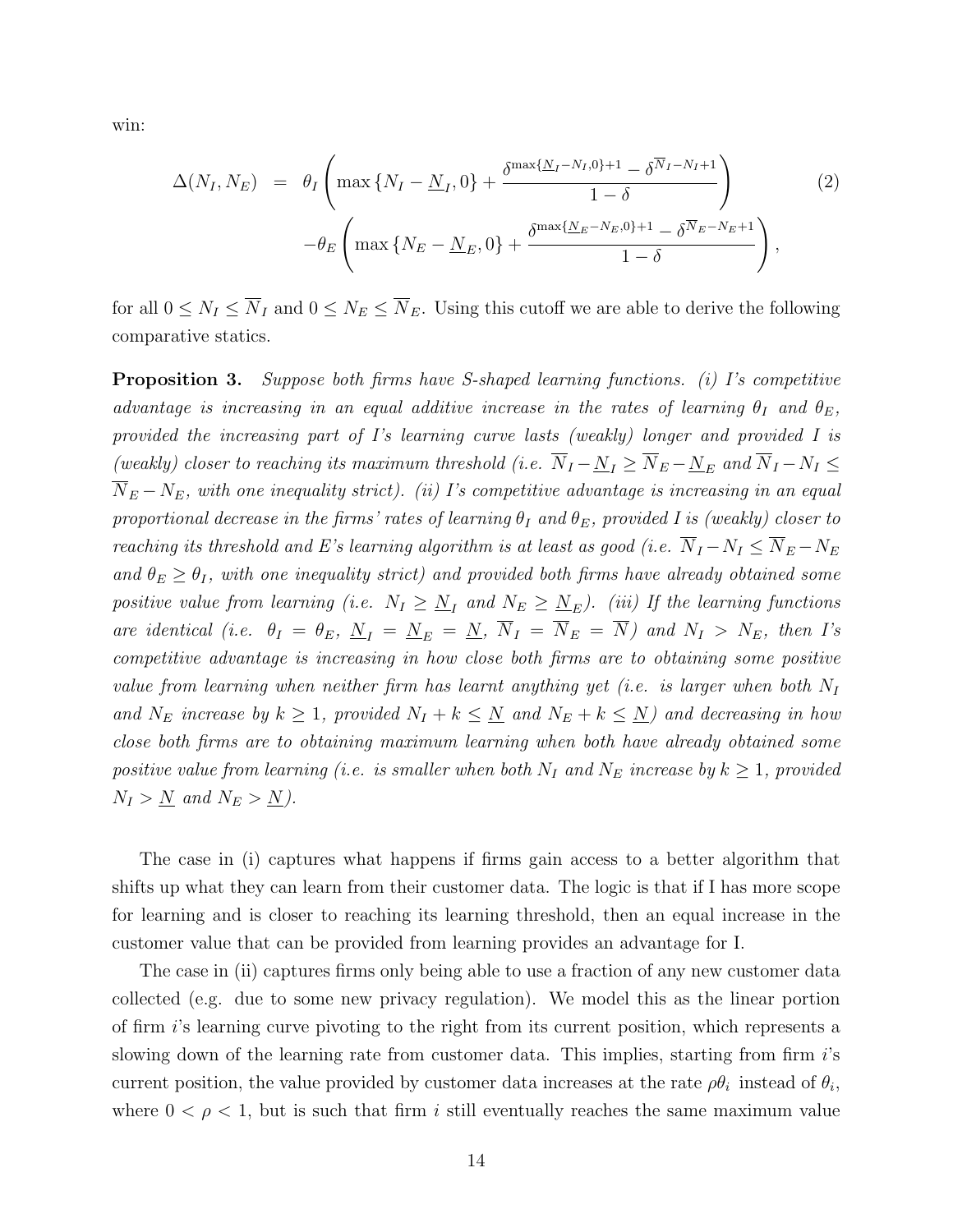from learning of  $f_i(\overline{N}_i)$ .<sup>[5](#page-0-0)</sup> The result shows that, when I is closer to its threshold and E's learning function is at least as steep as I's, slowing down the rate of learning has a larger effect on E, reflecting that E has more to gain from new customer data, and so loses more when a fraction of that data becomes unusable. The result no longer holds generally when either E or both I and E are yet to move onto the increasing parts of their learning curves. However, one can show it still holds in that case provided firms do not discount the future too much.

The first part of (iii) can be interpreted as considering what happens when both firms discover some new data, so that both firms find themselves closer to where they can start to offer positive value from learning. This discovery increases I's competitive advantage. To understand this result note that if firms are yet to move onto the increasing part of the learning curve, requiring fewer periods of customer data to reach the increasing part brings forward (i.e. discounts less) the advantage that I obtains from being closer to the threshold, thereby increasing its competitive advantage. The effect reverses when both firms are already on the increasing part of the learning curve. Here, a reduction in the number of learning periods both firms need to reach the maximum threshold decreases the number of periods over which I can enjoy its learning advantage, so helps E.

#### <span id="page-14-1"></span>3.2 Welfare analysis

Since the cutoff [\(1\)](#page-9-1) in Proposition [1](#page-9-0) is directly proportional to the difference in the PDV of gross surplus generated from learning if I wins in every period vs. if E wins in every period, we have the following result.

#### <span id="page-14-0"></span>Proposition 4. The unique MPE outcome characterized in Proposition [1](#page-9-0) is socially optimal.

The logic behind this efficiency result relies on the recursive nature of the problem with infinite periods. What matters is how much each firm's value increases by winning this period as opposed to losing this period, both of which are recursively defined. Starting from any point, whichever firm creates greater PDV of gross surplus from standalone value and learning assuming it wins every period should be able to offer a higher level of current utility plus subsidy to consumers, and so should be able to win in the current period given our Bertrand-type setting. This reflects the full transferability of surplus between firms and consumers under Bertand competition, and so provides a benchmark for more general

<sup>&</sup>lt;sup>5</sup>To avoid integer complications, assume there exist integers  $m_I \geq 1$  and  $m_E \geq 1$  such that  $\rho =$  $N_I-N_I$  $\frac{N_I-N_I}{N_I-N_I+m_I} = \frac{N_E-N_E}{N_E-N_E+r_I}$  $\frac{N_E - N_E}{N_E - N_E + m_E}$ . Thus,  $m_I$  and  $m_E$  are the number of additional periods of learning required for each firm to reach its maximum learning threshold.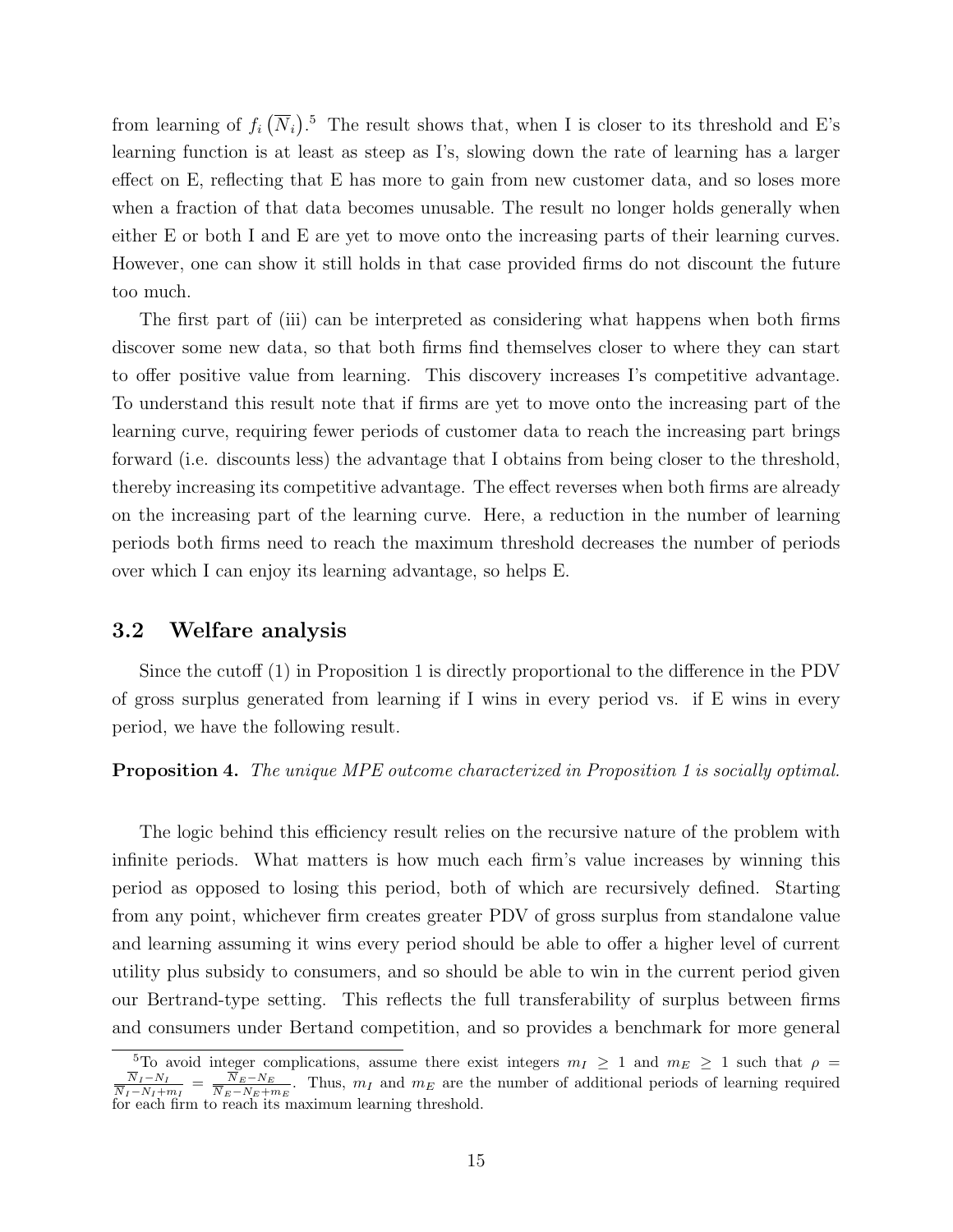settings in which extracting surplus from consumers involves some distortion (such as when firms are differentiated).

However, despite being intuitive, the result in Proposition [4](#page-14-0) is not obvious and depends critically on the infinite horizon of the game. Indeed, we find the cutoff for E to win in a finite period version of the model is not generally socially optimal. This is because in the last period, the relevant surplus extracted by a firm that won in the prior period is the difference in the gross surplus that it creates over and above the rival losing firm, and this is what determines what each firm is willing to offer consumers in order to win in the prior period, rather than offering them the full gross surplus it creates. Via backwards induction, this potentially distorts the condition for E to win in every prior period.

We confirm this in [Online Appendix B,](https://app.scholarsite.io/s/bbdeca) where we show that the equilibrium cutoff when the firms start with  $(N_I, N_E)$  previous sales and the game ends after  $T \geq 1$  periods is

$$
\Delta(N_I, N_E, T) = (1 - \delta) \left( \sum_{j=0}^{T-1} \frac{\delta^j (1 - \delta^{T-j})}{1 - (T+1)\delta^T + T\delta^{T+1}} (f_I(N_I + j) - f_E(N_E + j)) \right),
$$

while the socially efficient cutoff in the T-period model is

$$
\Delta^{S}(N_{I}, N_{E}, T) = (1 - \delta) \left( \sum_{j=0}^{T-1} \frac{\delta^{j}}{1 - \delta^{T}} (f_{I}(N_{I} + j) - f_{E}(N_{E} + j)) \right).
$$

When  $T > 1$ , we generally have  $\Delta(N_I, N_E, T) \neq \Delta^S(N_I, N_E, T)$ , however it is easily verified that when  $f_i(N_i) = f_i(\min\{N_i,\overline{N}_i\})$  for  $i = I, E$  and T tends to infinity, both  $\Delta(N_I, N_E, T)$  and  $\Delta^S(N_I, N_E, T)$  converge to  $\Delta(N_I, N_E)$  defined in [\(1\)](#page-9-1). Thus, one way to understand why the inefficiency disappears as the horizon  $T$  goes to infinity is to think of its source being pushed arbitrarily far into the future, which means its ripple effects in prior periods become arbitrarily small.

In the finite case with  $T > 1$ , the distortion  $\Delta(N_I, N_E, T) - \Delta^S(N_I, N_E, T)$  can go in either direction depending on the shapes of the learning curves. For example, it is straightforward to verify that with  $f_I = f_E \equiv f$  and  $N_I > N_E$ , this distortion is positive if f is concave, negative if f is convex, and zero if f is linear. On the other hand, if  $f_i(x) = \theta_i x$  and  $N_I \ge N_E$ , the distortion is positive if  $\theta_I < \theta_E$ , negative if  $\theta_I > \theta_E$ , and zero if  $\theta_I = \theta_E$ .

Clearly prices play a key role in the efficiency result of Proposition [4.](#page-14-0) If prices were constrained to be zero in every period (and there was no other way for firms to invest to provide value to attract users initially, and to monetize them later), there would be no subsidies, meaning consumers would compare  $s_I + f_I(N_I)$  and  $s_E + f_E(N_E)$  in the current period, and choose E in every period if and only if  $s_E - s_I \ge f_I(N_I) - f_E(N_E)$ . Future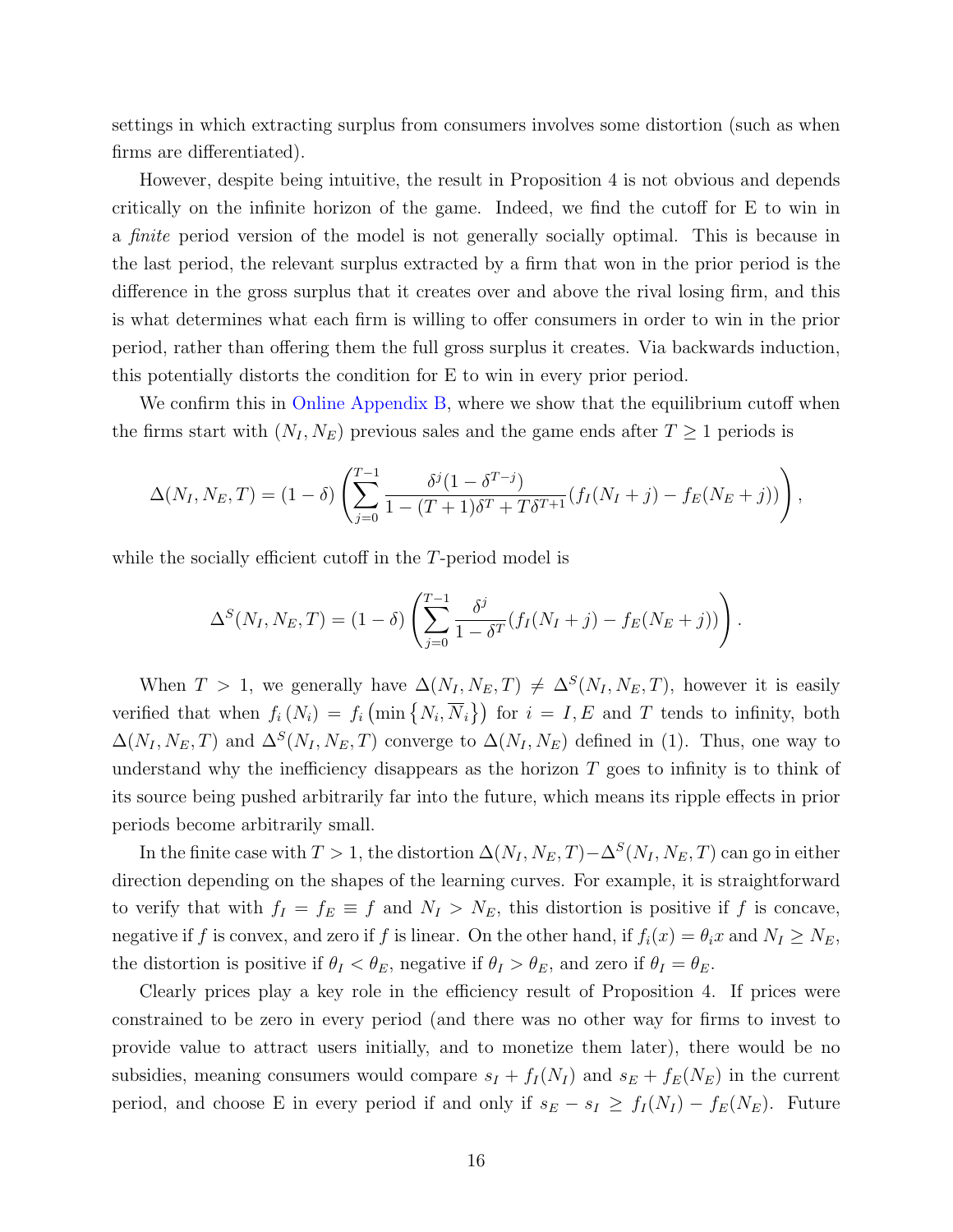learning benefits would not be taken into account and the equilibrium choice of firm would diverge from the socially optimal one. Competitive subsidies play a key role in ensuring atomistic consumers who make their purchase decisions in every period solely on the basis of current period utility, end up taking into account the future streams of utility created by their current choice of which firm to buy from.

With respect to consumer surplus, note that in equilibrium, the firms' prices in any given period leave consumers indifferent between the two firms. Since along the equilibrium path, once a firm wins, it will win in all future periods, this implies that the PDV of consumer surplus is determined by the surplus offered by the losing firm in each period along the equilibrium path. As a result, learning by the winning firm as it sells to additional consumers each period makes consumers weakly worse off. To see this note first that if the losing firm has already stopped offering a subsidy (e.g. the no-subsidization case in Corollary [1\)](#page-11-0), then learning by the winner does not change the PDV of consumer surplus offered by the loser, which in case firm  $i$  is the losing firm is fixed at

<span id="page-16-0"></span>
$$
CS(N_I, N_E) = \frac{s_i - c + f_i(N_i)}{1 - \delta}.
$$
\n
$$
(3)
$$

In case the losing firm currently offers a subsidy (either one of the two subsidization cases in Corollary [1\)](#page-11-0), the PDV of consumer surplus can be determined by the PDV of total surplus less the PDV of the winning firm's profit stream, i.e.

<span id="page-16-1"></span>
$$
CS(N_I, N_E) = \frac{s_i - c}{1 - \delta} + \sum_{k=0}^{\overline{N}_i - N_i} \delta^k f_i(N_i + k) + \frac{\delta^{\overline{N}_i - N_i + 1}}{1 - \delta} f_i(\overline{N}_i) - \left(\frac{s_i - s_j + \Delta(N_I, N_E)}{(1 - \delta)^2}\right) (4)
$$

in case firm  $i$  is the winning firm and firm  $j$  is the losing firm. It is straightforward to check that in this case  $CS(N_I, N_E)$  is decreasing in  $N_i$ , so consumer surplus is strictly decreasing as the winning firm learns more along the equilibrium path. This reflects that the losing firm's subsidy gets smaller over time as the winning firm's learning advantage continues to increase along the equilibrium path.

The fact that additional learning by the winning firm as it sells to more consumers does not help consumers reflects the fact that in this model, the winning firm extracts all the additional learning benefit above the surplus that the losing firm can offer. In a more general model of competition with horizontal differentiation between firms or in a setting with elastic aggregate demand, we may expect some of the winning firm's learning benefit to be shared with consumers. However, the result that consumers can be made worse off by the winning firm's learning because the losing firm is no longer willing to subsidize as much in an attempt to compete is likely to be much more general. It implies consumers can be better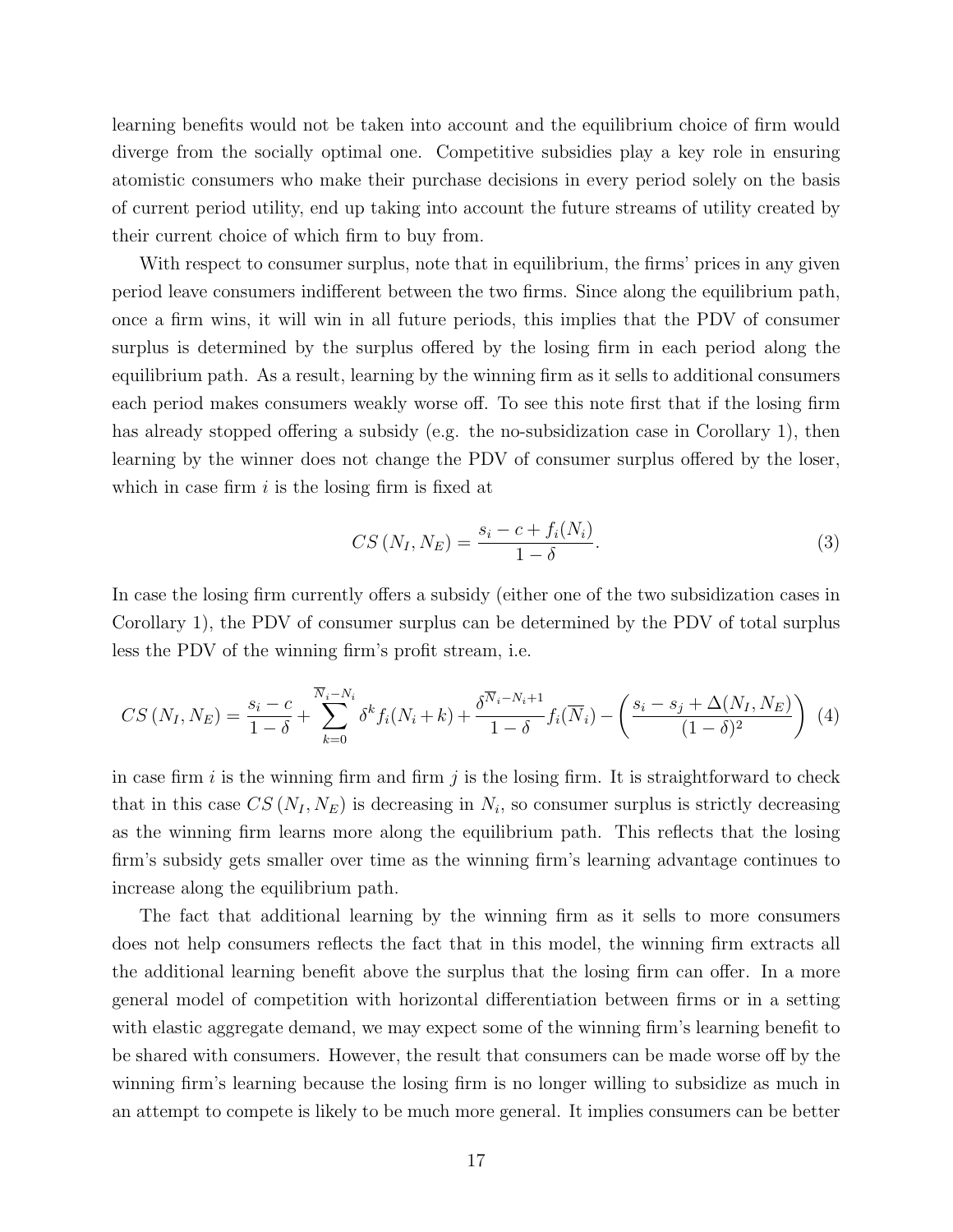off if they could somehow deviate by coordinating on joining the losing firm instead of the winning firm for a number of periods. The problem is that, given each individual consumer is atomless and can freely switch in each period, she has no reason to internalize this effect since her own decision about which firm to join will not affect the consumer surplus she can obtain next period (in the case she is long lived). This suggests a possible role for a data sharing policy, which we consider in the next section.

### <span id="page-17-0"></span>3.3 Data policy

In this subsection we use our framework to examine the effect on competition and consumer welfare of three possible types of data policies: (i) requiring data sharing, (ii) enforcing stricter consumer data privacy rules, and (iii) preventing an incumbent firm from acquiring a non-competing firm that contains valuable data.

#### <span id="page-17-1"></span>3.3.1 Data sharing

Requiring the incumbent to share some of its data with the entrant would be one way to help the entrant catch up to the learning of the incumbent, and based on the analysis in Section [3.2,](#page-14-1) this would seem to be good for consumers. Indeed, this would trivially be the case for a policy in which the losing firm got to share any data of the winning firm as a one-off intervention. However, if the incumbent's data is always shared with the entrant, then it may dampen both firms' incentives to invest in building up their data in the first place. In our framework, such investments are endogenously determined by the extent of subsidies offered to consumers. Specifically, once the firm that is behind is able to share in the other firm's data through a data sharing policy, it will compete less aggressively (a form of free-riding), which can result in higher prices and therefore lower consumer surplus.

To show this tradeoff formally, we consider the introduction of a policy which requires any new data collected by firms be shared with each other. Our focus on such a policy reflects that past data may not be available (in a form that would be useful for rivals), or that policymakers may want to understand the implications of a data-sharing policy on markets where it is not applied retroactively. Even if the policy under consideration involves a one-time sharing of past data, the tradeoff we identify here will still apply at the market level, i.e. the policy will change other firms' incentives to compete for data and free-riding will be present.

In our model, in every period subsequent to the implementation of data sharing, both firms advance their learning by one period (if they are not already at the threshold) regardless of who wins. This means that from the period the policy is implemented onwards, which we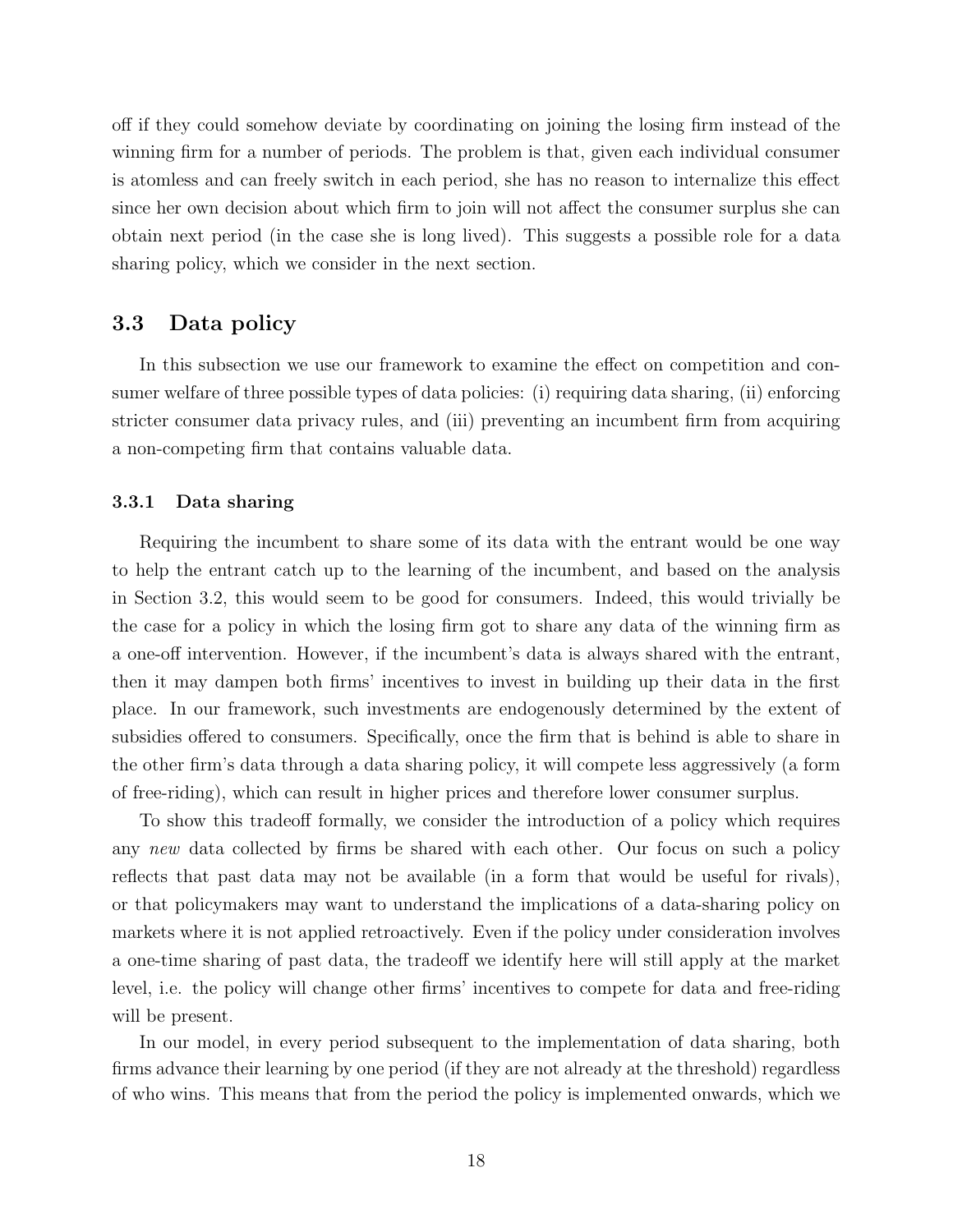treat as being in the first period, the lowest price each firm is willing to charge is c. In every period  $j \geq 0$ , firm I wins if  $s_I + f_I(\min\{N_I + j, \overline{N}_I\}) > s_E + f_E(\min\{N_E + j, \overline{N}_E\})$ , and firm E wins otherwise. Consequently, the PDV of consumer surplus after the implementation of the data sharing policy is

<span id="page-18-0"></span>
$$
CS\left(N_I, N_E\right)' = \sum_{j=0}^{\infty} \delta^j \min\left\{s_I + f_I(\min\left\{N_I + j, \overline{N}_I\right\}), s_E + f_E\left(\min\left\{N_E + j, \overline{N}_E\right\}\right)\right\} - \frac{c}{1-\delta}.
$$
\n<sup>(5)</sup>

Meanwhile, in the absence of the data sharing policy, when  $s_E - s_I < \Delta(N_I, N_E + 1)$  or  $s_E - s_I \geq \Delta(N_I + 1, N_E)$ , the losing firm does not subsidize so the PDV of consumer surplus is just the PDV of the surplus offered by the losing firm, as in [\(3\)](#page-16-0). When  $\Delta(N_I, N_E + 1) \leq$  $s_E - s_I < \Delta(N_I + 1, N_E)$ , the losing firm subsidizes, and the PDV of consumer surplus absent data sharing is given in [\(4\)](#page-16-1).

Comparing the expressions for consumer surplus, we obtain the following proposition (the proof is in the appendix).

<span id="page-18-1"></span>**Proposition 5.** Suppose data sharing requires whichever firm wins a given period to share the data obtained with its rival. Suppose one firm is closer to its learning threshold than the other, i.e.  $\overline{N}_I - N_I \leq \overline{N}_E - N_E$  or vice versa. Then there exist cutoff levels  $\Theta_l(N_I, N_E)$  $\Delta(N_I, N_E)$  and  $\Theta_h(N_I, N_E) > \Delta(N_I, N_E)$  such that:

- Data sharing increases the PDV of consumer surplus when  $s_E s_I \leq \Theta_l(N_I, N_E)$  or  $s_E - s_I \geq \Theta_h(N_I, N_E)$
- Data sharing decreases the PDV of consumer surplus when  $\Theta_l(N_I, N_E) < s_E s_I <$  $\Theta_h(N_I, N_E)$ .

Thus, data sharing increases consumer surplus when the losing firm is at a sufficiently large disadvantage and decreases consumer surplus when the two firms are sufficiently evenly matched. This is intuitive. When the losing firm is at a large disadvantage, it does not subsidize, so there is no downside of data sharing. However, when the two firms are more evenly matched, the losing firm would normally subsidize heavily and data sharing removes this incentive to subsidize, so this is where the downside of data sharing is highest and overwhelms the positive effect of keeping the firms evenly matched in all future periods.

While consumers may be better or worse off under data sharing, it is easily seen that the PDV of total welfare is higher with this type of data sharing because in every period  $j \geq 0$ , the total surplus created is  $\max\left\{s_I + f_I(\min\left\{N_I + j, \overline{N}_I\right\}), s_E + f_E(\min\left\{N_E + j, \overline{N}_E\right\})\right\} - c.$ In other words, both firms are learning in every period so society gets the best of both in every period.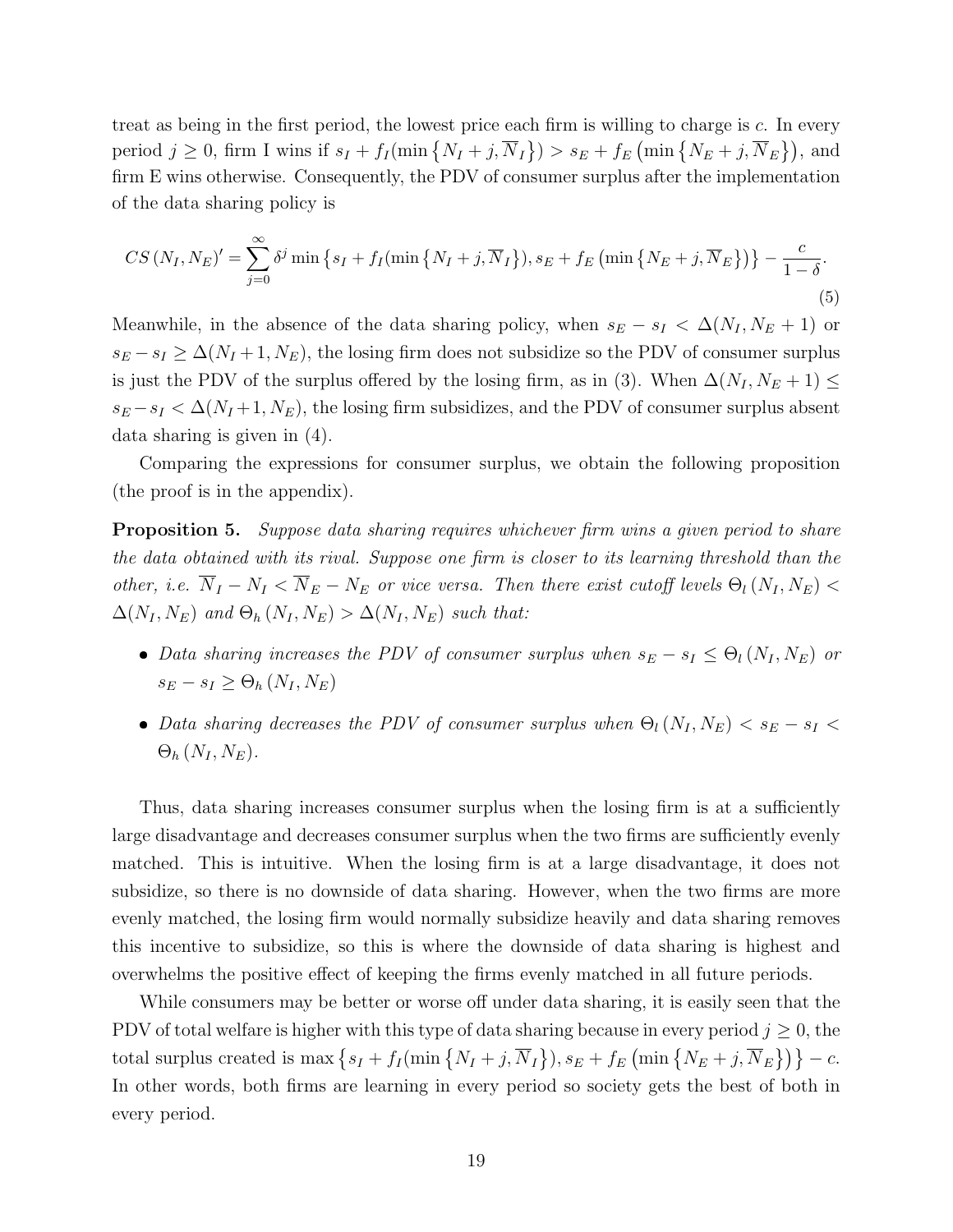#### 3.3.2 Privacy of consumer data

A stricter privacy policy makes it harder for firms to gather customer data either by restricting the type of data they can make use of or by making it easier for consumers to opt out of sharing their data. We model this as firms only being able to use a fraction of any new customer data collected. Case (ii) of Proposition [3](#page-13-0) captured exactly this case by studying what happens along the linear part of a firm's S-shaped learning curve when the value provided by customer data increases at the rate  $\rho \theta_i$  instead of  $\theta_i$ , where  $0 < \rho < 1$ . The result in Proposition [3](#page-13-0) means that, assuming I is initially closer to its threshold and/or E has a steeper learning function, a stricter privacy policy has a disproportionately negative effect on E, reflecting that E has more to gain from new customer data, and therefore more to lose from reductions in the amount of data that is usable. The logic of this effect is easiest to see in the extreme case when I is at (or almost at) its threshold, and E is far away from reaching its threshold. A privacy policy that slows down the amount of useful data that both firms can extract from their customers will have no (or almost no) effect on I, since it has nothing (or almost nothing) left to learn, but it can have a big effect on E which has a lot left to learn.

The following proposition also considers the effect of such a privacy policy on consumer surplus.

<span id="page-19-0"></span>Proposition 6. Suppose both firms have S-shaped learning functions. Suppose I is (weakly) closer to reaching its threshold and E's learning algorithm is at least as good (i.e.  $\overline{N}_I - N_I \leq$  $\overline{N}_{E} - N_{E}$  and  $\theta_{E} \ge \theta_{I}$ , with one inequality strict), both firms have already obtained some positive value from learning (i.e.  $N_I \geq N_I$  and  $N_E \geq N_E$ ), and I would win absent the policy change (i.e.  $s_E - s_I < \Delta(N_I, N_E)$ ). Then a privacy policy that slows down the rate at which firms learn from customers' data increases I's competitive advantage and weakly decreases consumer surplus, strictly decreasing it if E subsidizes consumers before the policy change.

The decrease in consumer surplus in Proposition [6](#page-19-0) arises because E lowers the subsidy it offers, reflecting that it has less to gain by winning after the (stricter) privacy policy is introduced. As a result, I (which continues to win given its competitive advantage increases) doesn't have to leave as much surplus with consumers to prevent them from switching to E. While we haven't modeled any direct consumer benefits due to tighter privacy rules, any such benefits should not affect the result given consumers can internalize them when deciding which firm to join. We are, of course, abstracting from externalities (positive or negative) that the use of a consumer's private data may impose on other consumers or firms. Thus, our result is not meant to speak to the overall effects of a stricter privacy policy, but to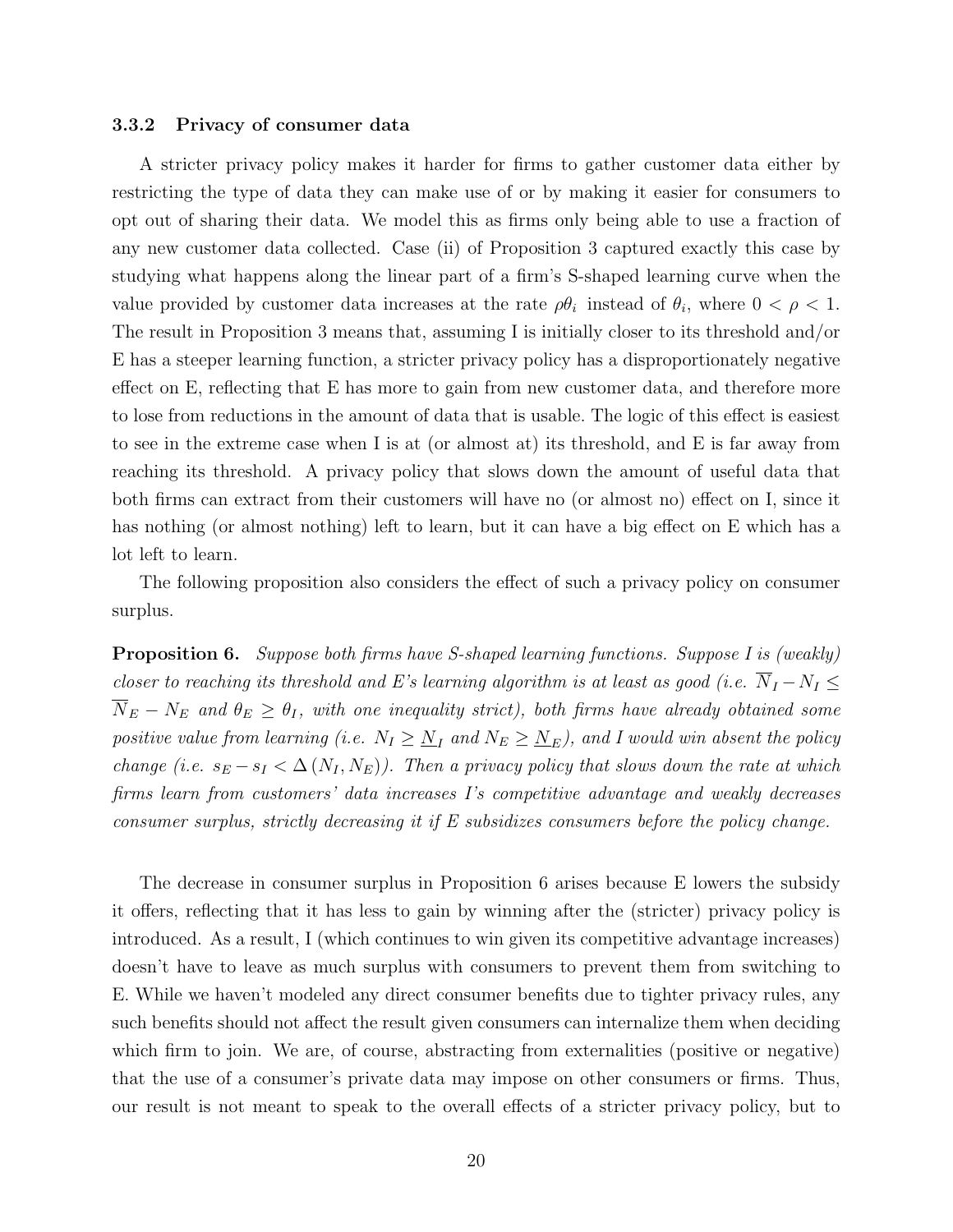point out that there may be an unintended downside of imposing stricter privacy policies on competitive dynamics in general, and entrants with less customer data in particular.

#### 3.3.3 Killer data acquisitions

Our framework can also be used to explore the interesting question of what happens when firms can acquire an outside firm (or its dataset) in order to bolster their data position. Starting from  $(N_I, N_E)$ , assume there is an opportunity for E and I to acquire a measure  $N_A > 0$  of data exclusively. We wish to know which firm will end up acquiring the data, which is equivalent to figuring out which firm is willing to pay more for it (assuming the owner of the data can commit to sell it exclusively), and whether the outcome will be efficient.

If I acquires  $N_A$ , then the cutoff for E to win increases to  $\Delta (N_I + N_A, N_E)$ , whereas if E acquires  $N_A$ , then the cutoff for E to win decreases to  $\Delta (N_I, N_E + N_A)$ , with the understanding that  $\Delta (N_I + N_A, N_E) = \Delta (\overline{N}_I, N_E)$  whenever  $N_I + N_A \ge \overline{N}_I$  and  $\Delta (N_I, N_E + N_A) =$  $\Delta(N_I, \overline{N}_E)$  whenever  $N_E + N_A \ge \overline{N}_E$ . We will use this slight abuse of notation to state our result in the following proposition in order to keep the expressions compact.

<span id="page-20-0"></span>**Proposition 7.** Suppose there is an opportunity for E or I to acquire a dataset of measure  $N_A > 0$ . Assume at least one of the two firms (I or E) has not reached its maximum learning threshold. Then there exists a unique  $\Delta^*$  satisfying

<span id="page-20-1"></span>
$$
\Delta\left(N_I, N_E + N_A\right) < \Delta^* < \Delta\left(N_I + N_A, N_E\right) \tag{6}
$$

such that I wins the data if and only if  $s_E - s_I < \Delta^*$ , and E wins the data otherwise. If  $\Delta^* < \Delta (N_I + N_A, N_E + N_A)$ , then the cutoff in  $s_E - s_I$  above which E acquires the data is too low from a social efficiency perspective (i.e.  $E$  acquires the data too often), whereas if  $\Delta^*$  >  $\Delta(N_I + N_A, N_E + N_A)$ , then in equilibrium I acquires the data too often.

As shown in the proof in the Appendix, both scenarios in Proposition [7](#page-20-0) are possible. Thus, the equilibrium outcome of the data acquisition game can be socially inefficient in either direction. Contrast this with our general efficiency result for the baseline model from Proposition [4.](#page-14-0) The reason for the difference is that here the competition is for buying data from a third party, who only cares about price and not about the respective utilities currently offered by the two firms. By contrast, when the two firms compete for consumers, these consumers care about the current utility and the price they are being charged.

To illustrate this result, we can look at a special case. Suppose one of the firms—I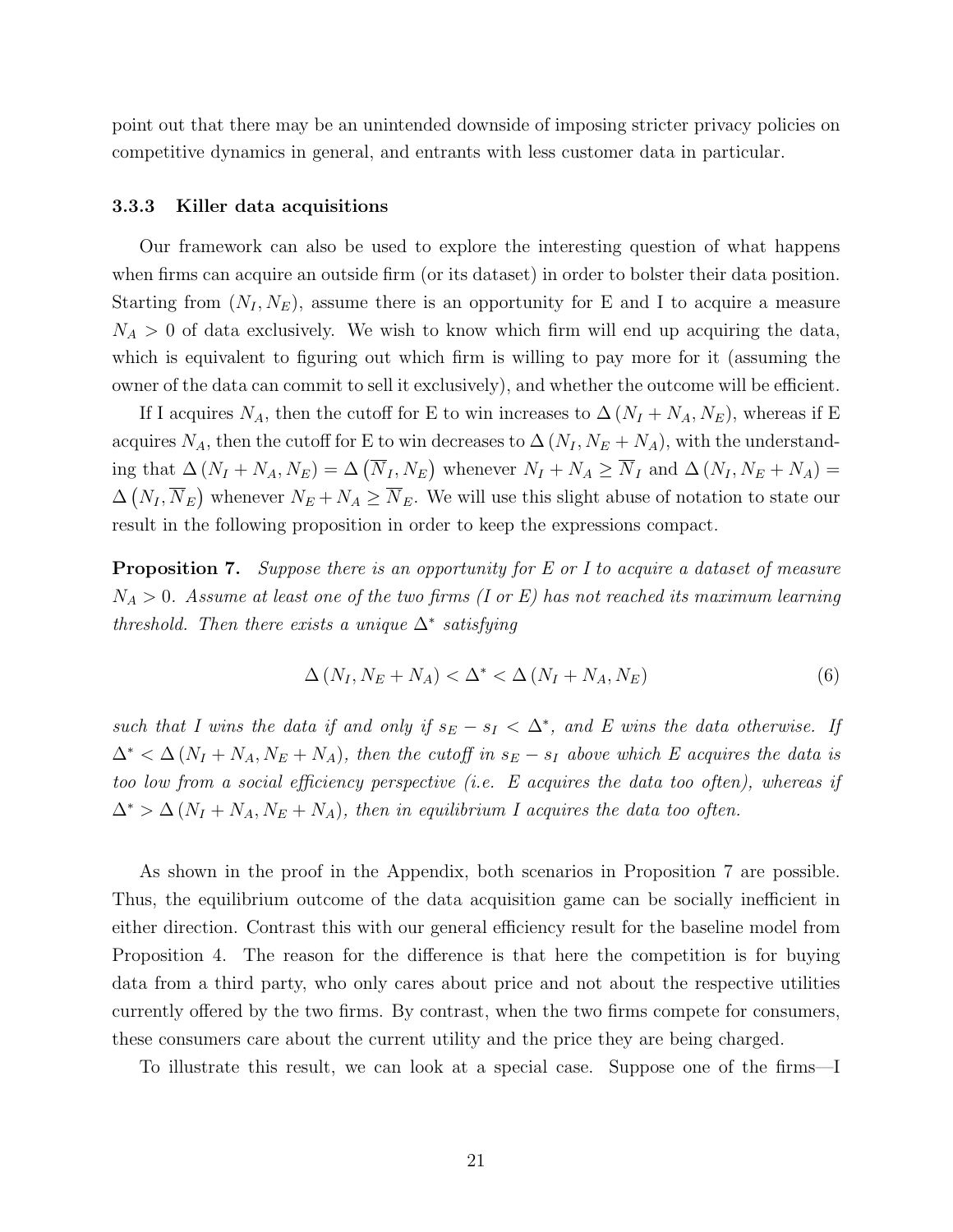without loss of generality—is already at the threshold, i.e.  $N_I = \overline{N}_I$ . Then we have

$$
\Delta (N_I + N_A, N_E + N_A) = \Delta (\overline{N}_I, N_E + N_A) = \Delta (N_I, N_E + N_A) < \Delta^*,
$$

where the last inequality follows directly from  $(6)$ . In this case I wins the data too often. And conversely when E is already at the threshold. In other words, in the equilibrium of the acquisition game when one firm has already reached its threshold of learning, that firm wins too often relative to what is socially efficient. The idea is that the amount the firm that is at the threshold gives up by not winning (namely its profit when competing with a rival that is below its learning threshold) is greater than the amount that the rival can gain by acquiring the data and winning, since in this case it competes with a rival that is already at its threshold. Thus, we provide a theory of killer data acquisitions, in which the firm acquiring the data has no use for it, and only acquires it to deny the rival access to it.

A final property of interest is that even though I may acquire the new data in equilibrium, it doesn't necessarily benefit from it. The existence of the new data  $N_A$  makes it easier for E to catch up, and I needs to buy the data to prevent E catching up, which can end up hurting it overall.<sup>[6](#page-0-0)</sup>

#### <span id="page-21-0"></span>3.4 Within-period learning

So far consumers have not had to form beliefs about which firm other consumers will choose in any given period. Although there is a self-reinforcing dynamic across periods in which a firm that attracts consumers this period improves its product and finds it easier to attract consumers in subsequent periods, current consumers still did not face the usual coordination problem that arises under classic network effects. Indeed, as noted earlier, even with long-lived consumers, because each consumer was atomistic and could costlessly switch each period, a consumer's decision in one period had no effect on the opportunities they could enjoy in subsequent periods, so there was no reason for any consumer to take into account the decisions of other contemporary consumers.

In this section we show that a consumer coordination problem arises when across-user learning is combined with the assumption that the product continues to improve during the period(s) over which consumers derive utility from the product after paying for it. To do so, we modify the baseline model by allowing firms to learn immediately from consumers purchasing in the current period, rather than learning next period only, as we had assumed previously. As argued in the introduction, within-period learning is a key distinguishing feature of data-enabled learning in the context of cloud-based products, and contrasts with

 $6$ We show this result formally in [Online Appendix C.](https://app.scholarsite.io/s/bbdeca)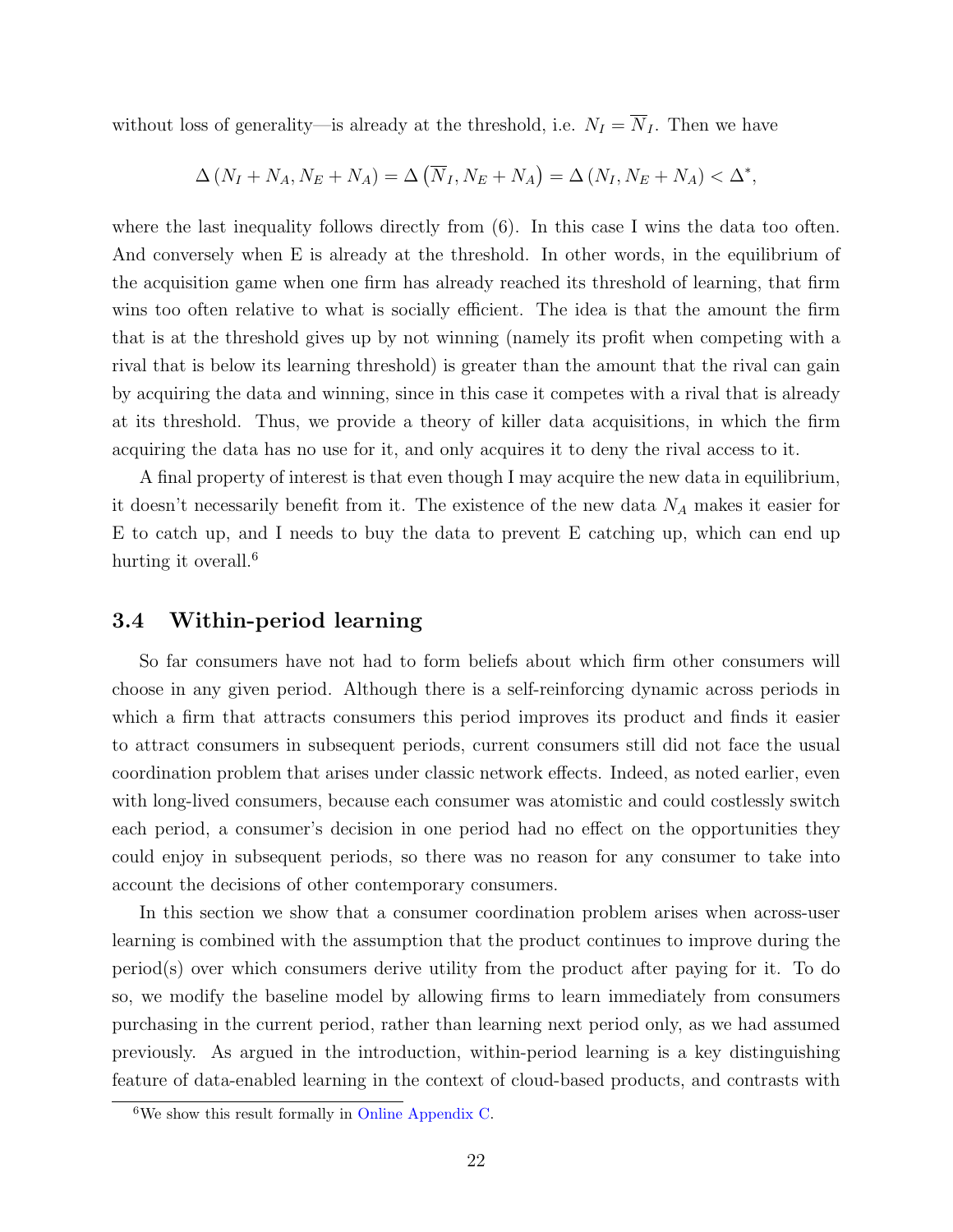learning in the context of traditional products, where the new and improved features were only embedded in the next releases of the product, which would be sold to future consumers. Because of this feature, other things equal, consumers prefer to buy from the firm they expect others to also buy from, given they benefit from the resulting improvement in the firm's product during the consumption period.

We consider consumers resolving the resulting coordination problem via two different types of beliefs. First, we assume that in every period, consumers believe all other consumers will coordinate on the equilibrium outcome that is best for them in that period, taking into account the prices they face. This selects the equilibrium which maximizes the consumers' surplus (i.e. net utility) within every period. When consumers live for one period only, which recall is one interpretation of our across-user learning setup, this corresponds to the Pareto optimal equilibrium for consumers for given prices, and with this in mind, we refer to these beliefs as "Pareto beliefs". We then contrast Pareto beliefs with beliefs that always favor the incumbent. The latter means that in each period, consumers believe all other consumers will buy from I whenever this is an equilibrium outcome given the prices charged by the two firms.

Relative to Proposition [1,](#page-9-0) the case of within-period learning and Pareto beliefs is as if both firms were one period closer to their respective maximum learning thresholds, whereas the case of within-period learning and beliefs favoring I is as if only I were one period closer to its maximum learning threshold. Then following an almost identical proof to that of Proposition [1](#page-9-0) we obtain the following result.

**Proposition 8.** Suppose I has previously sold to  $0 \leq N_I \leq \overline{N}_I$  consumers and E has previously sold to  $0 \le N_E \le \overline{N}_E$  consumers. With Pareto beliefs and within-period learning, E wins in all periods if and only if  $s_E - s_I \geq \Delta(N_I + 1, N_E + 1)$ , and I wins in all periods otherwise, where  $\Delta(N_I, N_E)$  is defined by [\(1\)](#page-9-1). With favorable beliefs for I and within-period learning, E wins in all periods if and only if  $s_E - s_I \geq \Delta(N_I + 1, N_E)$ , and I wins in all periods otherwise. The equilibrium outcome is socially efficient with Pareto beliefs and involves I winning for a larger range of  $s_E - s_I$  than is socially efficient under favorable beliefs for I.

The intuition for these results is the same as before, adjusted for the fact that the winning firm now learns from its current period's consumers. Note the socially optimal outcome takes into account within-period learning, just as the equilibrium conditions do. Moreover, Corollary [1](#page-11-0) continues to apply, given that the cutoffs that apply here are defined in the same way as [\(1\)](#page-9-1), but with the terms in  $N_I$  and  $N_E$  increased by zero or one depending on the type of beliefs. By the same logic, all other results similarly carry over.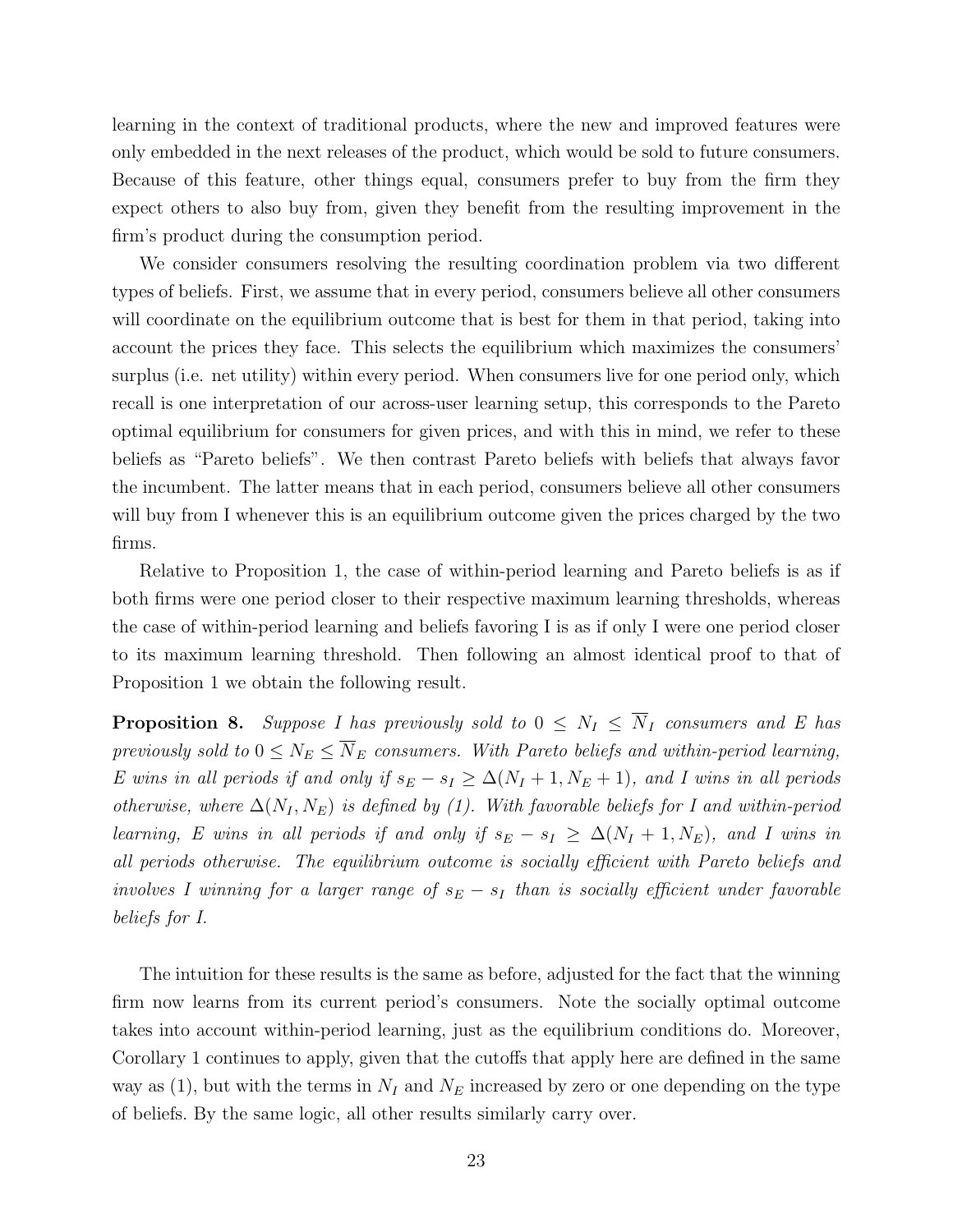Taking the difference in cutoffs when beliefs favor I vs. when beliefs are Pareto, we obtain

<span id="page-23-1"></span>
$$
\Delta(N_I+1, N_E) - \Delta(N_I+1, N_E+1) = (1-\delta) \left( \sum_{j=0}^{\overline{N}_E - N_E - 1} \delta^j (f_E(N_E + j + 1) - f_E(N_E + j)) \right), \tag{7}
$$

which is strictly positive whenever  $N_E < \overline{N}_E$ <sup>[7](#page-0-0)</sup>. The expression in [\(7\)](#page-23-1) is a measure of the distortion that arises in the cutoff for E to win due to beliefs favoring I, relative to the socially optimal outcome. It shows I's position relative to its learning threshold is irrelevant to the distortion implied by I enjoying favorable beliefs. This is because under both types of beliefs, consumers evaluate the PDV of future product improvements that can be offered by I assuming I will win in every period. Meanwhile, E is effectively viewed by consumers as being one period of learning behind in every period under beliefs that favor I compared to under Pareto beliefs.

Taking the difference between [\(7\)](#page-23-1) evaluated at  $N_E - k$  and (7) evaluated at  $N_E$ , the following result follows almost immediately.

<span id="page-23-2"></span>Proposition 9. Suppose there is across-user learning and within-period learning. If E's learning function  $f_E$  is weakly concave, the distortion in the cutoff resulting from beliefs favoring I is higher the further away E is from its maximum learning threshold (i.e. the lower  $N_E$  is).

This result reflects that shifting E back by one period of learning has a bigger effect when E is on the steeper (i.e. earlier) part of its learning function, and that the corresponding disadvantage for E arises over additional periods when E is further away from its maximum learning threshold. Put more directly, under the conditions of Proposition [9,](#page-23-2) the concern that beliefs favoring I give I an inefficient advantage is greater the further away E is from its maximum learning threshold.

# <span id="page-23-0"></span>4 Within-user learning

In this section we focus on within-user learning. We assume the same measure one of consumers are present in every period. They are infinitely lived and can switch firms in any period. The value to a given consumer of firm  $i$ 's product in the current period is  $s_i + f_i \left( \min \{ N_i, \overline{N}_i \} \right)$  for  $i \in \{I, E\}$ . The main difference from the case with across-user learning is that here  $N_i$  refers to the number of times the consumer has purchased from

<sup>&</sup>lt;sup>7</sup>When  $N_E = \overline{N}_E$ , beliefs are irrelevant, and [\(7\)](#page-23-1) is equal to zero.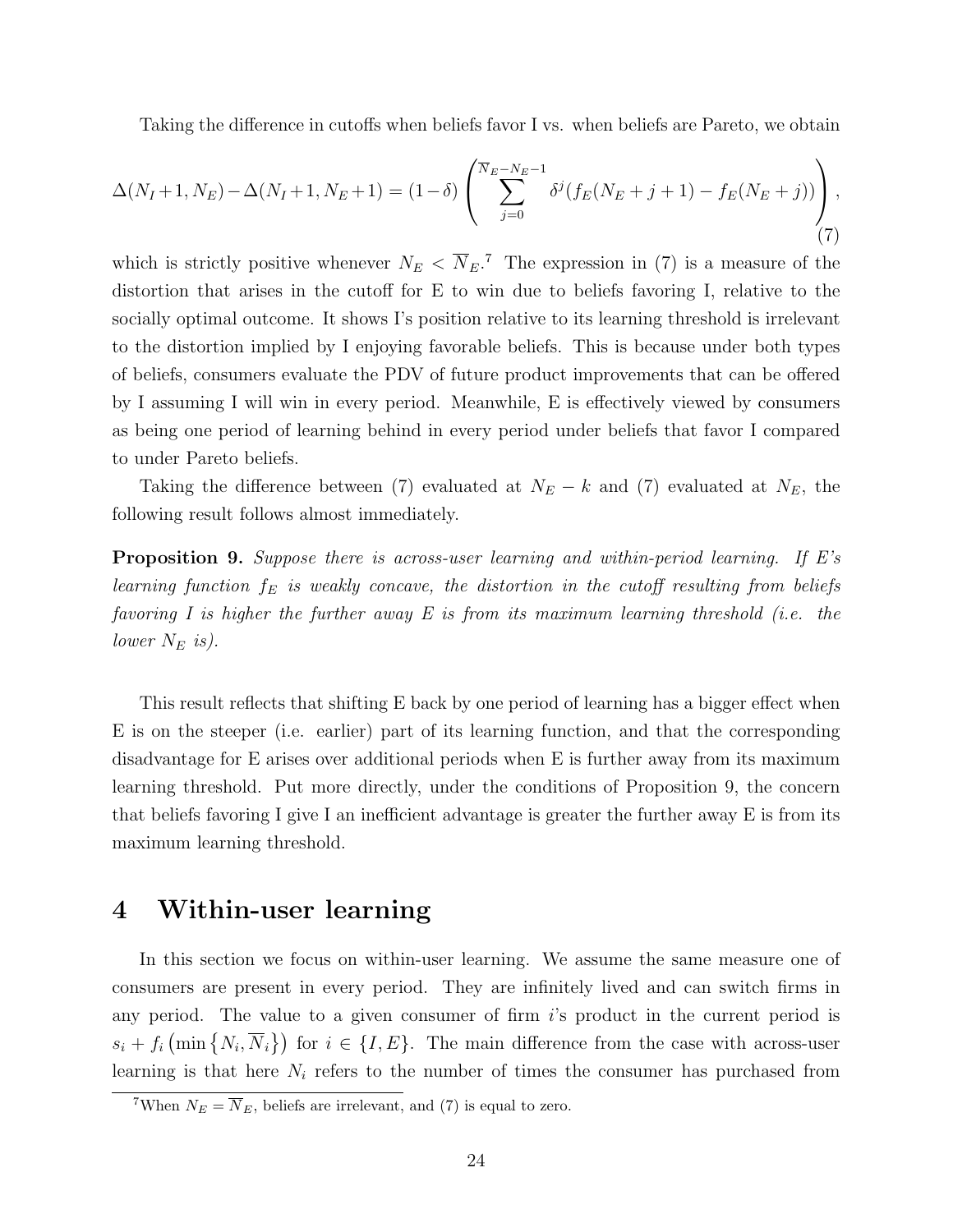the same firm before, rather than the total number of consumers that the firm has sold to. Another key difference is that in the presence of within-user learning, it is natural to allow firms to price discriminate across consumers that have different histories. Unlike the case with across-user learning, here the individual consumer's history affects the value offered by each firm's product. Consistent with our perfect information setup, we assume that both firms can observe how many periods a customer has consumed from each firm previously, and can price discriminate accordingly.[8](#page-0-0) Since there is no across-user learning and firms can price discriminate with respect to individual consumers, the analysis can be done independently for each individual consumer. Viewed in this light, the model is consistent with I and E being in different competitive positions with respect to different individual consumers (or consumer segments), and our results pertain to any such consumers (or consumer segments).

The following proposition characterizes when E wins, when I wins, the social efficiency of the outcome, and the value obtained by firms.

<span id="page-24-0"></span>**Proposition 10.** Suppose I has sold  $N_I$  times in the past to a given consumer and E has sold  $N_E$  times to that consumer, where  $0 \leq N_I \leq \overline{N}_I$  and  $0 \leq N_E \leq \overline{N}_E$ . Then a unique MPE exists in which E wins in all periods if and only if  $s_E - s_I \geq \Delta(N_I, N_E)$ , and I wins in all periods otherwise, where  $\Delta(N_I, N_E)$  is defined by [\(1\)](#page-9-1). The outcome is socially optimal. Moreover, the firms' value functions are determined as follows:

- if  $s_E s_I < \Delta(N_I, N_E)$ , then  $V^E(N_I, N_E) = 0$  and  $V^I(N_I, N_E) = \frac{s_I s_E + \Delta(N_I, N_E)}{1 \delta}$  (with subsidization by E if and only if  $\Delta(N_I, N_E + 1) \leq s_E - s_I < \Delta(N_I, N_E)$ )
- if  $s_E s_I \ge \Delta(N_I, N_E)$ , then  $V^E(N_I, N_E) = \frac{s_E s_I \Delta(N_I, N_E)}{1 \delta}$  and  $V^I(N_I, N_E) = 0$  (with subsidization by I if and only if  $\Delta(N_I, N_E) \leq s_E - s_I < \Delta(N_I + 1, N_E)$ .

Proposition [10](#page-24-0) shows that the cutoff in  $s_E - s_I$  that determines which firm wins in each period coincides with that obtained in the across-user learning case, and remains socially optimal.[9](#page-0-0) This means the comparative static results in Section [3.1](#page-12-0) carry over to the case of within-user learning. However, despite this equivalence, the logic behind the result and its proof are quite different. With across-user learning, we never had to solve the consumers' forward-looking problem given their choice in any given period didn't affect their options in

<sup>8</sup>Obviously, each firm will know how many times a consumer has purchased from it before, so can condition its prices on this information. Given the model setup in which the same consumers are present in every period, each firm would therefore also be able to work out how many times a consumer has purchased from the rival firm in the past. In practice, firms may elicit this information from consumers by requiring a consumer supply their past purchase records so as to provide them with a better deal if they switch.

<sup>&</sup>lt;sup>9</sup>It is easily confirmed, the results in Proposition [10](#page-24-0) remain valid when  $\overline{N}_I \to \infty$  and  $\overline{N}_E \to \infty$ , provided learning functions are bounded by some power function.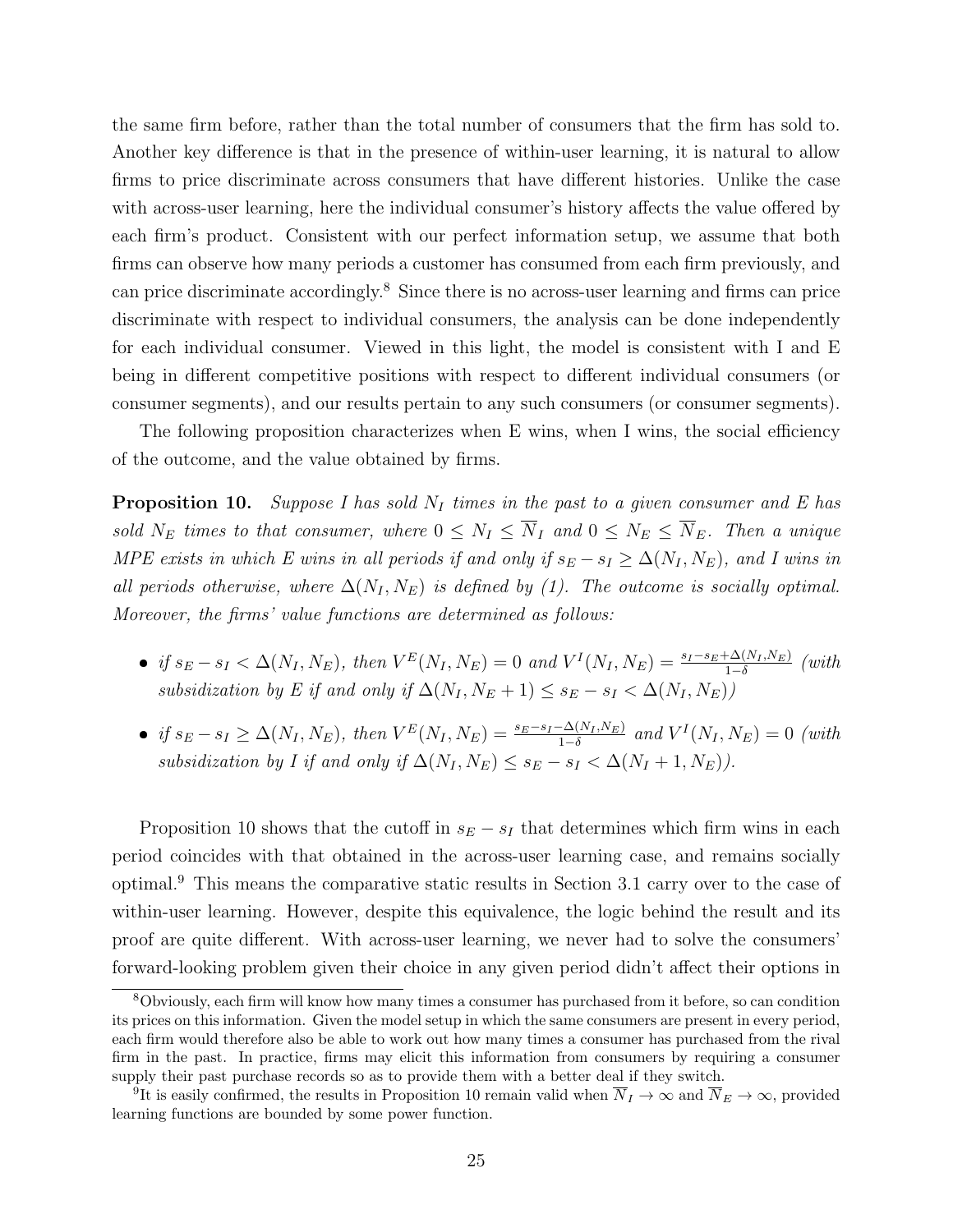subsequent periods. In contrast, here consumers have to take into account the effect of their current choice of firm on their future options (within-user learning acts as an endogenous switching cost), and so we need to determine the value functions for consumers as well as for firms. In the proof of Proposition [10,](#page-24-0) we construct the consumers' value functions, and show that consumers never expect to switch firms in equilibrium.

It is worth pointing out that Proposition [10](#page-24-0) and its implications for comparative statics can be applied at the level of an individual consumer (or consumer segment). Doing so for a continuum of different consumers implies that I would sell in each period to consumers with high values of  $s_I$  and E would sell in each period to consumers with high values of  $s_E$  (horizontal differentiation). On the surface the market might not look monopolized at all, but eventually each firm might face little or no competitive pricing pressure from its rival as its data advantage with respect to its own customers becomes sufficiently large. This suggests competition authorities should pay more attention to the length of customer retention rather than asymmetric market shares in such settings.

In contrast to the case of across-user learning, the logic for why the equilibrium outcome under within-user learning coincides with the socially optimal outcome is more straightforward. Here consumers are forward-looking, so they take into account all future subsidies and utility they will receive from their chosen firm. Starting from any point, whichever firm creates greater PDV of gross surplus from learning, assuming it wins every period, will be able to offer a higher level of utility plus subsidy to consumers, and so will win in the current period given the Bertrand setting. And if a particular firm wins in the current period, this just further increases the value it can offer in future periods, thereby ensuring the same firm wins in all future periods. Consistent with this, in [Online Appendix D](https://app.scholarsite.io/s/bbdeca) we confirm that the outcome under within-user learning and a finite time horizon is also always socially optimal, in contrast to what we found with across-user learning.

To further highlight the fact that although the cutoff is the same as with across-user learning, the rationale for the result is different, note that prices no longer drive the equilibrium result. Indeed, if prices were set to zero in all periods (which obviously rules out any subsidies), consumers would simply compare the respective PDVs of their willingness-to-pay for the offerings of the two firms, so the condition for E to win would remain the same. Finally, another key difference compared to the previous case with across-user learning is that the competitiveness of the outcomes (e.g. firms' value functions) now depends on consumers being forward-looking.

<span id="page-25-0"></span>**Proposition 11.** Suppose there is within-user learning. Then provided either  $N_I < \overline{N}_I$  or  $N_E < \overline{N}_E$  (so we rule out both firms being at their learning threshold already), the PDV of the winning firm's profit is strictly lower with forward-looking consumers than with myopic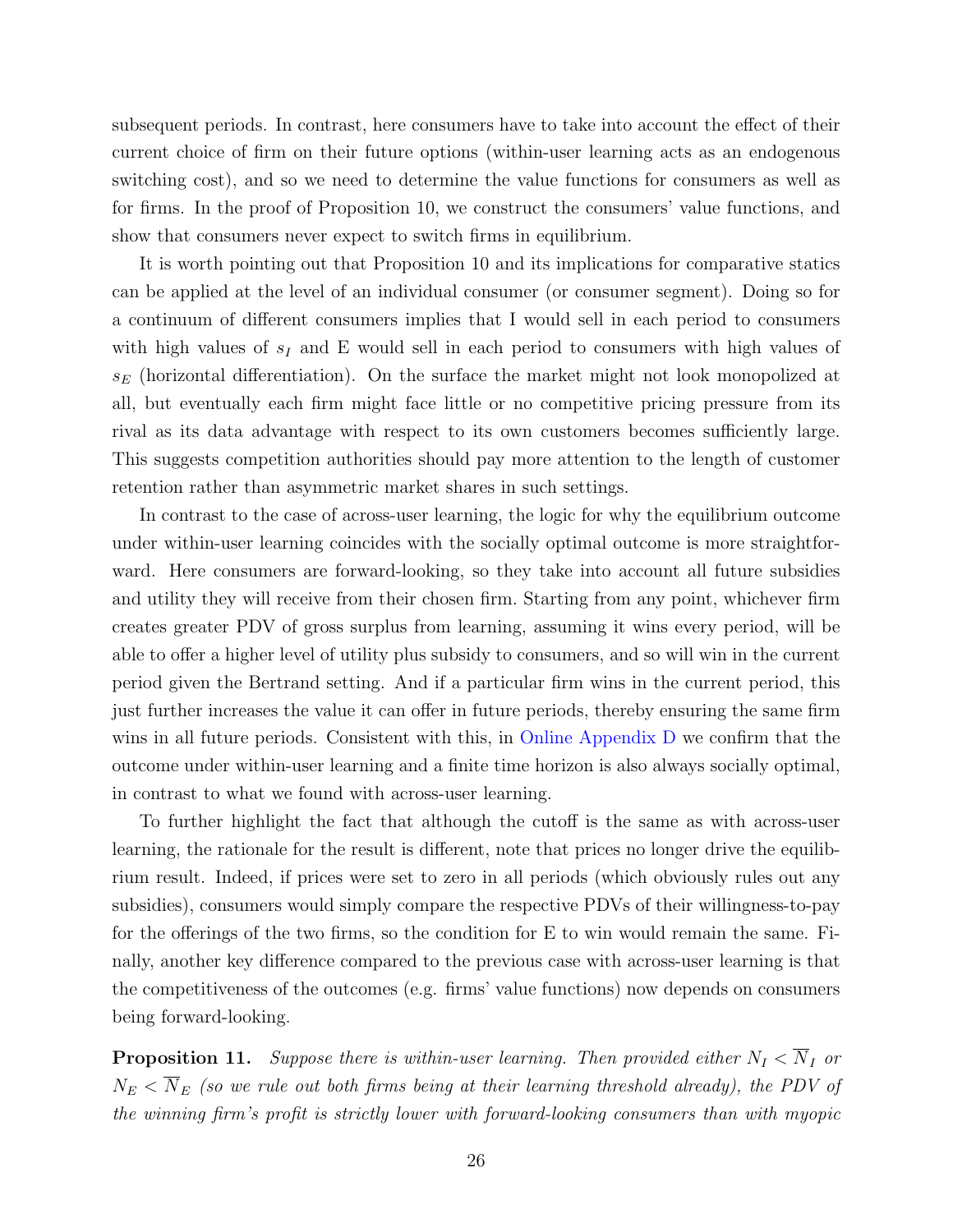consumers, even though the cutoff for either firm to win is the same in both cases.

The main reason behind the result in Proposition [11](#page-25-0) is that the winning firm needs to price more aggressively when facing forward-looking consumers, who take into account future utility when making their choice of firm. The logic is that within-user learning acts as an endogenous switching cost: consumers take into account that the surplus they will be left with in any period is the surplus offered by the losing firm (due to Bertrand competition), and that this surplus will be lower if they buy from the winning firm this period versus if they buy from the losing firm this period. Thus, the winning firm must compensate consumers by pricing lower in the current period compared to the case with myopic consumers. By the same logic, Proposition [11](#page-25-0) implies that firms compete more intensely and consumers are better off under within-user learning than under across-user learning, if we keep everything else constant across the two cases. This reflects that with across-user learning, consumers had no reason to consider more than their current surplus when deciding which firm to buy from, and that as a result the firms' value functions with across-user learning are the same as when there is within-user learning and consumers are myopic.

We now turn to the data policy issues discussed in Section [3.3.](#page-17-0) First, the effect of unanticipated data sharing on consumer surplus works in a very similar way to the case with across-user learning. The PDV of consumer surplus after the implementation of the same type of policy we considered in Section [3.3.1](#page-17-1) is the same here, equal to the expression in [\(5\)](#page-18-0):

$$
CS\left(N_I,N_E\right)'=\sum_{j=0}^{\infty}\delta^j\min\left\{s_I+f_I(\min\left\{N_I+j,\overline{N}_I\right\}),s_E+f_E\left(\min\left\{N_E+j,\overline{N}_E\right\}\right)\right\}-\frac{c}{1-\delta}.
$$

Meanwhile, the PDV of consumer surplus without the data sharing policy is

$$
CS\left(N_{I}, N_{E}\right) = \begin{cases} \frac{s_{E}-c}{1-\delta} + \sum_{j=0}^{\overline{N}_{E}-N_{E}} \delta^{j} f_{E}(N_{E}+j) + \frac{\delta^{\overline{N}_{E}-N_{E}+1}}{1-\delta} f_{E}(\overline{N}_{E}) & \text{if } s_{E}-s_{I} < \Delta(N_{I}, N_{E})\\ \frac{s_{I}-c}{1-\delta} + \sum_{j=0}^{\overline{N}_{I}-N_{I}} \delta^{j} f_{I}(N_{I}+j) + \frac{\delta^{\overline{N}_{I}-N_{I}+1}}{1-\delta} f_{I}(\overline{N}_{I}) & \text{if } s_{E}-s_{I} \ge \Delta(N_{I}, N_{E}) \end{cases}
$$

.

And it is easily seen that  $CS(N_I, N_E)' \leq CS(N_I, N_E)$  for all  $(N_I, N_E)$ , which means that data sharing always reduces consumer surplus here, in contrast to the case with across-user learning, where data sharing only reduced consumer surplus when  $s_E - s_I$  was in a certain interval. The fact that data sharing is more likely to reduce consumer surplus under withinuser learning is consistent with the result above that within-user learning makes the two firms compete more aggressively in the absence of data sharing, which diminishes the potential benefits of data sharing in the first place.

Second, the effect of a stricter privacy policy on I's competitive advantage is the same as with across-user learning because the cutoff  $\Delta (N_I, N_E)$  is the same here. The expression of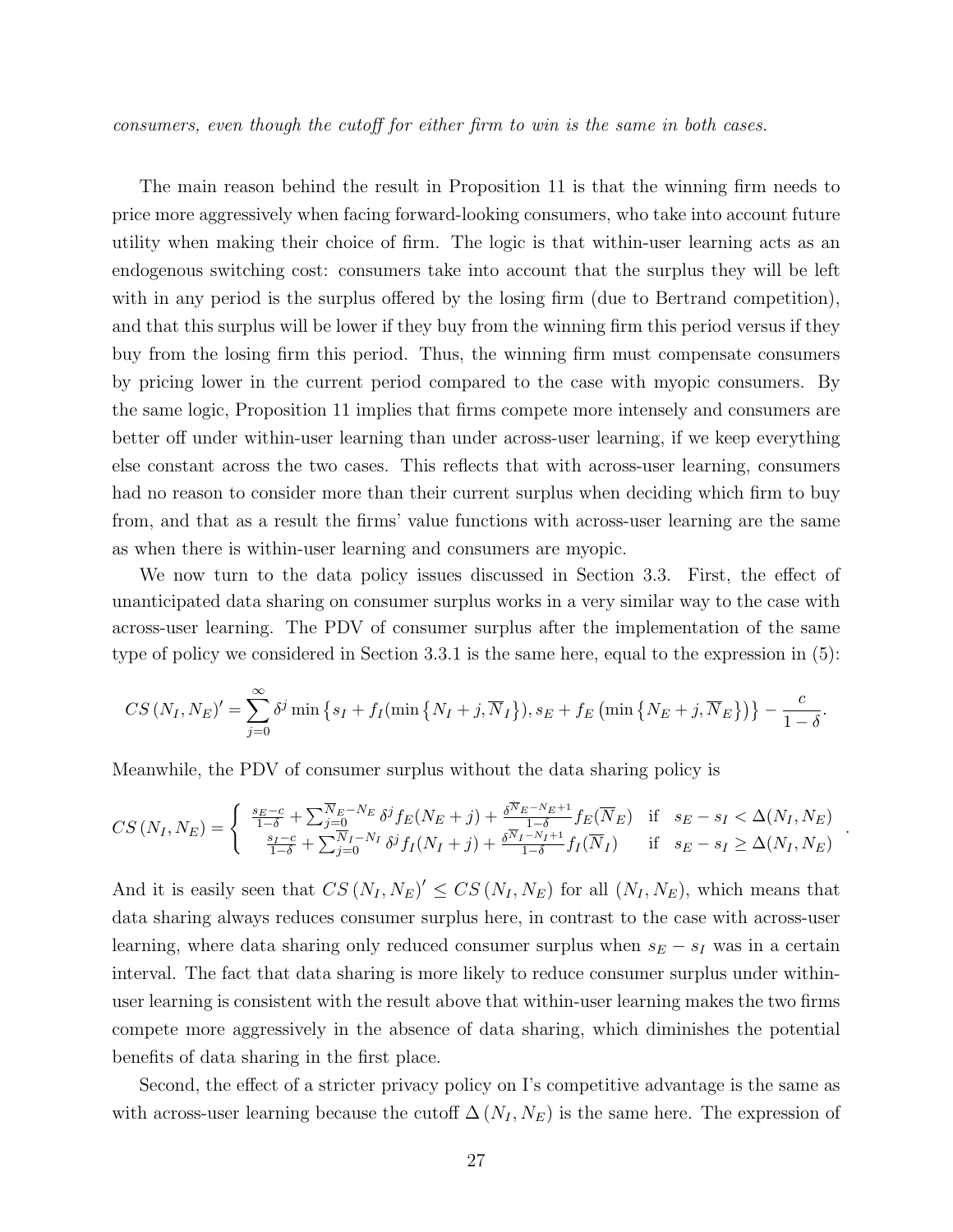the change in consumer surplus due to the implementation of the stricter privacy policy is different, but it turns out by following a very similar proof, to also be negative. Thus, under the same conditions as Proposition [6](#page-19-0) but applied to within-user learning, a stricter privacy policy again lowers consumer surplus.

Third, and finally, the reasoning for and effects of data acquisition are the same here relative to the case with across-user learning. In particular, Proposition [7](#page-20-0) remains valid, even though the exact expression for the equilibrium cutoff  $\Delta^*$  that determines which firm wins the acquisition game is different.

## <span id="page-27-0"></span>5 Across-user and within-user learning

The main purpose of this section is to explore the implications of combining across-user and within-user learning; in particular how doing so can sometimes lead to an endogenous network effect in which consumer beliefs matter. We combine the models of Sections [3](#page-6-0) and [4](#page-23-0) in the following way. First, we assume there is just one fixed set of consumers of measure one who are present in all periods, consistent with the model of within-user learning used in Section [4.](#page-23-0) And second, we assume that the value a given consumer obtains from firm i's product in the current period depends on the two types of learning—the number of times that this measure one of consumers has previously purchased from the same firm (across-user learning), and the number of times the same consumer has previously purchased from the same firm (within-user learning).

A consumer who has previously consumed  $n_i$  times from firm  $i \in \{I, E\}$  when firm i has previously served the measure one of consumers  $N_i$  times in the past derives utility  $s_i + f_i \left( \min \{ N_i, \overline{N}_i \} , \min \{ n_i, \overline{n}_i \} \right)$  in the current period if she chooses firm *i*'s product, where  $\overline{N}_i \geq 1$  is the threshold level of across-user learning and  $\overline{n}_i \geq 1$  is the threshold level of within-user learning for firm i. We assume the learning function  $f_i(.,:)$  is everywhere weakly increasing in both arguments for  $i \in \{I, E\}$ . Without loss of generality, we assume that  $f_i(0,0) = 0$ . We consider first the case in which consumers are myopic, and then tackle the more difficult case in which consumers are forward looking.

### 5.1 Myopic consumers

Assume consumers are myopic, so that they only consider their current period payoffs in making their decisions. We also assume that the initial state is such that the number of times each consumer has chosen firm  $i$  in the past corresponds to the number of times the measure one of all consumers have chosen firm i in the past, so we start with  $n_i = N_i$ .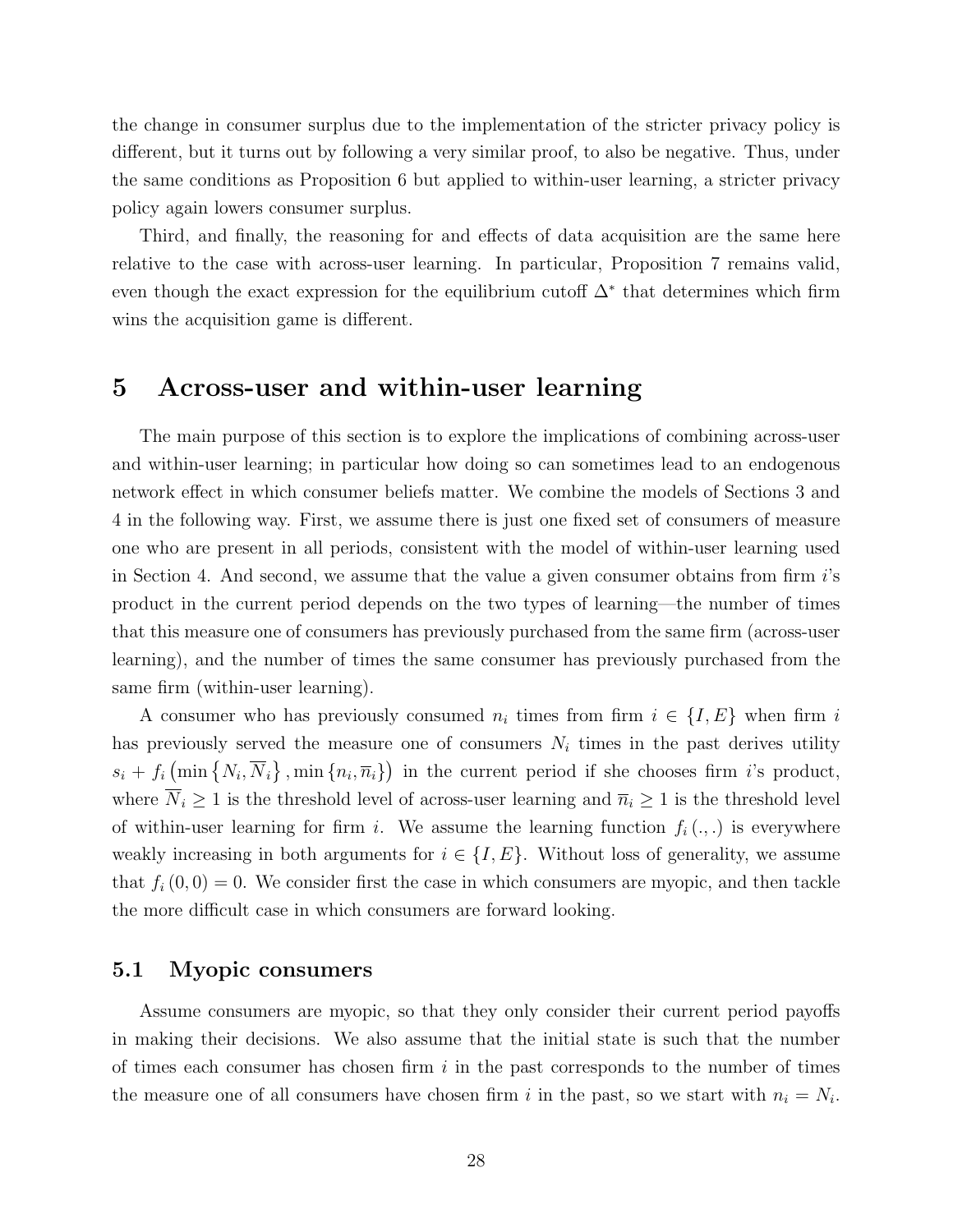We can then apply our baseline analysis with across-user learning by defining the learning function for firm  $i$  as

$$
\widetilde{f}_i\left(N_i\right) = f_i\left(\min\left\{N_i,\overline{N}_i\right\},\min\left\{N_i,\overline{n}_i\right\}\right)
$$

so it combines both across-user learning and within-user learning, and the maximum learning threshold for firm i as max  $\{\overline{N}_i, \overline{n}_i\}$ . In the Appendix we prove the following result.

<span id="page-28-0"></span>**Proposition 12.** Suppose I has previously sold to consumers  $0 \leq N_I \leq \overline{N}_I$  times and E has previously sold to consumers  $0 \le N_E \le \overline{N}_E$  times, where  $n_I = N_I$  and  $n_E = N_E$ . There exists a unique MPE in which E wins in all periods if and only if  $s_E - s_I \geq \Delta(N_I, N_E)$ , and I wins in all periods otherwise, where

$$
\Delta(N_I, N_E) = (1 - \delta) \left( \sum_{j=0}^{\max\{\overline{N}_I, \overline{n}_I\} - N_I} \delta^j \widetilde{f}_I(N_I + j) - \sum_{j=0}^{\max\{\overline{N}_E, \overline{n}_E\} - N_E} \delta^j \widetilde{f}_E(N_E + j) \right) + \delta^{\max\{\overline{N}_I, \overline{n}_I\} - N_I + 1} \widetilde{f}_I(\max\{\overline{N}_I, \overline{n}_I\}) - \delta^{\max\{\overline{N}_E, \overline{n}_E\} - N_E + 1} \widetilde{f}_E(\max\{\overline{N}_E, \overline{n}_E\}).
$$

The result reflects that since consumers are myopic, within-user learning works in the same way as across-user learning, as we noted in Section [4.](#page-23-0) The firm that can offer the highest utility in a given period, wins all consumers in that period, which ensures all consumers go to the same firm in every period. The same logic repeats every period. As a result, there is no coordination problem across consumers, and our existing across-user learning analysis applies. This implies not only does Proposition [1](#page-9-0) apply here, but so do all the results of Section [3](#page-6-0) provided we use the learning function and maximum threshold defined above.

### 5.2 Forward-looking consumers

Now assume consumers are forward-looking. As we will see, things quickly become much more complicated. We will focus on the simplest possible case for which consumers can face a coordination problem in which their beliefs matter. Specifically, we assume  $\overline{n}_I = \overline{n}_E$  =  $\overline{N}_I = \overline{N}_E = 1$  (both firms only need to attract the measure one of consumers for one period to achieve maximal learning),  $n_I = N_I = 1$  (I has already achieved its maximum learning), and  $n_E = N_E = 0$  (E starts with no learning).

We start by assuming the two firms have their prices exogenously fixed to zero, so they do not engage in any strategic pricing. Even in this simplest possible setting with forwardlooking consumers, we will show consumers can face a coordination problem. This reflects the endogenous switching cost created by within-user learning, which provides a reason for each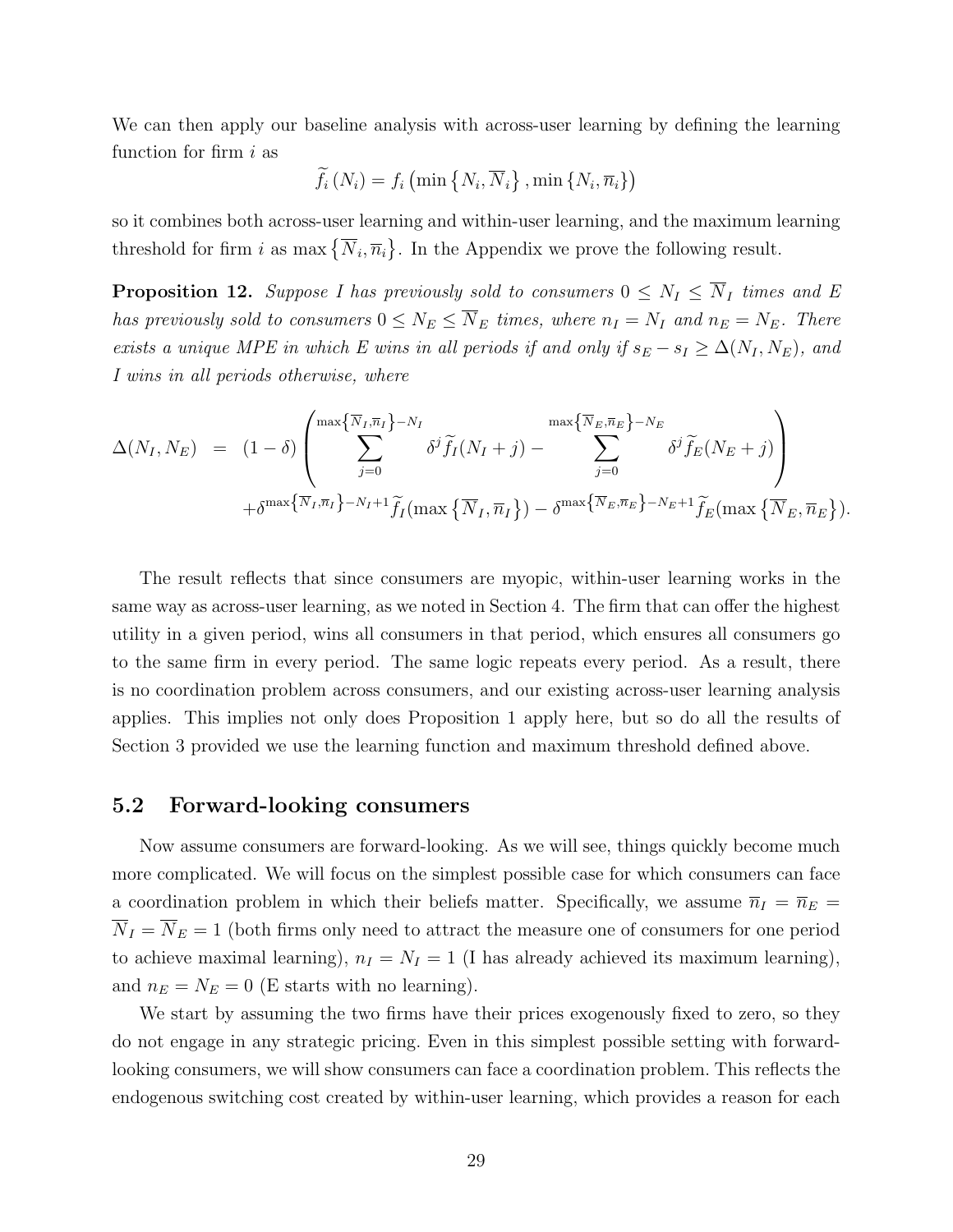consumer to want to coordinate on the firm they think will attract the other consumers, in order to also benefit from across-user learning. For example, if all consumers are expected to choose I in every period, a consumer that chooses E in every period would forgo the benefits of across-user learning, while a consumer that switches between the two firms at least once would not be reaping the maximum benefits of within-user learning.

There is an equilibrium where consumers all buy from I in every period iff

$$
s_E - s_I \leq f_I(1, 1) - \delta f_E(0, 1)
$$
.

This rules out the best possible deviation for an individual consumer, which is to instead buy from E in every period. Similarly, there is an equilibrium where consumers all buy from E in every period iff

$$
s_E - s_I \ge f_I(1, 1) - \delta(f_E(1, 1) - f_E(1, 0)).
$$

This rules out the best possible deviation for an individual consumer, which is to buy from I in the first period and get  $f_I(1,1)$ , and then switch to E one period later than everyone else, i.e. free-riding on the across-user learning they generate. Thus, there is a non-empty range of  $s_E - s_I$  for which there are multiple equilibria, and so a coordination problem for consumers arises, if

$$
f_{E}(0,1) < f_{E}(1,1) - f_{E}(1,0).
$$

This is equivalent to E's learning function being supermodular given that  $f_E(0,0) = 0$ . Here, supermodularity means across-user and within-user learning complement each other.

Since consumers are jointly better off buying from E in every period whenever  $s_E +$  $\delta f_E(1,1) \geq s_I + f_I(1,1)$ , under Pareto beliefs E wins whenever it is an equilibrium for E to win. In contrast, under beliefs that favor I, I wins whenever it is an equilibrium for I to win. Thus, we obtain the following result.

<span id="page-29-0"></span>**Proposition 13.** Suppose I is at its threshold, E needs one more period of across and withinuser learning to reach its threshold, and both firms' prices are fixed to zero in all periods. Moreover, suppose E's learning function is supermodular. Under Pareto beliefs, E wins if and only if

$$
s_E - s_I \ge f_I(1,1) - \delta(f_E(1,1) - f_E(1,0)),
$$

so E does not win often enough compared to the socially efficient cutoff  $f_I(1,1) - \delta f_E(1,1)$ . Under favorable beliefs for I, E wins if and only if

$$
s_E - s_I \geq f_I(1, 1) - \delta f_E(0, 1)
$$
,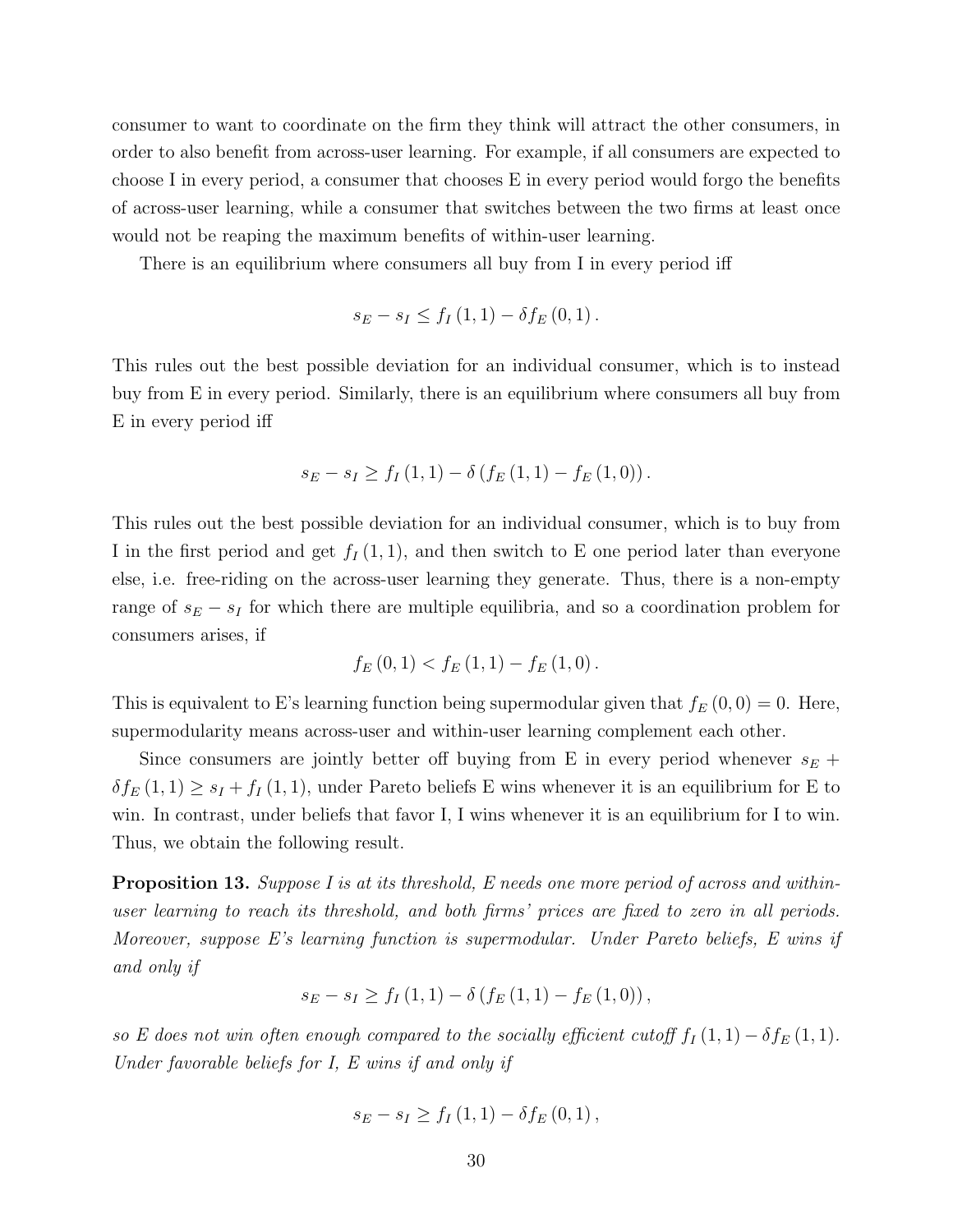#### so E wins even less often.

The result in Proposition [13,](#page-29-0) that supermodularity in the learning functions helps create a coordination problem for consumers is quite intuitive. When other consumers are expected to buy from E, this not only increases the value an individual consumer gets from also choosing E (via across-user learning), but it also increases the amount E can offer the individual consumer via within-user learning. In richer settings, the assumption of supermodularity is not necessary. In an earlier version of the paper we established that a similar coordination problem exists when firms have additive learning functions and both of them are one period away from maximal learning, and below we will show supermodularity is not necessary once we allow firms to set prices. On the other hand, it is important to emphasize that both types of learning are necessary for this result. If either type of learning is shut down for both firms (i.e. if either  $f_i(x, y) = f_i(x)$  or  $f_i(x, y) = f_i(y)$ ), then the two inequalities in Proposition [13](#page-29-0) coincide, and there is no consumer coordination problem, consistent with our discussion in previous sections.

A surprising result in Proposition [13](#page-29-0) is that I still wins too often under Pareto beliefs compared to the efficient cutoff. This reflects that E's ability to win in equilibrium is constrained by the incentive of forward-looking individual consumers to free-ride on the acrossuser learning of other consumers, waiting till other consumers have chosen E before doing so themselves, which makes it harder to support an equilibrium where everyone chooses E. The possibility of an inefficient outcome here (even under Pareto beliefs) parallels a similar finding for our baseline model with pure across-user learning in the absence of firm pricing, although the mechanism here is different.

Turning next to the case that firms can set prices in every period, we can conduct the analysis in the same setting. First, suppose consumers hold Pareto beliefs. This means that when consumers are in state  $(1, 1, 0, 0)$ , i.e. I has benefitted from one period of both types learning while E has not had any learning whatsoever, and the prices charged by the two firms in the current period are  $p_I$  and  $p_E$  respectively, consumers choose I in the current period if and only if

$$
s_I + f_I(1,1) - p_I + \delta u(1,1,0,0) > s_E - p_E + \delta u(1,1,1,1),
$$

and they choose E otherwise. In other words, consumers coordinate on choosing the firm that offers them the highest PDV of utility. It is then straightforward to show (the proof is in [Online Appendix E\)](https://app.scholarsite.io/s/bbdeca) that with Pareto beliefs, E wins all periods starting from state  $(1, 1, 0, 0)$  iff

$$
s_E - s_I \geq f_I(1, 1) - \delta f_E(1, 1)
$$
,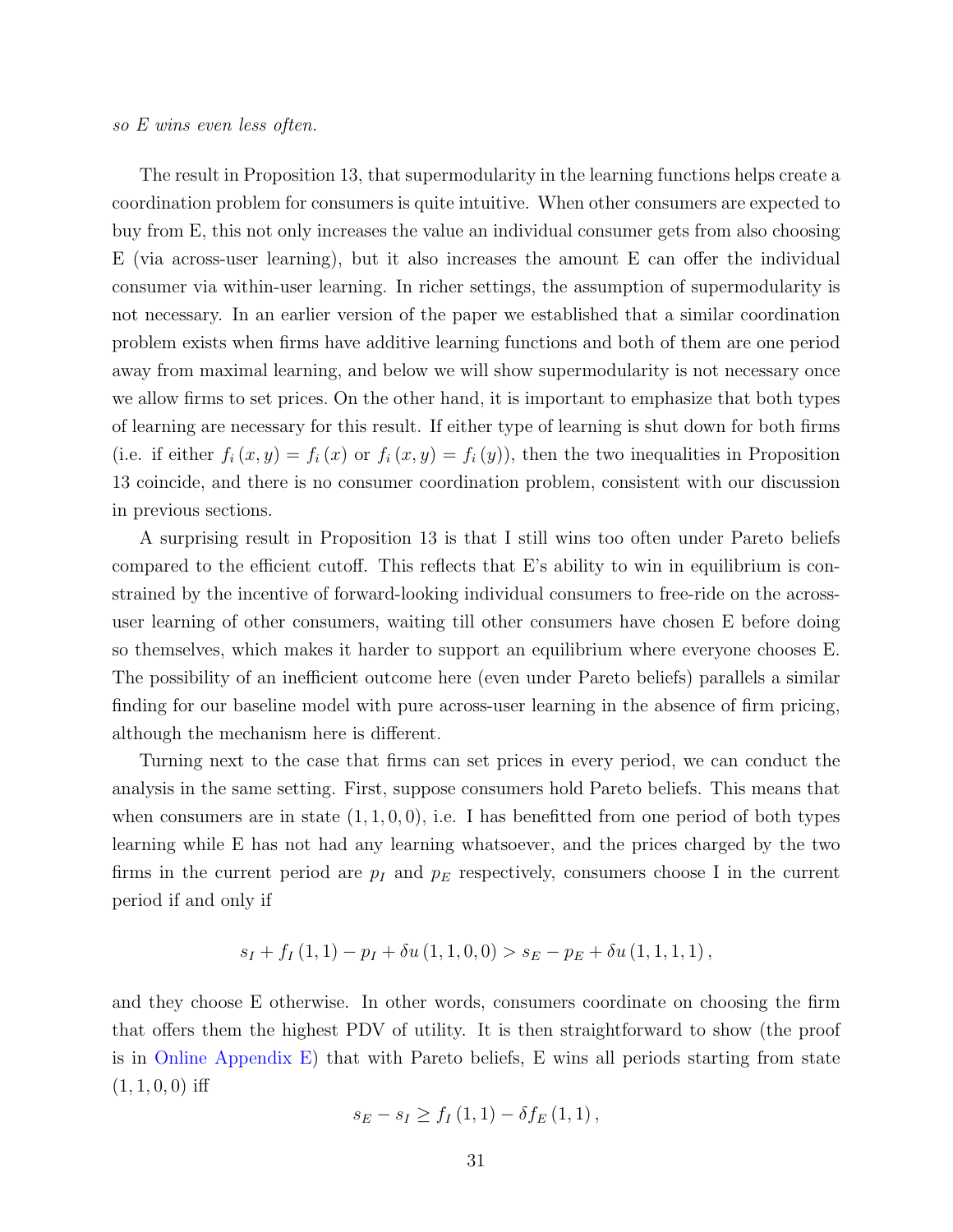which is the socially efficient cutoff for E to win.

Suppose instead consumers hold beliefs favorable to I. This means that when consumers are in state  $(1, 1, 0, 0)$ , consumers choose I in the current period if and only if

$$
s_I + f_I(1,1) - p_I + \delta u(1,1,0,0) \geq s_E - p_E + \delta u(1,1,0,1),
$$

and they choose E otherwise. Note the difference with the case of Pareto beliefs. Here, consumers choose E if and only if it is individually rational for a consumer to choose E even when she expects all other consumers to choose I. This means that to determine the equilibrium we need to characterize what happens in the state  $(1, 1, 0, 1)$  of a single consumer that has chosen E for one period while everyone else has always chosen I.[10](#page-0-0) By doing so, in [Online Appendix E,](https://app.scholarsite.io/s/bbdeca) we are able to prove the following result.

<span id="page-31-0"></span>**Proposition 14.** Suppose I is at its threshold, E needs one more period of across and withinuser learning to reach its threshold, and both firms price strategically. If  $f_E(0,1) \geq \delta f_E(1,1)$ , then the cutoff for E to win under beliefs favorable to I is the same as the cutoff under Pareto beliefs, which is equal to the efficient cutoff  $f_I(1,1) - \delta f_E(1,1)$ . Otherwise, if  $f_E(0,1)$  $\delta f_E(1,1)$ , then the cutoff for E to win under beliefs favorable to I is higher than the cutoff under Pareto beliefs.

The fact that Pareto beliefs lead to the efficient cutoff is consistent with earlier results, showing that efficiency arises when firms compete in prices. Here, endogenous pricing undoes the free-riding problem we identified above with prices exogenously fixed to zero. The reason is that an individual consumer that deviates and chooses I when everyone else chooses E ends up obtaining the same utility as the consumers that choose E—in both cases this is determined by the maximum utility that can be offered by the losing firm I.

As in the case without pricing, it is not surprising that E has a harder time winning when beliefs favor I than under Pareto beliefs. The interesting part of Proposition [14](#page-31-0) is that for the outcomes under the two types of beliefs to be different, so that a coordination problem arises, across-user learning must be sufficiently important relative to within-user learning. This can happen with supermodular, submodular or additive learning functions.

<sup>&</sup>lt;sup>10</sup>The state  $(1, 1, 0, 1)$  means I has benefited from both types of learning, while E has only benefited from within-user learning for the focal consumer.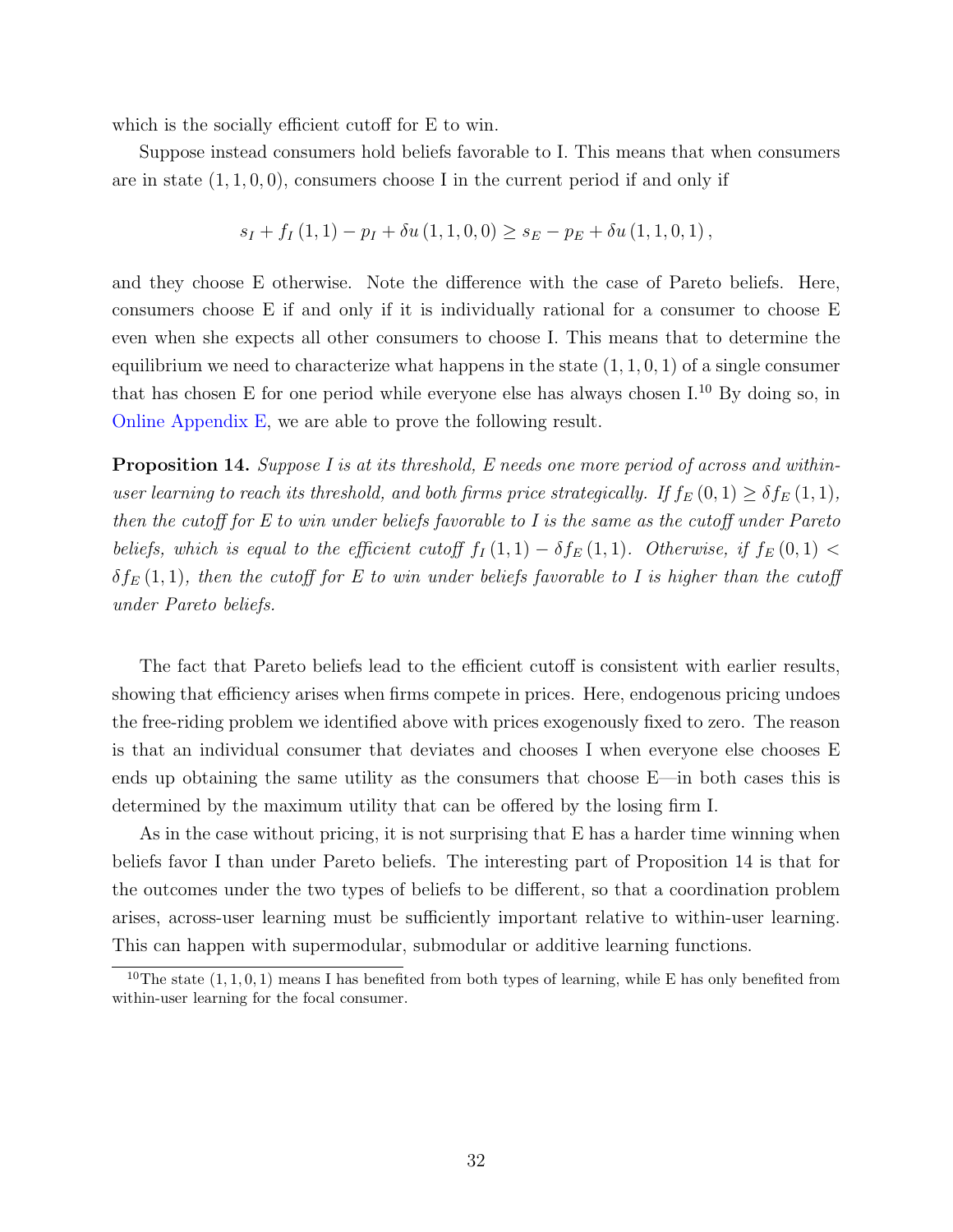# 6 Conclusion

Data-enabled learning is becoming an essential ingredient to understanding competition between providers of an increasing range of products and services. Our analysis provides several key takeaways regarding the determinants of a firm's competitive advantage in the presence of data-enabled learning. First, everything else equal, a firm's advantage (in winning) is greater, the higher is its learning curve, the further along the firm is on its learning curve, and the larger is the remaining learning potential. However, even if an incumbent starts with a data advantage, if the entrant's learning curve is steeper and can ultimately reach a higher threshold of learning value (possibly due to better technology), through dynamic pricing the entrant may be able to seize the market. Second, anything that slows down the rate of learning (e.g. a privacy policy) will tend to enhance the incumbent's competitive advantage, other things equal. And third, the resulting data network effect only involves a consumer coordination problem when across-user learning is combined with either  $(i)$  continued product improvement during the period(s) over which consumers derive utility from the product, or (ii) within-user learning. In these cases, user beliefs that favor the incumbent can be an additional source of competitive advantage.

When firms can price strategically, unless data-enabled learning creates a consumer coordination problem and beliefs are biased in favor of one firm, the equilibrium outcome in our Bertrand-type setting is efficient, reflecting that whichever firm can offer more current and future surplus will win today. Still, any unanticipated improvement in the learning of the losing firm makes it a stronger competitor and thereby improves consumer surplus. This creates a potential role for a data sharing policy. However, a policy which forces firms to share the data they obtain from winning with the losing firm will also tend to make firms compete less aggressively in the first place (a form of free-riding), so on balance, can be bad for consumers. A key condition for data sharing policy to improve consumer surplus is that the firm that benefits from such data sharing is sufficiently far behind the leader. The framework also has implications for merger policy: it can explain why an incumbent which has already accumulated a lot of data may have an excessive incentive to acquire a firm that contains a lot of data even if it doesn't compete with it or need the data to learn itself. This is driven by the incumbent's interest in stopping rivals from acquiring the firm and learning from its data, which would allow them to become closer competitors, thus providing a theory of killer data acquisitions.

Our framework can be productively extended in many different directions. We have referred to some of these throughout the paper, and due to space constraints, placed them in the Online Appendix. There are undoubtedly many others that remain to be worked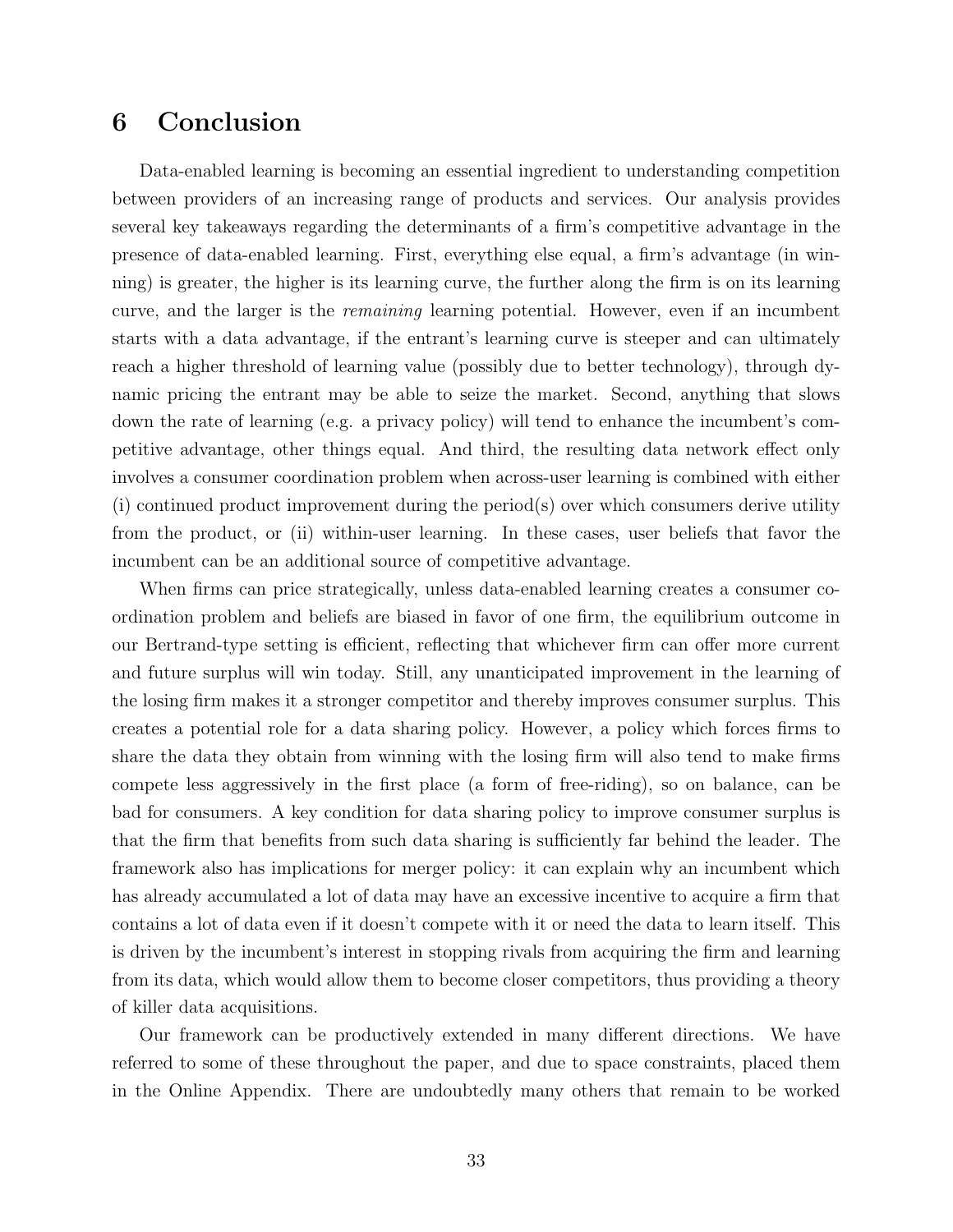out. The most obvious is to add firm-specific shocks to consumer valuations, while still retaining asymmetric learning functions, which would make the implied industry dynamics more realistic. Another is to try to analyze a more general model incorporating both acrossuser and within-user learning, building on our analysis in Section [5.](#page-27-0) One could also leverage our model to study the effects of other policy proposals, such as one that forces firms to give consumers the ability to port their data when switching from one firm to another.

# 7 Appendix

This appendix contains the proofs of results not already proven in the main text.

### 7.1 Proof of Proposition [1](#page-9-0) and Corollary [1](#page-11-0)

The state  $(N_I, N_E) = (\overline{N}_I, \overline{N}_E)$  is already handled in the main text. Recall the value function of profit in this case is given by

$$
V^{i}(\overline{N}_{I}, \overline{N}_{E}) = \frac{1}{1-\delta} \max \left\{ s_{i} - s_{j} + f_{i}(\overline{N}_{i}) - f_{j}(\overline{N}_{j}), 0 \right\}.
$$

Consider the case with  $N_I = \overline{N}_I$  and  $1 \le N_E \le \overline{N}_E$ . Suppose  $\Delta(\overline{N}_I, N_E)$ ,  $V^I(\overline{N}_I, N_E)$  and  $V^{E}(\overline{N}_{I}, N_{E})$  are given by  $\Delta(N_{I}, N_{E}), V^{I}(N_{I}, N_{E})$  and  $V^{E}(N_{I}, N_{E})$  as characterized in Proposition [1](#page-11-0) and Corollary 1 with  $N_I = \overline{N}_I$  (this is the induction hypothesis).

Now consider the case in which  $N_I = \overline{N}_I$  and E has previously sold to  $N_E - 1$  consumers. Suppose E charges  $p^E$  and I charges  $p^I$  in the current period. I wins the current period if  $s_I$  +  $f_I(\overline{N}_I) - p^I > s_E + f_E(N_E - 1) - p^E$ . Otherwise, E wins. If E wins the current period, the PDV of its current and future profits will be  $p^{E} - c + \delta V^{E}(\overline{N}_{I}, N_{E})$ . If it doesn't win the current period, the PDV of its current and future profits will be  $\delta V^{E}(\overline{N}_{I}, N_{E}-1)$ . So E is willing to price down to the point where  $p^{E} - c + \delta V^{E}(\overline{N}_{I}, N_{E}) = \delta V^{E}(\overline{N}_{I}, N_{E} - 1)$ , or in other words  $p^E = c - \delta(V^E(\overline{N}_I, N_E) - V^E(\overline{N}_I, N_E - 1))$ . Based on the same logic, I is willing to price down to  $p^I=c-\delta(V^I(\overline N_I,N_E-1)-V^I(\overline N_I,N_E)).$ 

Thus, if we denote by  $\Omega^{i}(N_I, N_E)$  the maximum surplus firm i is willing to offer consumers to win in the current period when the current state is  $(N_I, N_E)$ , then

$$
\Omega^I(\overline{N}_I, N_E - 1) = s_I - c + f_I(\overline{N}_I) + \delta(V^I(\overline{N}_I, N_E - 1) - V^I(\overline{N}_I, N_E))
$$
  
\n
$$
\Omega^E(\overline{N}_I, N_E - 1) = s_E - c + f_E(N_E - 1) + \delta(V^E(\overline{N}_I, N_E) - V^E(\overline{N}_I, N_E - 1)).
$$

Given Bertrand competition, I wins the current period iff

<span id="page-33-0"></span>
$$
\Omega^I\left(\overline{N}_I, N_E - 1\right) > \Omega^E\left(\overline{N}_I, N_E - 1\right). \tag{8}
$$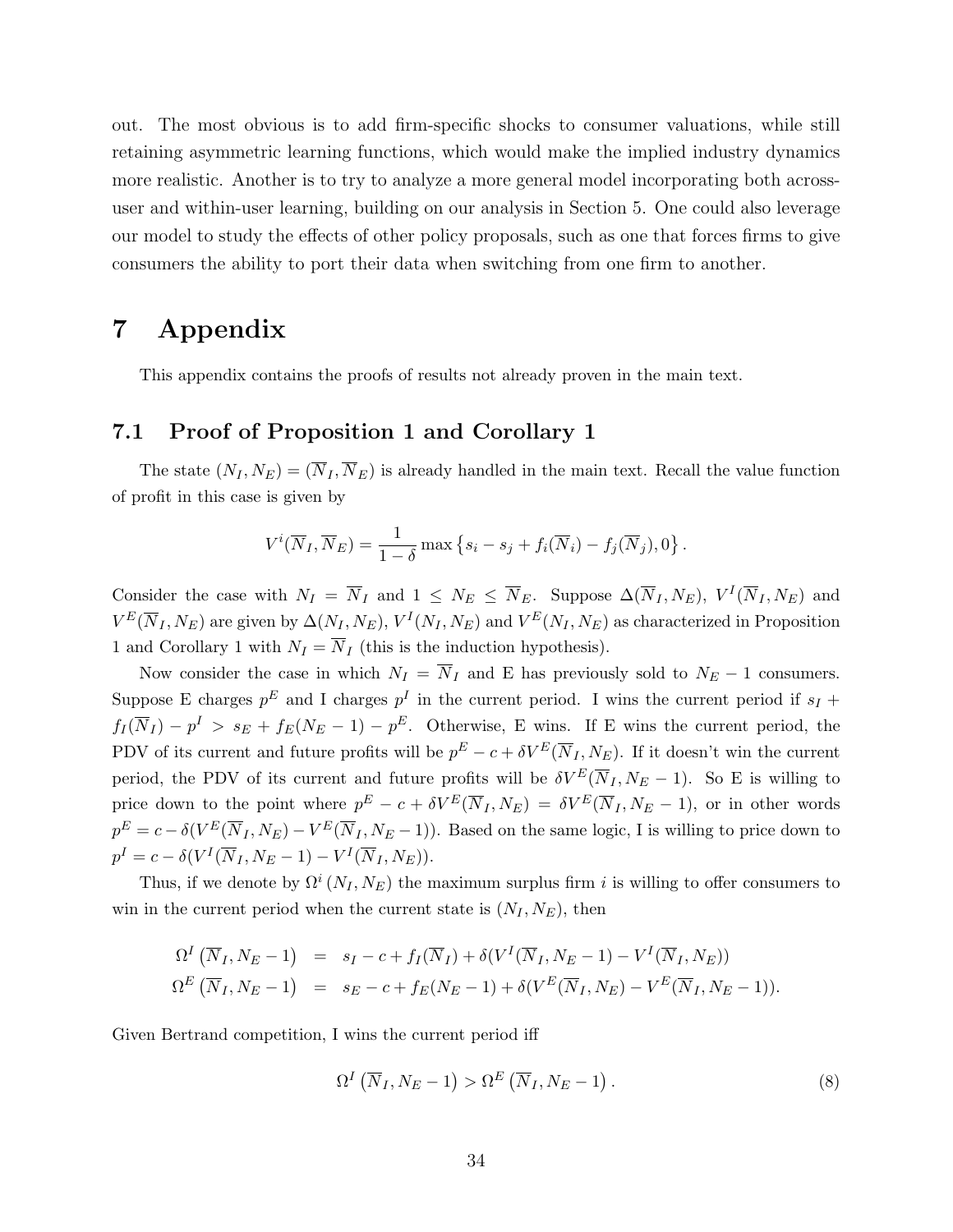Suppose [\(8\)](#page-33-0) holds. Then in the current period E sets  $p^E = c - \delta(V^E(\overline{N}_I, N_E) - V^E(\overline{N}_I, N_E - 1))$ and I wins by setting  $p^I = s_I + f_I(\overline{N}_I) - \Omega^E(\overline{N}_I, N_E - 1)$ . Then I's value is

$$
V^{I}(\overline{N}_{I}, N_{E}-1)=\delta V^{I}(\overline{N}_{I}, N_{E})+\Omega^{I}(\overline{N}_{I}, N_{E}-1)-\Omega^{E}(\overline{N}_{I}, N_{E}-1),
$$

and E's value is  $V^E(\overline{N}_I, N_E-1) = \delta V^E(\overline{N}_I, N_E-1)$  given it loses and so will be in the same situation next period. Since  $\delta < 1$ , this implies  $V^E(\overline{N}_I, N_E - 1) = 0$ .

Conversely, suppose [\(8\)](#page-33-0) doesn't hold. Then in the current period I sets  $p^I = c - \delta(V^I(\overline{N}_I, N_E (1) - V^I(\overline{N}_I, N_E))$  and E wins by setting  $p^E = s_E + f_E(N_E - 1) - \Omega^I(\overline{N}_I, N_E - 1)$ . Then E's value is

$$
V^{E}(\overline{N}_{I}, N_{E}-1) = \delta V^{E}(\overline{N}_{I}, N_{E}-1) + \Omega^{E}(\overline{N}_{I}, N_{E}-1) - \Omega^{I}(\overline{N}_{I}, N_{E}-1)
$$

and I's value is  $V^I(\overline{N}_I, N_E - 1) = \delta V^I(\overline{N}_I, N_E)$  given it loses and will be in the state  $(\overline{N}_I, N_E)$ next period.

Combining the above two cases when [\(8\)](#page-33-0) holds and when it doesn't, we have

<span id="page-34-0"></span>
$$
V^{I}(\overline{N}_{I}, N_{E}-1) = \delta V^{I}(\overline{N}_{I}, N_{E}) + \max \left\{ \Omega^{I}(\overline{N}_{I}, N_{E}-1) - \Omega^{E}(\overline{N}_{I}, N_{E}-1), 0 \right\}
$$
(9)

$$
V^{E}(\overline{N}_{I}, N_{E}-1) = \delta V^{E}(\overline{N}_{I}, N_{E}-1) + \max \left\{ \Omega^{E}(\overline{N}_{I}, N_{E}-1) - \Omega^{I}(\overline{N}_{I}, N_{E}-1) , 0 \right\} . (10)
$$

There are two possibilities:  $V^{E}(\overline{N}_{I}, N_{E}-1) = 0$  and  $V^{E}(\overline{N}_{I}, N_{E}-1) > 0$ .

Suppose first  $V^E(\overline{N}_I, N_E-1) = 0$ . We can solve [\(9\)](#page-34-0) for  $V^I(\overline{N}_I, N_E-1)$  using the expressions for  $V^I(\overline{N}_I, N_E)$  and  $V^E(\overline{N}_I, N_E)$  from the induction hypothesis and the fact that  $V^E(\overline{N}_I, N_E-1) = 0$ , which gives

$$
V^{I}(\overline{N}_{I}, N_{E}-1) = \begin{cases} \frac{s_{I}-s_{E}+f_{I}(\overline{N}_{I})-f_{E}(N_{E}-1)}{1-\delta} & \text{if } s_{E}-s_{I} < \Delta(\overline{N}_{I}, N_{E})\\ \frac{s_{I}-s_{E}+(1-\delta)(f_{I}(\overline{N}_{I})-f_{E}(N_{E}-1))+\delta\Delta(\overline{N}_{I}, N_{E})}{(1-\delta)^{2}} & \text{if } s_{E}-s_{I} \ge \Delta(\overline{N}_{I}, N_{E}) \end{cases}
$$

,

with  $V^I(\overline{N}_I, N_E - 1) \geq 0$  iff

$$
s_E - s_I \le (1 - \delta)(f_I(\overline{N}_I) - f_E(N_E - 1)) + \delta \Delta(\overline{N}_I, N_E) = \Delta(\overline{N}_I, N_E - 1).
$$

Next, suppose  $V^{E}(\overline{N}_{I}, N_{E}-1) > 0$ , so  $V^{I}(\overline{N}_{I}, N_{E}-1) = \delta V^{I}(\overline{N}_{I}, N_{E})$ . Since  $V^{I}(\overline{N}_{I}, N_{E}-1) \ge$  $V^I(\overline{N}_I, N_E)$ , we must have  $V^I(\overline{N}_I, N_E - 1) = V^I(\overline{N}_I, N_E) = 0$  in this case. We can solve [\(10\)](#page-34-0) for  $V^{E}(\overline{N}_{I}, N_{E}-1)$  using the expression for  $V^{E}(\overline{N}_{I}, N_{E})$  from the induction hypothesis and the fact that  $V^I(\overline{N}_I, N_E - 1) = V^I(\overline{N}_I, N_E) = 0$ , which gives

$$
V^{E}(\overline{N}_{I}, N_{E}-1) = \frac{s_{E}-s_{I}+(1-\delta)(f_{E}(N_{E}-1)-f_{I}(\overline{N}_{I}))-\delta\Delta(\overline{N}_{I}, N_{E})}{1-\delta},
$$

which is positive iff  $s_E - s_I > \Delta(\overline{N}_I, N_E - 1)$ .

Thus, combining the results with  $V^{E}(\overline{N}_I, N_E-1) = 0$  and  $V^{E}(\overline{N}_I, N_E-1) > 0$ , we have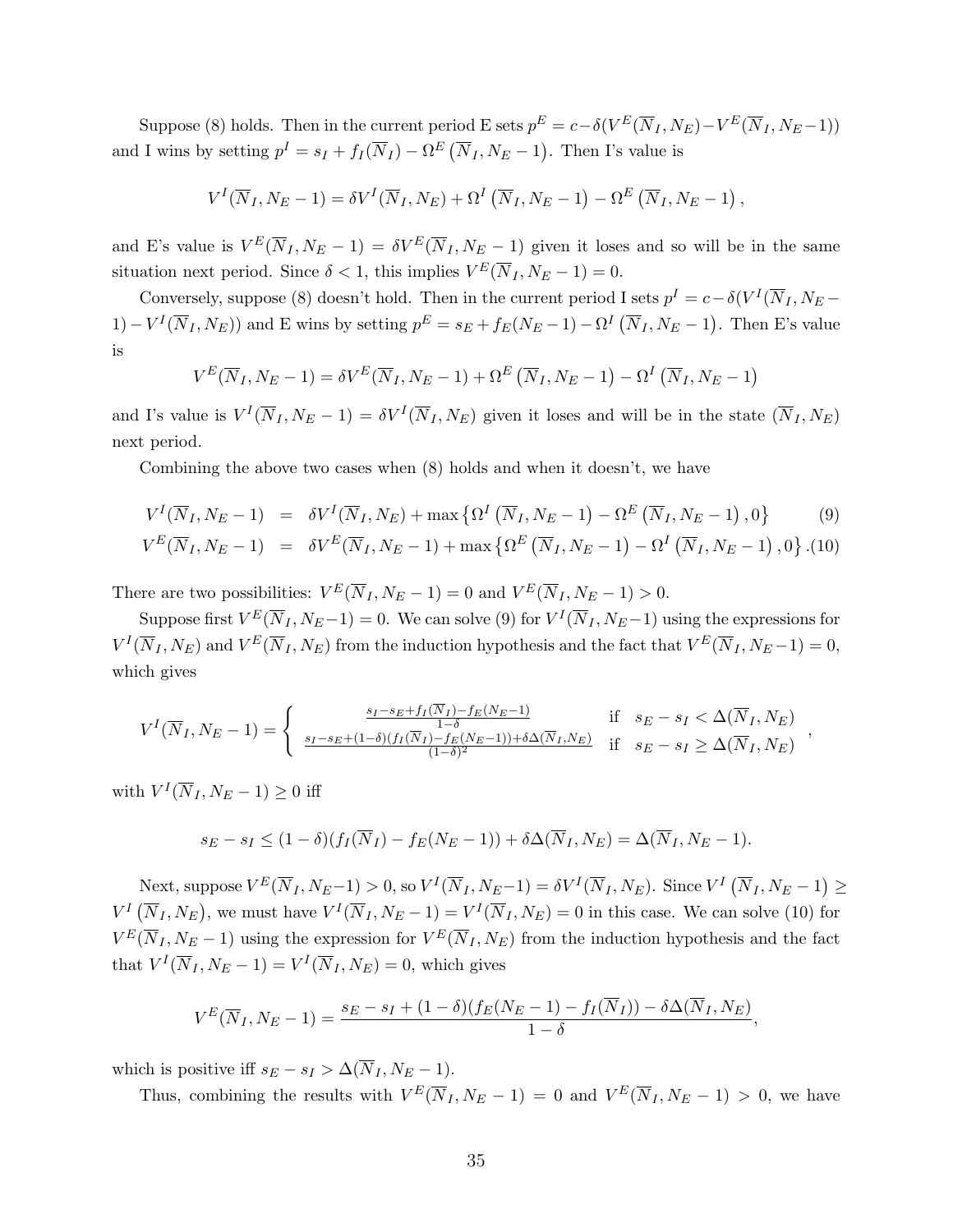proven that  $\Delta(\overline{N}_I, N_E-1)$ ,  $V^I(\overline{N}_I, N_E-1)$  and  $V^E(\overline{N}_I, N_E-1)$  satisfy the characterization in Proposition [1](#page-9-0) and Corollary [1,](#page-11-0) and by induction, this is true for any  $0 \le N_E \le \overline{N}_E$  when  $N_I = \overline{N}_I$ . Symmetry can be used to obtain a parallel result for all  $0 \le N_I \le \overline{N}_I$  when  $N_E = \overline{N}_E$ .

Now consider any state  $(N_I, N_E)$  with  $0 \le N_I \le \overline{N}_I - 1$  and  $0 \le N_E \le \overline{N}_E - 1$ , and suppose that the results in Proposition [1](#page-11-0) and Corollary 1 hold for the states  $(N_I + 1, N_E)$  and  $(N_I, N_E + 1)$ —this is the induction hypothesis. Using the same logic as above when the state is  $(N_I, N_E)$ , we have

<span id="page-35-0"></span>
$$
V^{I}(N_{I}, N_{E}) = \delta V^{I}(N_{I}, N_{E} + 1) + \max \{ \Omega(N_{I}, N_{E}), 0 \}
$$
\n(11)

$$
V^{E}(N_{I}, N_{E}) = \delta V^{E}(N_{I} + 1, N_{E}) + \max\{-\Omega(N_{I}, N_{E}), 0\}
$$
\n(12)

where

$$
\Omega\left(N_I, N_E\right) = s_I + f_I(N_I) + \delta(V^I(N_I + 1, N_E) - V^I(N_I, N_E + 1))
$$
  

$$
-s_E - f_E(N_E) - \delta\left(V^E(N_I, N_E + 1) - V^E(N_I + 1, N_E)\right).
$$

Again there are two possibilities, depending on whether  $\Omega(N_I, N_E)$  is positive or not. If  $\Omega(N_I, N_E) \geq 0$ , then we must have  $V^E(N_I, N_E) = V^E(N_I + 1, N_E) = 0$ , while if  $\Omega(N_I, N_E) \leq 0$ , then we must have  $V^I(N_I, N_E) = V^I(N_I, N_E + 1) = 0$ . When  $\Omega(N_I, N_E) \geq 0$  (respectively,  $\Omega(N_I, N_E) \leq 0$ ) we can use the expressions of  $V^I(N_I + 1, N_E)$  and  $V^E(N_I, N_E + 1)$  (respectively,  $V^I(N_I, N_E + 1)$  and  $V^E(N_I + 1, N_E)$  from the induction hypothesis to solve [\(11\)](#page-35-0) and [\(12\)](#page-35-0) for  $V^I(N_I, N_E)$  and  $V^E(N_I, N_E)$ . After some careful manipulations, which include rewriting the resulting summation expressions for  $V^I(N_I, N_E)$  and  $V^E(N_I, N_E)$  in terms of  $\Delta(N_I, N_E)$  and  $\Delta(N_I, N_E + 1)$ , we confirm that the expressions of  $\Delta(N_I, N_E)$ ,  $V^I(N_I, N_E)$  and  $V^E(N_I, N_E)$  satisfy the characterization in Proposition [1](#page-9-0) and Corollary [1](#page-11-0) (these additional details are provided in [Online Appendix E\)](https://app.scholarsite.io/s/bbdeca).

By repeated application of the induction hypothesis, we obtain that the expressions for  $V^I(N_I, N_E)$ and  $V^{E}(N_I, N_E)$  in Corollary [1,](#page-9-0) and the expression for  $\Delta(N_I, N_E)$  in Proposition [1](#page-9-0) hold for all states  $(N_I, N_E)$ , where  $0 \leq N_I \leq \overline{N}_I - 1$  and  $0 \leq N_E \leq \overline{N}_E - 1$ .

### 7.2 Proof of Proposition [2](#page-10-0)

To show Proposition [1](#page-9-0) continues to apply in the limit as  $\overline{N}_I \to \infty$  and  $\overline{N}_E \to \infty$ , we need to prove the expression in [\(1\)](#page-9-1) continues to be well defined in this limit case. This is equivalent to proving  $\lim_{N_i\to\infty}\sum_{j=0}^{N_i}\delta^j f_i(j)$  exists given this also implies  $\lim_{N_i\to\infty}\delta^{N_i} f_i(N_i)$  exists since the summation includes the later expression and other positive terms. Consider the power function  $f_i(x) = \theta_i x^{\rho_i}$  where  $\theta_i > 0$  and  $\rho_i > 0$ . Using the ratio test, we know that  $\lim_{j\to\infty} (\frac{\delta^{j+1}(j+1)^{\rho_j}}{\delta^j j!^{\rho_j}})$  $\frac{((j+1)^r)}{\delta^j j^\rho}$ ) =  $\delta$  < 1 which implies the limit exists for any such power function. Then by the limit comparison test, since the relevant terms are all positive, the limits exist for any unbounded learning function  $f_i$  provided there exists some  $\kappa_i > 0$ , such that  $\lim_{j\to\infty} \frac{f_i(j)}{j\rho}$  $\frac{i(j)}{j^{\rho}} \leq \kappa_i$  for  $i = \{I, E\}.$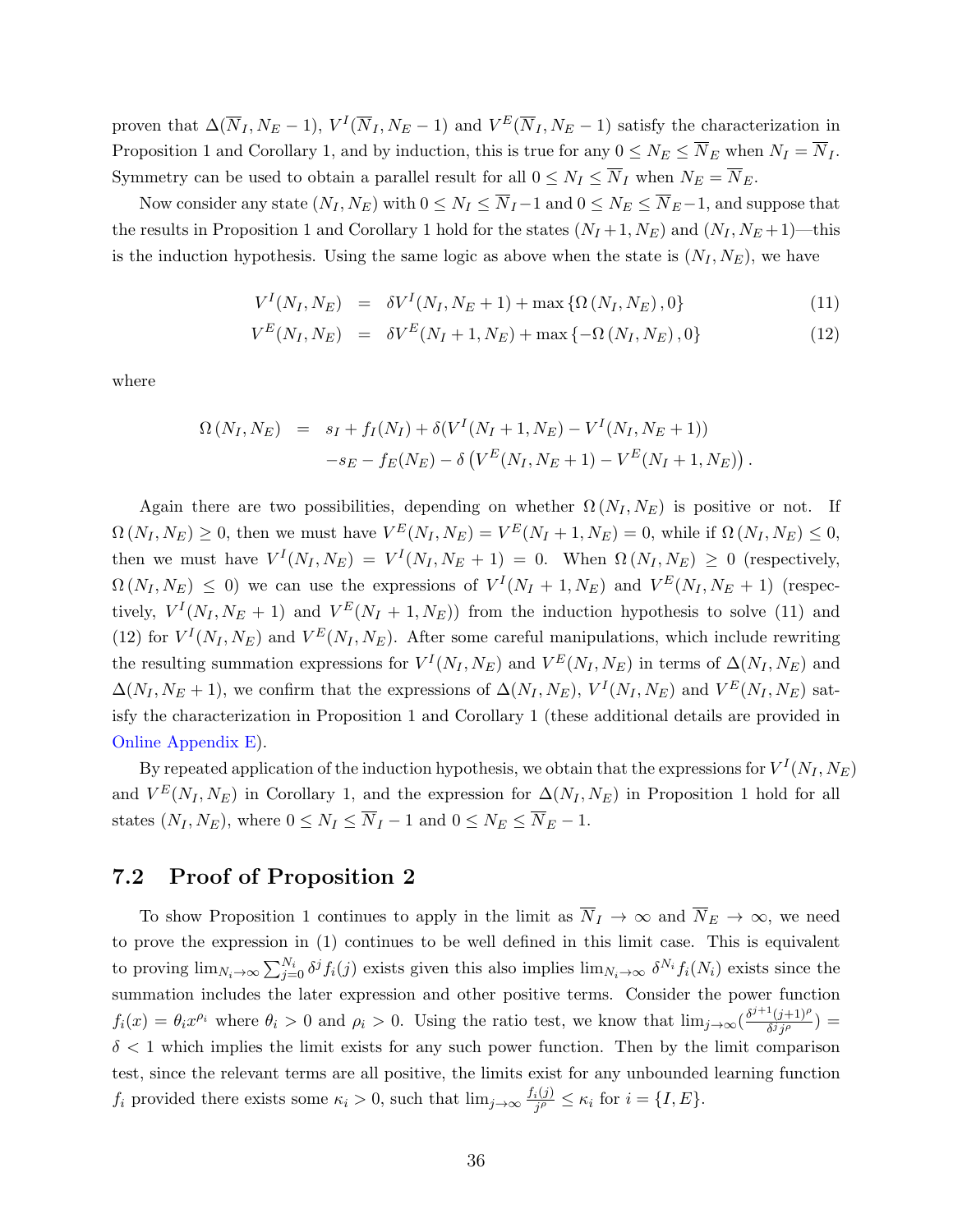## 7.3 Proof of Proposition [3](#page-13-0)

To prove the result in (i) we need to show that the term (in large brackets) multiplied by  $\theta_I$ in [\(2\)](#page-13-1) is greater than the corresponding term multiplied by  $\theta_E$  when  $\overline{N}_I - N_I \leq \overline{N}_E - N_E$  and  $\overline{N}_I-\underline{N}_I\geq \overline{N}_E-\underline{N}_E,$  with one inequality strict.

If  $N_E \leq N_E$  and  $N_I \leq N_I$ , then the inequality we require simplifies to

$$
\delta^{\underline{N}_I - N_I + 1} \left( 1 - \delta^{\overline{N}_I - \underline{N}_I} \right) > \delta^{\underline{N}_E - N_E + 1} \left( 1 - \delta^{\overline{N}_E - \underline{N}_E} \right),
$$

which follows by combining the above assumptions. If  $N_E > N_E$  and  $N_I > N_I$ , then the inequality we require simplifies to

$$
N_I - \underline{N}_I + \delta \frac{1 - \delta^{\overline{N}_I - N_I}}{1 - \delta} > N_E - \underline{N}_E + \delta \frac{1 - \delta^{\overline{N}_E - N_E}}{1 - \delta},
$$

which once again can be shown to follow from the above assumptions. Finally, given  $\overline{N}_I - N_I \leq$  $\overline{N}_E - N_E$  and  $\overline{N}_I - \underline{N}_I \ge \overline{N}_E - \underline{N}_E$ , the only remaining case is  $N_E \le \underline{N}_E$  and  $N_I > \underline{N}_I$ . In this case, the inequality we wish to prove becomes

$$
N_I - \underline{N}_I + \delta \left( \frac{1 - \delta^{\overline{N}_I - N_I}}{1 - \delta} \right) > \delta^{\underline{N}_E - N_E + 1} \left( \frac{1 - \delta^{\overline{N}_E - \underline{N}_E}}{1 - \delta} \right).
$$

The LHS is lowest when  $N_I = \underline{N}_I + 1$  while the RHS is highest when  $N_E = \underline{N}_E$ , so a sufficient condition for the inequality to hold is that

$$
1 + \delta \left( \frac{1 - \delta^{\overline{N}_I - \underline{N}_I - 1}}{1 - \delta} \right) > \delta \left( \frac{1 - \delta^{\overline{N}_E - \underline{N}_E}}{1 - \delta} \right)
$$

or equivalently  $1 - \delta^{\overline{N}_I - \underline{N}_I} > \delta\left(1 - \delta^{\overline{N}_E - \underline{N}_E}\right)$ , which holds because  $\overline{N}_I - \underline{N}_I \ge \overline{N}_E - \underline{N}_E$ . For (ii), the new cutoff for E to win becomes

<span id="page-36-1"></span>
$$
\Delta(N_I, N_E)' = \theta_I (N_I - \underline{N}_I) + \rho \theta_I \left( \frac{\delta - \delta^{\frac{\overline{N}_I - N_I}{\rho} + 1}}{1 - \delta} \right)
$$
(13)  

$$
- \left( \theta_E (N_E - \underline{N}_E) + \rho \theta_E \left( \frac{\delta - \delta^{\frac{\overline{N}_E - N_E}{\rho} + 1}}{1 - \delta} \right) \right)
$$

so

<span id="page-36-0"></span>
$$
\Delta(N_I, N_E)' - \Delta(N_I, N_E) = \frac{\delta}{1 - \delta} \left( \theta_I y \left( \overline{N}_I - N_I \right) - \theta_E y \left( \overline{N}_E - N_E \right) \right), \tag{14}
$$

where  $y(m) = \delta^m - \rho \delta^{\frac{m}{\rho}} - (1 - \rho)$  and  $0 < \rho < 1$ . The expression in [\(14\)](#page-36-0) is non-negative when  $\theta_E \ge \theta_I$  and  $\overline{N}_I - N_I \le \overline{N}_E - N_E$ , and positive when one of the two inequalities is strict. To see this, note  $y(\overline{N}_E - N_E) \le y(\overline{N}_I - N_I) < 0$  because  $y(0) = 0$  and  $y'(m) = \left(\delta^m - \delta^{\frac{m}{\rho}}\right) \ln \delta < 0$ .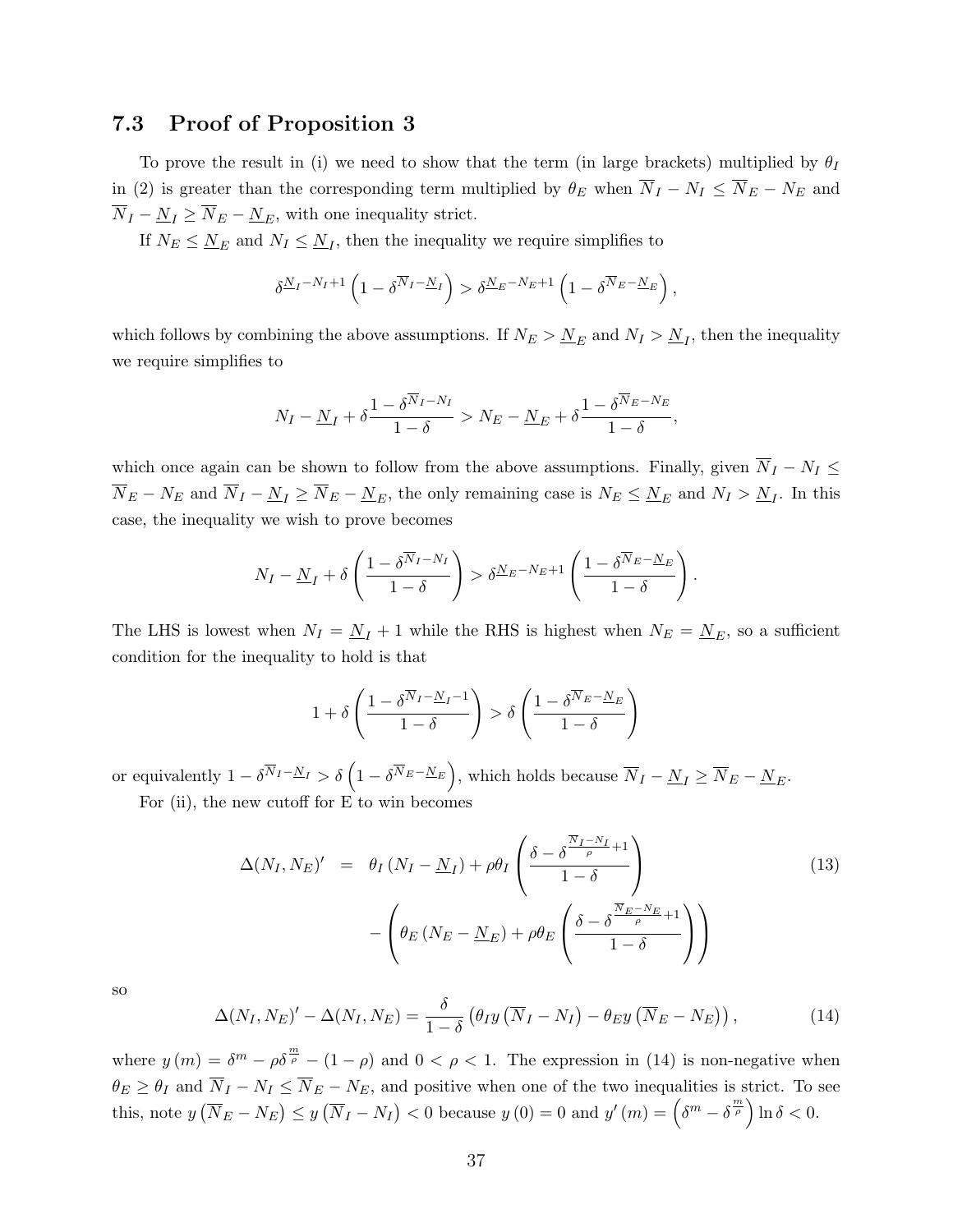For (iii), suppose  $N_I + k \leq N$ , which implies  $N_E + k < N$  because  $N_I > N_E$ . Then imposing that learning functions are identical on [\(2\)](#page-13-1), we get

$$
\Delta(N_I + k, N_E + k) - \Delta(N_I, N_E) = \frac{(1 - \delta^k)(1 - \delta^{\overline{N} - \underline{N}})(\delta^{\overline{N} - N_I} - \delta^{\overline{N} - N_E})\theta}{(1 - \delta)\delta^{\overline{N} - \underline{N} + k - 1}} > 0.
$$

Suppose instead  $N_I > N$  and  $N_E > N$ . Then

$$
\Delta(N_I + k, N_E + k) - \Delta(N_I, N_E) = -\frac{(1 - \delta^k)(\delta^{N - N_I + 1} - \delta^{N - N_E + 1})\theta}{(1 - \delta)\delta^k},
$$

which is negative given  $N_I > N_E$ .

## 7.4 Proof of Proposition [4](#page-14-0)

Consider the socially optimal outcome. If I wins in every period, the value created is

$$
\frac{s_I}{1-\delta} + \frac{\delta^{\overline{N}_I - N_I + 1}}{1-\delta} f_I(\overline{N}_I) + \sum_{j=0}^{\overline{N}_I - N_I} \delta^j f_I(N_I + j)
$$

while if E wins in every period, the value created is

$$
\frac{s_E}{1-\delta} + \frac{\delta^{\overline{N}_E - N_E + 1}}{1-\delta} f_E(\overline{N}_E) + \sum_{j=0}^{\overline{N}_E - N_E} \delta^j f_E(N_E + j).
$$

The socially optimal cutoff is the level of  $s_I - s_E$  for which these two expressions are equal, which corresponds exactly to the equilibrium cutoff  $\Delta(N_I, N_E)$ .

## 7.5 Proof of Proposition [5](#page-18-1)

The proof follows in three steps. First, we show that  $CS(N_I, N_E)' - CS(N_I, N_E)$ , as defined by [\(3\)](#page-16-0)-[\(5\)](#page-18-0), is decreasing in  $s_E - s_I$  for  $s_E - s_I \leq \Delta(N_I, N_E)$  and increasing in  $s_E - s_I$  for  $s_E - s_I \geq$  $\Delta(N_I, N_E)$ . To see this, note

If  $s_E - s_I < \Delta(N_I, N_E + 1)$ , then

$$
CS(N_I, N_E)' - CS(N_I, N_E) = \sum_{j=0}^{\infty} \delta^j \min \left\{ s_I - s_E + f_I(\min \left\{ N_I + j, \overline{N}_I \right\}), f_E(\min \left\{ N_E + j, \overline{N}_E \right\}) \right\},\,
$$

which is clearly (weakly) decreasing in  $s_E - s_I$ .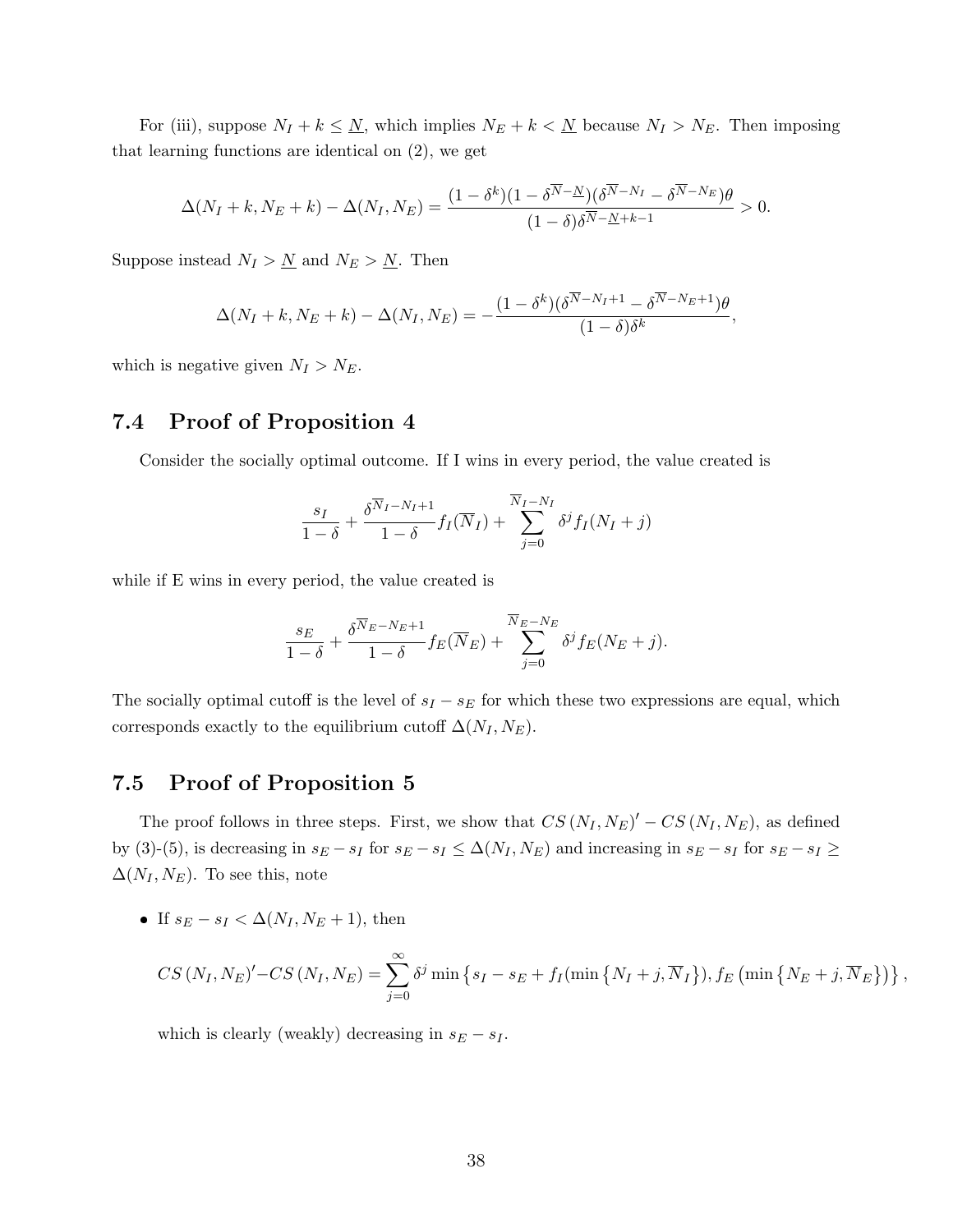If  $\Delta(N_I, N_E + 1) \leq s_E - s_I < \Delta(N_I, N_E)$ , then

$$
CS(N_I, N_E)' - CS(N_I, N_E) = \sum_{j=0}^{\infty} \delta^j \min \left\{ f_I(\min \left\{ N_I + j, \overline{N}_I \right\}), s_E - s_I + f_E(\min \left\{ N_E + j, \overline{N}_E \right\}) \right\} + \frac{s_I - s_E}{(1 - \delta)^2} + K,
$$

where K is a term constant in  $s_E - s_I$ . And since

$$
\sum_{j=0}^{\infty} \delta^j (s_E - s_I) = \frac{s_E - s_I}{1 - \delta} < \frac{s_E - s_I}{(1 - \delta)^2},
$$

we conclude that  $CS(N_I, N_E)' - CS(N_I, N_E)$  is strictly decreasing in  $s_E - s_I$  on this region.

• The cases with  $s_E - s_I \geq \Delta(N_I + 1, N_E)$  and  $\Delta(N_I, N_E) \leq s_E - s_I < \Delta(N_I + 1, N_E)$  are respectively weakly and strictly increasing in  $s_E - s_I$ , following symmetric arguments to the above two cases.

Second, we show that  $CS(N_I, N_E)' - CS(N_I, N_E) < 0$  when  $s_E - s_I = \Delta(N_I, N_E)$ . Indeed, in this case we have

$$
CS(N_I, N_E)' \leq \sum_{j=0}^{\infty} \delta^j \left( s_E + f_E(\min\left\{N_E + j, \overline{N}_E\right\}) \right) - \frac{c}{1-\delta} = CS(N_I, N_E).
$$

Furthermore,  $CS(N_I, N_E)' = CS(N_I, N_E)$  is possible in this case iff

$$
s_E + f_E \left( \min \left\{ N_E + j, \overline{N}_E \right\} \right) \leq s_I + f_I \left( \min \left\{ N_I + j, \overline{N}_I \right\} \right)
$$

for all  $j \geq 0$ . However, since

$$
s_E - s_I = \Delta(N_I, N_E)
$$
  
=  $(1 - \delta) \left( \sum_{j=0}^{\overline{N}_I - N_I} \delta^j f_I(N_I + j) - \sum_{j=0}^{\overline{N}_E - N_E} \delta^j f_E(N_E + j) \right) + \delta^{\overline{N}_I - N_I + 1} f_I(\overline{N}_I) - \delta^{\overline{N}_E - N_E + 1} f_E(\overline{N}_E),$ 

we conclude that  $CS(N_I, N_E)' = CS(N_I, N_E)$  is only possible in this case if

$$
s_E + f_E \left( \min \left\{ N_E + j, \overline{N}_E \right\} \right) = s_I + f_I \left( \min \left\{ N_I + j, \overline{N}_I \right\} \right)
$$

for all  $j \geq 0$ . Given  $\overline{N}_E - N_E > \overline{N}_I - N_I$ , this would require  $f_E(\overline{N}_E) = f_E(\overline{N}_E - 1)$ , which is ruled out by assumption. Thus, we must have  $CS(N_I, N_E)' - CS(N_I, N_E) < 0$  when  $s_E - s_I =$  $\Delta(N_I, N_E)$ .

Third, we show that  $CS(N_I, N_E)' - CS(N_I, N_E) > 0$  when  $s_E - s_I \le \min \{ \Delta(N_I, N_E + 1), f_I(N_I) - f_E(N_E) \}$ and when  $s_E - s_I > \max\{\Delta(N_I + 1, N_E), f_I(N_I) - f_E(N_E)\}\)$ . In the first case we are in the region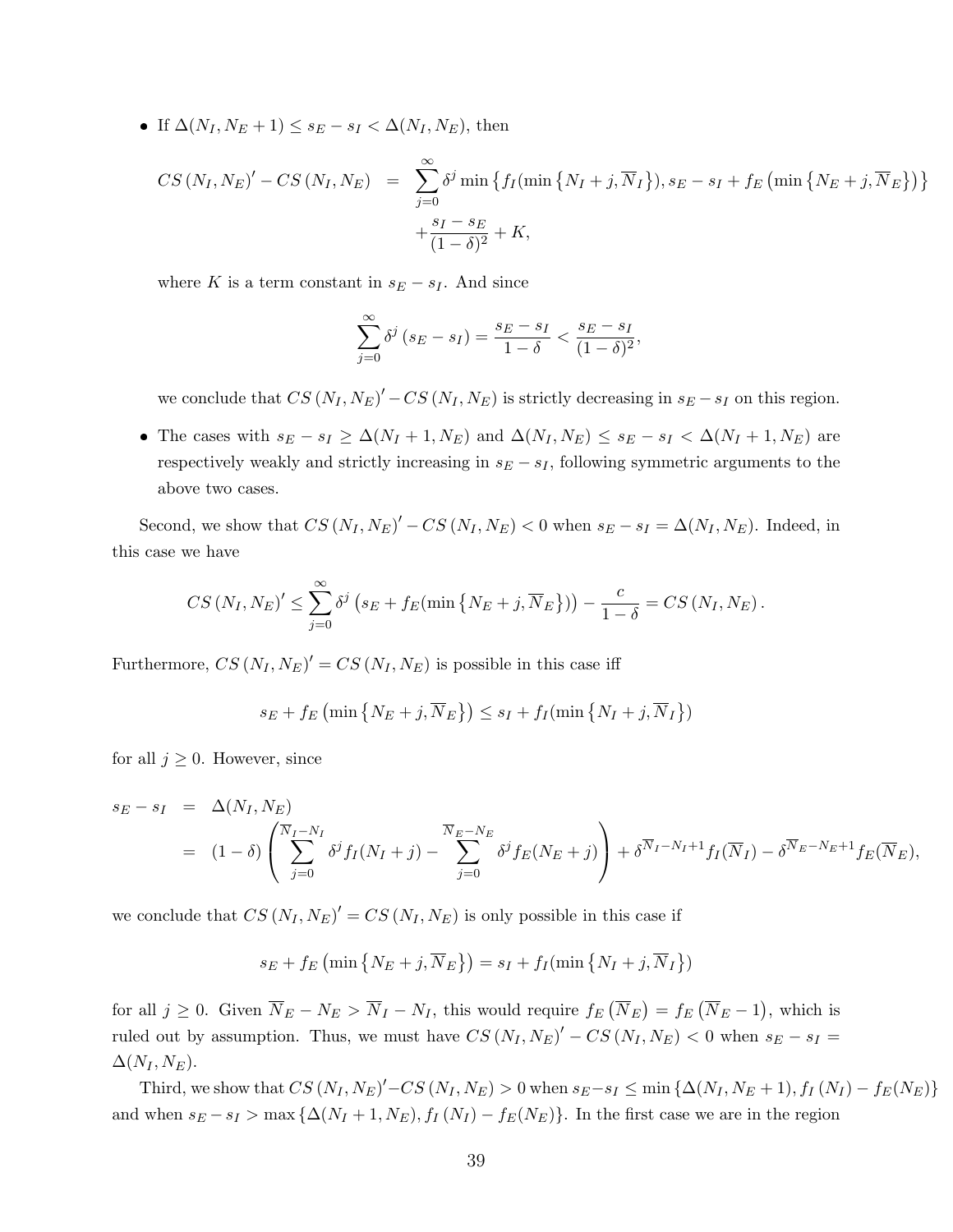where there is no subsidy without data sharing, so we have

$$
CS(N_I, N_E)' = \sum_{j=0}^{\infty} \delta^j \min \left\{ s_I + f_I(\min \left\{ N_I + j, \overline{N}_I \right\}), s_E + f_E(\min \left\{ N_E + j, \overline{N}_E \right\}) \right\} - \frac{c}{1 - \delta}
$$
  
> 
$$
\sum_{j=0}^{\infty} \delta^j \min \left\{ s_I + f_I(\min \left\{ N_I + j, \overline{N}_I \right\}), s_E + f_E(N_E) \right\} - \frac{c}{1 - \delta}
$$
  
= 
$$
\sum_{j=0}^{\infty} \delta^j (s_E + f_E(N_E)) - \frac{c}{1 - \delta} = CS(N_I, N_E).
$$

And, by a symmetric argument, in the case when  $s_E-s_I > \max{\{\Delta(N_I + 1, N_E), f_I(N_I) - f_E(N_E)\}},$ we have  $CS(N_I, N_E)'>CS(N_I, N_E)$ .

Together, these three steps, and the continuity of the two functions  $CS(N_I, N_E)$  and  $CS(N_I, N_E)'$ in  $s_E - s_I$  imply the result in the proposition.

## 7.6 Proof of Proposition [6](#page-19-0)

The result on competitive advantage follows immediately from case (ii) in Proposition [3.](#page-13-0) Applying the S-curve to [\(4\)](#page-16-1), the PDV of consumer surplus when I wins equals

$$
CS\left(N_I, N_E\right) = \frac{s_I - c}{1 - \delta} + \theta_I \sum_{k=0}^{\overline{N}_I - N_I} \delta^k \left(N_I + k - \underline{N}_I\right) + \frac{\delta^{\overline{N}_I - N_I + 1}}{1 - \delta} \theta_I \left(\overline{N}_I - \underline{N}_I\right) - \left(\frac{s_I - s_E + \Delta(N_I, N_E)}{(1 - \delta)^2}\right)
$$

without the policy. Since I wins without the policy, and the policy increases I's competitive advantage, I must continue to win after the policy is introduced. The PDV of consumer surplus with the policy equals

$$
CS\left(N_I, N_E\right)' = \frac{s_I - c}{1 - \delta} + \theta_I \sum_{k=0}^{\frac{\overline{N}_I - N_I}{\rho}} \delta^k (N_I - \underline{N}_I + \rho k) + \frac{\delta^{\frac{\overline{N}_I - N_I}{\rho} + 1}}{1 - \delta} \theta_I \left(\overline{N}_I - \underline{N}_I\right) - \left(\frac{s_I - s_E + \Delta(N_I, N_E)'}{(1 - \delta)^2}\right),
$$

where  $\Delta(N_I, N_E)'$  is defined in [\(13\)](#page-36-1). The change in consumer surplus is

<span id="page-39-0"></span>
$$
\frac{\Delta(N_I, N_E) - \Delta(N_I, N_E)'}{(1 - \delta)^2} - \theta_I \sum_{k=0}^{\overline{N}_I - N_I} k \delta^k (1 - \rho) \tag{15}
$$

$$
-\frac{\theta_I\left(\delta^{\overline{N}_I-N_I+1}-\delta^{\frac{\overline{N}_I-N_I}{\rho}+1}\right)}{1-\delta}\left(\overline{N}_I-\underline{N}_I\right)+\theta_I\sum_{k=\overline{N}_I-N_I+1}^{\frac{\overline{N}_I-N_I}{\rho}}\delta^k(N_I-\underline{N}_I+\rho k). \tag{16}
$$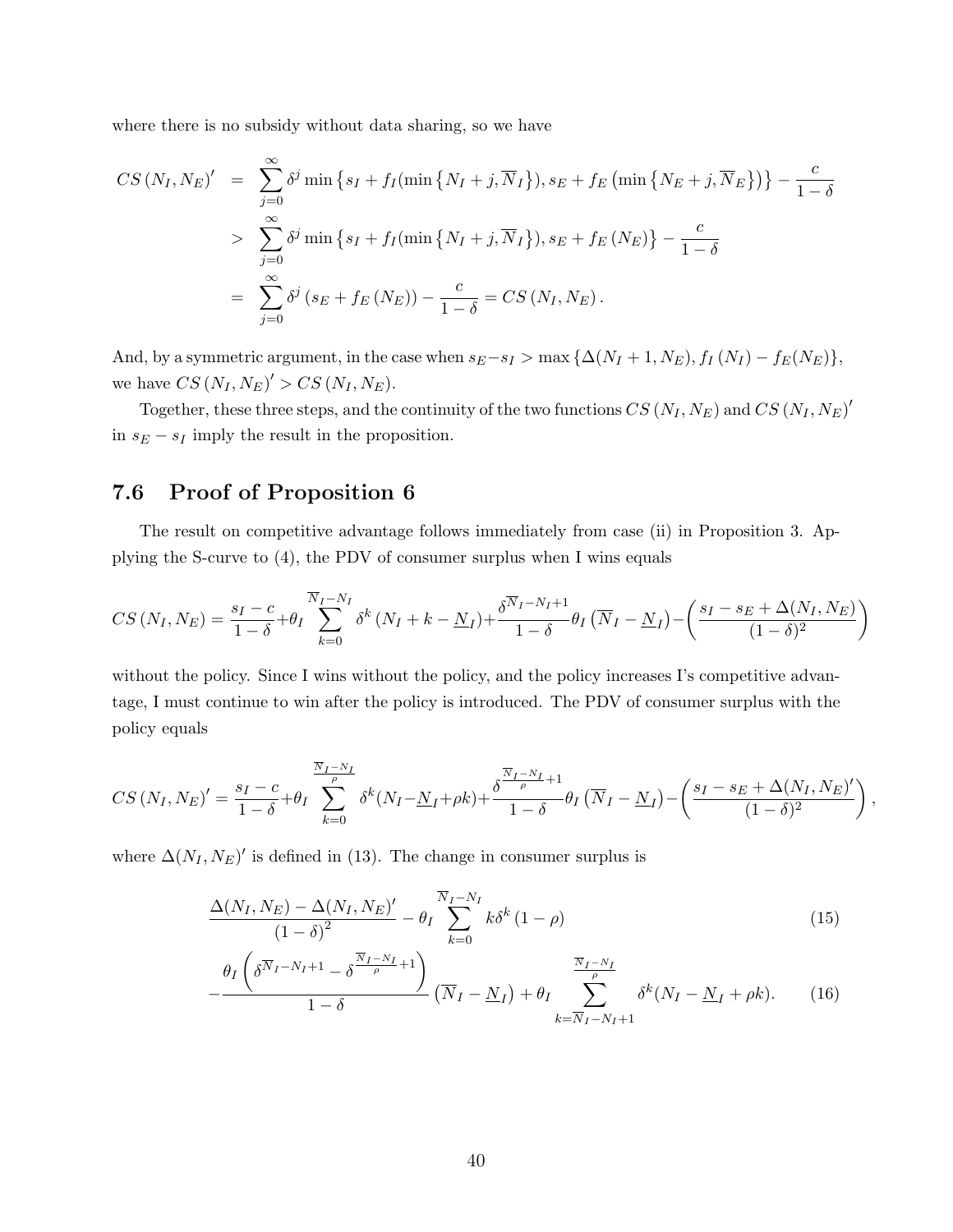Since  $\Delta(N_I, N_E)' > \Delta(N_I, N_E)$ , the two terms in [\(15\)](#page-39-0) are negative. Using  $\rho = \frac{N_I - N_I}{N_I - N_I + \epsilon}$  $\frac{N_I-N_I}{\overline{N}_I-N_I+m_I}$ , the expression in [\(16\)](#page-39-0) can be rewritten as

$$
-\delta^{\overline{N}_I - N_I + 1} \frac{\overline{N}_I - N_I}{(1 - \delta)^2 (\overline{N}_I - N_I + m_I)} (m_I (1 - \delta) - (1 - \delta^{m_I}))
$$

which is equal to zero if  $m_I = 1$ , and is negative for  $m_I > 1$  given  $m_I (1 - \delta) - (1 - \delta^{m_I}) =$  $(1 - \delta) (m_I - \sum_{k=1}^{m_I} \delta^{k-1}).$ 

### 7.7 Proof of Proposition [7](#page-20-0)

First, if  $s_E - s_I < \Delta (N_I, N_E + N_A)$ , then E is not willing to pay anything for  $N_A$  because even if it acquires it, it's not enough to make it win. This also means that E can't have been winning originally without the data, so it makes zero profits regardless of who acquires  $N_A$ . In this case, I wins the data since it is willing to pay up to the value it would get if it wins the data less the value it would get if E wins the data—and it is straightforward to verify that this difference is positive (under the assumption that  $N_I < \overline{N}_I$  or  $N_E < \overline{N}_E$ ).

Second, if  $s_E - s_I \ge \Delta (N_I + N_A, N_E)$ , then we are in the symmetric case where I is willing to pay nothing for the data and E acquires it.

Suppose now we are in the remaining (and interesting) case

$$
\Delta (N_I, N_E + N_A) \le s_E - s_I < \Delta (N_I + N_A, N_E),
$$

which means that whichever firm acquires the data will win in all periods. Note that we also have

$$
\Delta (N_I, N_E + N_A) \le \Delta (N_I + 1, N_E + N_A) \le \Delta (N_I + N_A, N_E),
$$

with strict inequalities if  $N_I < \overline{N}_I$  and  $N_E < \overline{N}_E$ . Consequently, using the expressions from Corollary [1,](#page-11-0) E's willingness-to-pay for the data is  $W_E$  ( $s_E - s_I$ ), where

$$
W_{E}(x) = \begin{cases} \frac{x - \Delta(N_{I}, N_{E} + N_{A})}{(1 - \delta)^{2}} & \text{if } \Delta(N_{I}, N_{E} + N_{A}) \leq x < \Delta(N_{I} + 1, N_{E} + N_{A})\\ \frac{x}{1 - \delta} - \frac{\Delta(N_{I}, N_{E} + N_{A}) - \delta \Delta(N_{I} + 1, N_{E} + N_{A})}{(1 - \delta)^{2}} & \text{if } \Delta(N_{I} + 1, N_{E} + N_{A}) \leq x < \Delta(N_{I} + N_{A}, N_{E}) \end{cases}
$$

.

The two cases in this expression correspond to whether I subsidizes after E wins the data or not.

Similarly, I's willingness to pay for the data is  $W_I (s_E - s_I)$ , where

$$
W_{I}(x) = \begin{cases} \frac{-x}{1-\delta} + \frac{\Delta(N_{I} + N_{A}, N_{E}) - \delta \Delta(N_{I} + N_{A}, N_{E} + 1)}{(1-\delta)^{2}} & \text{if } \Delta(N_{I}, N_{E} + N_{A}) \leq x < \Delta(N_{I} + N_{A}, N_{E} + 1) \\ \frac{-x + \Delta(N_{I} + N_{A}, N_{E})}{(1-\delta)^{2}} & \text{if } \Delta(N_{I} + N_{A}, N_{E} + 1) \leq x < \Delta(N_{I} + N_{A}, N_{E}) \end{cases}
$$

Note that  $W_E(x)$  is increasing in x and  $W_I(x)$  is decreasing in x. Furthermore,  $W_E(\Delta(N_I, N_E + N_A)) =$ 0 and  $\lim_{x\to\Delta(N_I+N_A,N_E)} W_I(x) = 0$ . Thus, since  $W_E(x)$  and  $W_I(x)$  are continuous,  $\Delta(N_I, N_E+N_A)$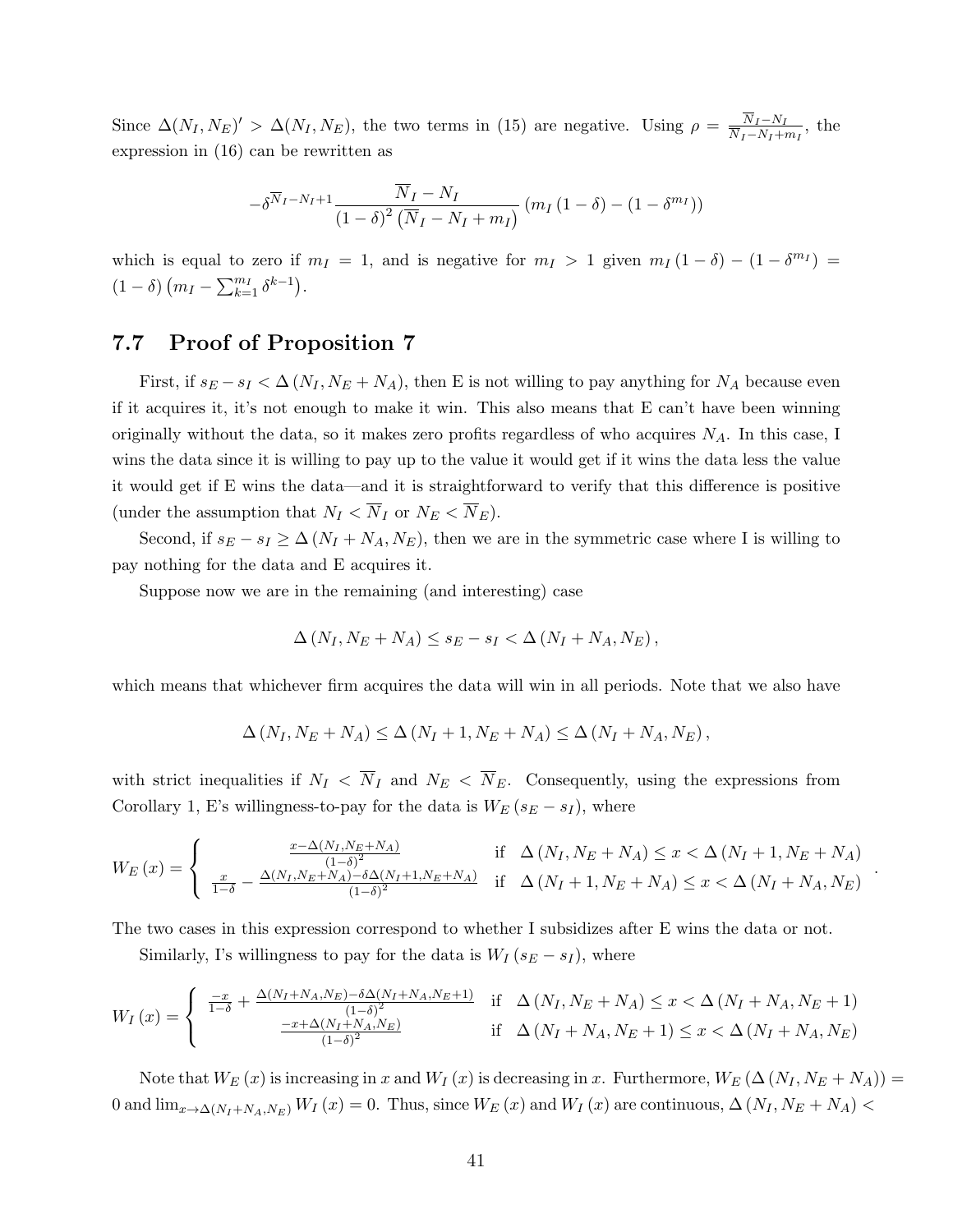$\Delta (N_I + N_A, N_E)$ , and combining with the two other cases discussed above, we conclude that there is a unique  $\Delta^*$  such that I's willingness-to-pay for the data is larger (and therefore I wins) when  $s_E - s_I < \Delta^*$  and E's willingness-to-pay is larger (and therefore E wins) for  $\Delta^* \geq s_E - s_I$ . Since we assumed we are in the situation where at least one firm is not already at its learning threshold, the cutoff  $\Delta^*$  satisfies [\(6\)](#page-20-1). Noting that  $\Delta (N_I + 1, N_E + N_A) \leq \Delta (N_I + N_A, N_E + 1)$  and that the socially efficient condition for E to win the data is  $s_E - s_I \geq \Delta (N_I + N_A, N_E + N_A)$ , we obtain the result stated in the Proposition.<sup>[11](#page-0-0)</sup>

#### 7.8 Proof of Proposition [10](#page-24-0)

As discussed in the text, the analysis can be conducted with a representative consumer. A key difference with the proof of Proposition [1](#page-9-0) is that we need to construct the value function for the consumer since the consumer needs to take future utility into account when deciding which firm to buy from. We denote this  $u(N_I, N_E)$ , which measures the PDV of surplus a consumer expects to obtain from making her optimal choices in every stage when firms play their equilibrium strategies and the consumer has previously bought  $N_I$  times from firm I and  $N_E$  times from firm E.

It is easily verified that when  $(N_I, N_E) = (\overline{N}_I, \overline{N}_E)$ , we have

$$
V^I(\overline{N}_I, \overline{N}_E) = \frac{\max \{s_I + f_I(\overline{N}_I) - s_E - f_E(\overline{N}_E), 0\}}{1 - \delta}
$$
  

$$
V^E(\overline{N}_I, \overline{N}_E) = \frac{\max \{s_E + f_E(\overline{N}_E) - s_I - f_I(\overline{N}_I), 0\}}{1 - \delta}
$$
  

$$
u(\overline{N}_I, \overline{N}_E) = \frac{\min \{s_I + f_I(\overline{N}_I), s_E + f_E(\overline{N}_E)\} - c}{1 - \delta}.
$$

Consider the case with  $N_I = \overline{N}_I$  and  $1 \le N_E \le \overline{N}_E$ . Suppose that  $\Delta(\overline{N}_I, N_E)$ ,  $V^I(\overline{N}_I, N_E)$  and  $V^{E}(\overline{N}_{I}, N_{E})$  are given by  $\Delta(N_{I}, N_{E}), V^{I}(N_{I}, N_{E})$  and  $V^{E}(N_{I}, N_{E})$  as characterized in Proposition [10](#page-24-0) with  $N_I = \overline{N}_I$ , and that the corresponding value function for consumers is

$$
u(\overline{N}_I, N_E) = \min \left\{ f_I(\overline{N}_I) + \frac{s_I + \delta f_I(\overline{N}_I) - c}{1 - \delta}, \sum_{j=0}^{\overline{N}_E - N_E} \delta^j f_E(N_E + j) + \frac{s_E + \delta^{\overline{N}_E - N_E + 1} f_E(\overline{N}_E) - c}{1 - \delta} \right\}.
$$

This is the induction hypothesis.

Consider now the state  $(\overline{N}_I, N_E-1)$ . The consumer chooses I in the current period iff

$$
s_I + f_I(\overline{N}_I) - p^I + \delta u(\overline{N}_I, N_E - 1) > s_E + f_E(N_E - 1) - p^E + \delta u(\overline{N}_I, N_E).
$$

I is willing to set  $p<sup>I</sup>$  down to the point where it is indifferent between winning or losing the current period, i.e.  $p^I = c - \delta(V^I(\overline{N}_I, N_E - 1) - V^I(\overline{N}_I, N_E))$ . Similarly, E is willing to set  $p^E$  down to  $p^E = c - \delta(V^E(\overline{N}_I, N_E) - V^E(\overline{N}_I, N_E - 1)).$ 

<sup>&</sup>lt;sup>11</sup>The explicit characterization of  $\Delta^*$  is relegated to [Online Appendix C.](https://app.scholarsite.io/s/bbdeca)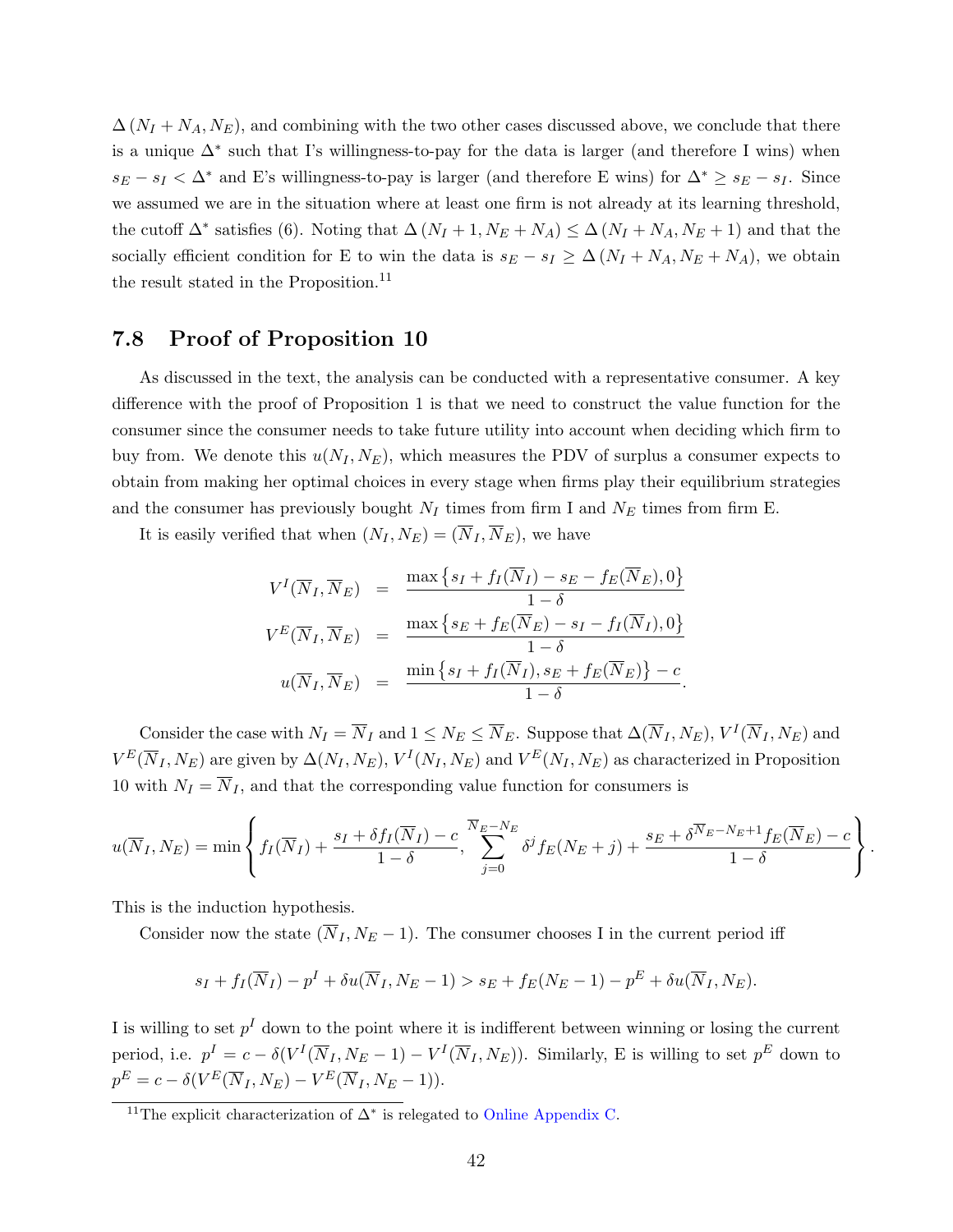If we denote by  $\Omega^i\left(N_I,N_E\right)$  the PDV of the maximum surplus firm  $i$  is willing to offer consumers to win in the current period when the current state is  $(N_I, N_E)$ , then

$$
\Omega^I\left(\overline{N}_I, N_E - 1\right) = s_I - c + f_I(\overline{N}_I) + \delta(V^I(\overline{N}_I, N_E - 1) - V^I(\overline{N}_I, N_E) + u(\overline{N}_I, N_E - 1))
$$
  
\n
$$
\Omega^E\left(\overline{N}_I, N_E - 1\right) = s_E - c + f_E(N_E - 1) + \delta(V^E(\overline{N}_I, N_E) - V^E(\overline{N}_I, N_E - 1) + u(\overline{N}_I, N_E)).
$$

Given Bertrand competition, I wins the current period iff

$$
\Omega^I\left(\overline{N}_I,N_E-1\right) > \Omega^E\left(\overline{N}_I,N_E-1\right)
$$

Using the same logic as in the Proof of Proposition [1](#page-9-0) and Corollary [1,](#page-11-0) we obtain

<span id="page-42-0"></span>
$$
u(\overline{N}_I, N_E - 1) = \min\left\{\Omega^I\left(\overline{N}_I, N_E - 1\right), \Omega^E\left(\overline{N}_I, N_E - 1\right)\right\} \tag{17}
$$

.

$$
V^{I}(\overline{N}_{I}, N_{E}-1) = \delta V^{I}(\overline{N}_{I}, N_{E}) + \max \left\{ \Omega^{I}(\overline{N}_{I}, N_{E}-1) - \Omega^{E}(\overline{N}_{I}, N_{E}-1) \right\} \tag{18}
$$

$$
V^{E}(\overline{N}_{I}, N_{E}-1) = \delta V^{E}(\overline{N}_{I}, N_{E}-1) + \max \left\{ \Omega^{E}(\overline{N}_{I}, N_{E}-1) - \Omega^{I}(\overline{N}_{I}, N_{E}-1), 0 \right\}.
$$
(19)

There are two possibilities:  $\Omega^I(\overline{N}_I, N_E - 1) \geq \Omega^E(\overline{N}_I, N_E - 1)$  or  $\Omega^I(\overline{N}_I, N_E - 1) < \Omega^E(\overline{N}_I, N_E - 1)$ .

Suppose first  $\Omega^I(\overline{N}_I, N_E-1) \geq \Omega^E(\overline{N}_I, N_E-1)$ , which immediately implies  $V^E(\overline{N}_I, N_E-1)$ 1) = 0. Using the expressions of  $V^I(\overline{N}_I, N_E)$ ,  $V^E(\overline{N}_I, N_E)$  and  $u(\overline{N}_I, N_E)$  from the induction hypothesis, we then solve [\(17\)](#page-42-0) and [\(18\)](#page-42-0) for  $V^I(\overline{N}_I, N_E-1)$  and  $u(\overline{N}_I, N_E-1)$  to obtain

<span id="page-42-1"></span>
$$
V^{I}(\overline{N}_{I}, N_{E} - 1) = \frac{s_{I} - s_{E} + \Delta(\overline{N}_{I}, N_{E} - 1)}{1 - \delta}
$$
  

$$
u(\overline{N}_{I}, N_{E} - 1) = \frac{s_{E} + \delta^{\overline{N}_{E} - N_{E} + 2} f_{E}(\overline{N}_{E}) - c}{1 - \delta} + \sum_{j=0}^{\overline{N}_{E} - N_{E} + 1} \delta^{j} f_{E}(N_{E} - 1 + j). \tag{20}
$$

Now suppose  $\Omega^I(\overline{N}_I, N_E-1) < \Omega^E(\overline{N}_I, N_E-1)$ , which means E wins the current period, so  $V^I(\overline{N}_I, N_E-1) = \delta V^I(\overline{N}_I, N_E)$ , which implies  $V^I(\overline{N}_I, N_E-1) = V^I(\overline{N}_I, N_E) = 0$  because we must have  $V^I(\overline{N}_I, N_E - 1) \geq V^I(\overline{N}_I, N_E)$ . Furthermore, [\(17\)](#page-42-0) and [\(19\)](#page-42-0) become

<span id="page-42-2"></span>
$$
u(\overline{N}_I, N_E - 1) = \frac{s_I + f_I(\overline{N}_I) - c}{1 - \delta}
$$
  
\n
$$
V^E(\overline{N}_I, N_E - 1) = \frac{s_E - s_I - \Delta(\overline{N}_I, N_E - 1)}{1 - \delta}.
$$
\n(21)

Thus, combining the results with  $\Omega^I(\overline{N}_I, N_E - 1) \ge \Omega^E(\overline{N}_I, N_E - 1)$  and  $\Omega^I(\overline{N}_I, N_E - 1)$  $\Omega^E(\overline{N}_I, N_E-1)$ , we have proven that  $\Delta(\overline{N}_I, N_E-1)$ ,  $V^I(\overline{N}_I, N_E-1)$  and  $V^E(\overline{N}_I, N_E-1)$ satisfy the characterization in Proposition [10,](#page-24-0) and  $u(\overline{N}_I, N_E - 1)$  is given by the minimum of the two expressions in [\(20\)](#page-42-1) and [\(21\)](#page-42-2). By induction, this is true for any  $0 \leq N_E \leq \overline{N}_E$  when  $N_I = \overline{N}_I$ . Symmetry can then be used to obtain a parallel result for all  $0 \le N_I \le \overline{N}_I$  when  $N_E = \overline{N}_E$ .

Now consider any state  $(N_I, N_E)$  with  $0 \le N_I \le \overline{N}_I - 1$  and  $0 \le N_E \le \overline{N}_E - 1$ . The induction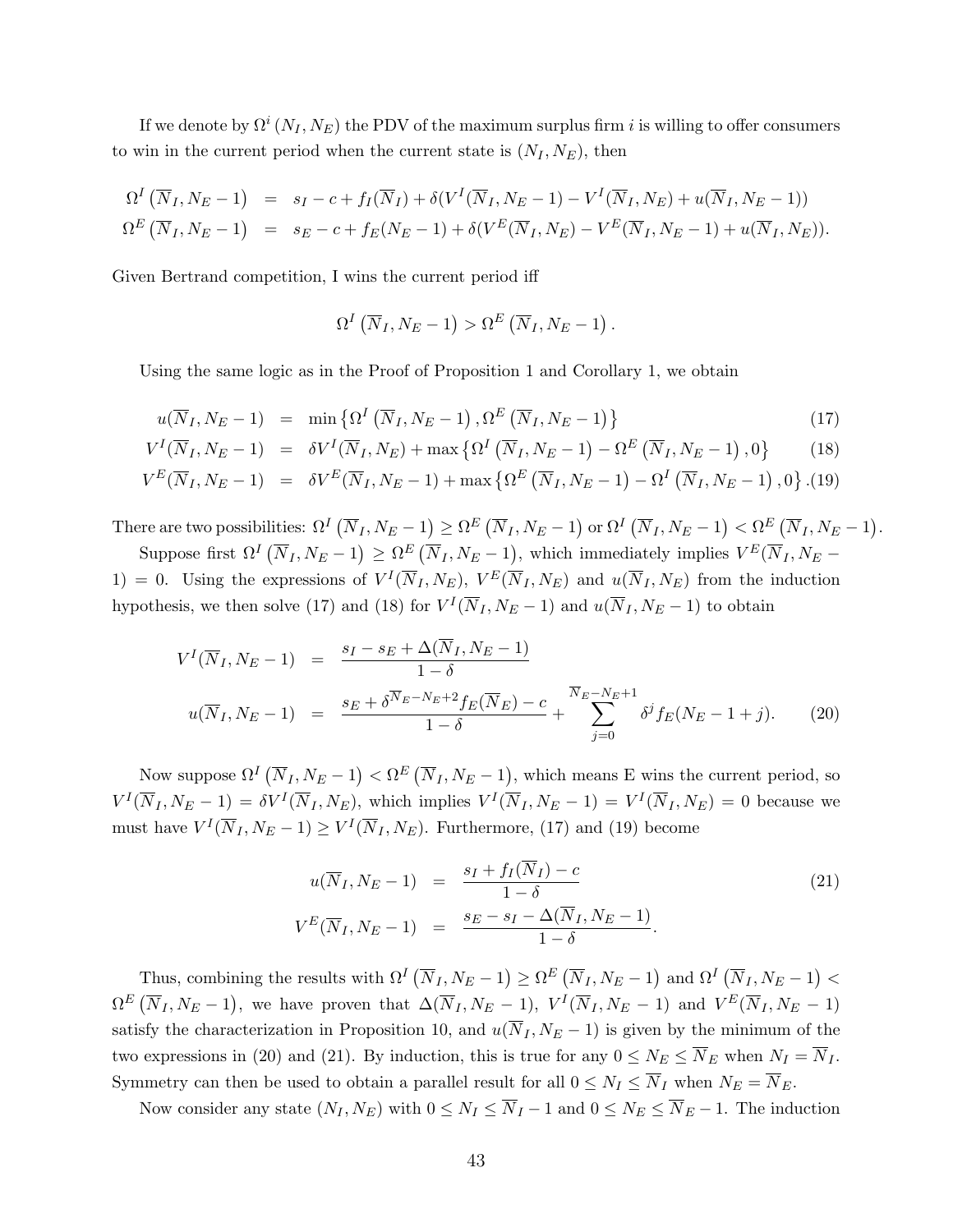hypothesis is that the result in Proposition [10](#page-24-0) holds for the states  $(N_I + 1, N_E)$  and  $(N_I, N_E + 1)$ and that the value functions for consumers in these two states are

$$
u(N_I + 1, N_E) = \min \left\{ \begin{array}{l} \sum_{j=0}^{\overline{N}_I - N_I - 1} \delta^j f_I(N_I + 1 + j) + \frac{s_I + \delta^{\overline{N}_I - N_I} f_I(\overline{N}_I) - c}{1 - \delta}, \\ \sum_{j=0}^{\overline{N}_E - N_E} \delta^j f_E(N_E + j) + \frac{s_E + \delta^{\overline{N}_E - N_E + 1} f_E(\overline{N}_E) - c}{1 - \delta} \end{array} \right\}
$$
  

$$
u(N_I, N_E + 1) = \min \left\{ \begin{array}{l} \sum_{j=0}^{\overline{N}_I - N_I} \delta^j f_I(N_I + j) + \frac{s_I + \delta^{\overline{N}_I - N_I + 1} f_I(\overline{N}_I) - c}{1 - \delta}, \\ \sum_{j=0}^{\overline{N}_E - N_E + 1} \delta^j f_E(N_E + 1 + j) + \frac{s_E + \delta^{\overline{N}_E - N_E} f_E(\overline{N}_E) - c}{1 - \delta} \end{array} \right\}.
$$

Using the same logic as above, we have

<span id="page-43-0"></span>
$$
u(N_I, N_E) = \min\left\{\Omega^I(N_I, N_E), \Omega^E(N_I, N_E)\right\},\tag{22}
$$

where

$$
\Omega^{I}(N_{I}, N_{E}) = s_{I} - c + f_{I}(N_{I}) + \delta(V^{I}(N_{I} + 1, N_{E}) - V^{I}(N_{I}, N_{E} + 1) + u(N_{I} + 1, N_{E}))
$$
  
\n
$$
\Omega^{E}(N_{I}, N_{E}) = s_{E} - c + f_{E}(N_{E}) + \delta(V^{E}(N_{I}, N_{E} + 1) - V^{E}(N_{I} + 1, N_{E}) + u(N_{I}, N_{E} + 1))
$$

and

<span id="page-43-1"></span>
$$
V^{I}(N_{I}, N_{E}) = \delta V^{I}(N_{I}, N_{E} + 1) + \max \{ \Omega(N_{I}, N_{E}), 0 \}
$$
\n(23)

$$
V^{E}(N_{I}, N_{E}) = \delta V^{E}(N_{I} + 1, N_{E}) + \max\{-\Omega(N_{I}, N_{E}), 0\}, \qquad (24)
$$

where  $\Omega(N_I, N_E) \equiv \Omega^I(N_I, N_E) - \Omega^E(N_I, N_E)$ .

Again there are two possibilities, depending on whether  $\Omega(N_I, N_E) > 0$  or not. If  $\Omega(N_I, N_E) > 0$ 0, then we must have  $V^{E}(N_I, N_E) = V^{E}(N_I + 1, N_E) = 0$ , while if  $\Omega(N_I, N_E) \leq 0$ , then we must have  $V^I(N_I, N_E) = V^I(N_I, N_E + 1) = 0$ . For each of these cases, we can use the expressions of  $u(N_I+1, N_E)$ ,  $u(N_I, N_E+1)$ ,  $V^I(N_I, N_E+1)$  and  $V^E(N_I+1, N_E)$  from the induction hypothesis to solve [\(22\)](#page-43-0), [\(23\)](#page-43-1) and [\(24\)](#page-43-1) for  $V^I(N_I, N_E)$ ,  $V^E(N_I, N_E)$  and  $u(N_I, N_E)$ . Then we can rewrite the resulting summation expressions in  $V^I(N_I, N_E)$  and  $V^E(N_I, N_E)$  in terms of  $\Delta(N_I, N_E)$  to obtain

$$
V^{I}(N_{I}, N_{E}) = \max \left\{ \frac{s_{I} - s_{E} + \Delta(N_{I}, N_{E})}{1 - \delta}, 0 \right\}
$$
  

$$
V^{E}(N_{I}, N_{E}) = \max \left\{ \frac{s_{E} - s_{I} - \Delta(N_{I}, N_{E})}{1 - \delta}, 0 \right\}
$$

and

$$
u(N_I, N_E) = \min \left\{ \sum_{j=0}^{\overline{N}_I - N_I} \delta^j f_I(N_I + j) + \frac{s_I + \delta^{\overline{N}_I - N_I + 1} f_I(\overline{N}_I) - c}{1 - \delta}, \sum_{j=0}^{\overline{N}_E - N_E} \delta^j f_E(N_E + j) + \frac{s_E + \delta^{\overline{N}_E - N_E + 1} f_E(\overline{N}_E) - c}{1 - \delta} \right\}.
$$

By repeated application of the induction hypothesis, the result in Proposition [10](#page-24-0) holds for all states  $(N_I, N_E)$ , with  $0 \leq N_I \leq \overline{N}_I$  and  $0 \leq N_E \leq \overline{N}_E$ .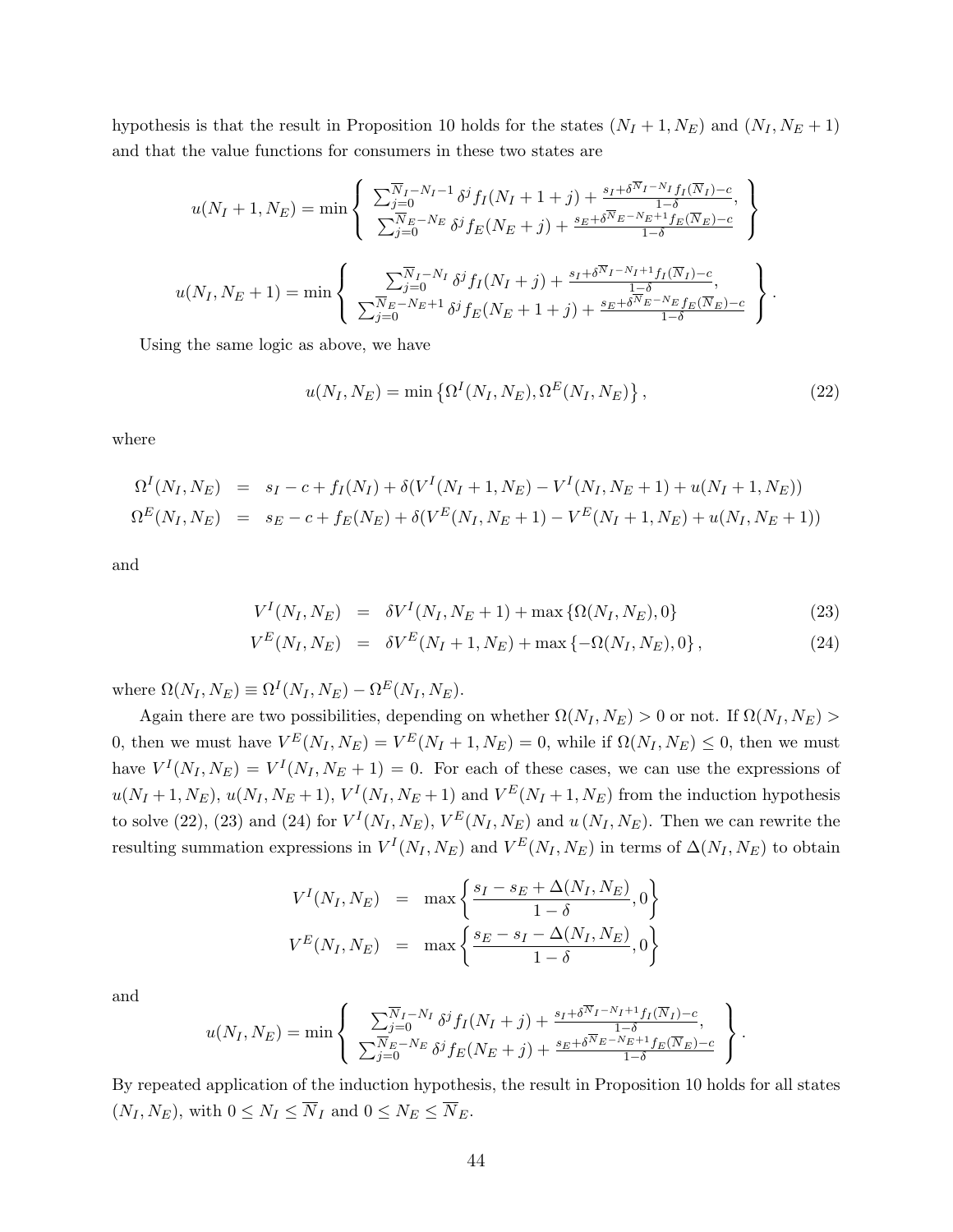Finally, we can confirm that consumers do not want to switch firms along the equilibrium path. Suppose the current state is  $(N_I, N_E)$ . If  $s_E - s_I < \Delta(N_I, N_E)$ , then consumers choose I in the current period, so next period the state will be  $(N_I + 1, N_E)$ . Since  $\Delta(N_I, N_E)$  is increasing in  $N_I$ , this means in the subsequent period consumers will choose I again, and so on until  $N_I = \overline{N}_I$ . When the state is  $(\overline{N}_I, N_E)$ , all subsequent periods will have an identical state and outcome, in which consumers choose I. Conversely, if  $s_E - s_I \geq \Delta(N_I, N_E)$ , then consumers choose E in the current period, so next period the state will be  $(N_I, N_E + 1)$ . Since  $\Delta(N_I, N_E)$  is decreasing in  $N_E$ , this means in the subsequent period consumers will choose E again, and so on until  $N_E = \overline{N}_E$ . At the state  $(N_I, \overline{N}_E)$ , all subsequent periods will have an identical state and outcome, in which consumers choose E.

### 7.9 Proof of Proposition [11](#page-25-0)

For any given state  $(N_I, N_E)$ , even though the interpretation of  $N_i$  is different, the firms' value functions with myopic consumers and within-user learning are the same as with across-user learning, given that in both cases consumers have no reason to consider more than their current surplus when deciding which firm to buy from, and along the equilibrium path, the consumer (in the case of within-user learning) or all consumers (in the case of across-user learning) choose the same (winning firm) each period. We thus use the value functions from Corollary [1](#page-11-0) and compare them with the value functions from Proposition [10.](#page-24-0)

There are four different cases to consider, depending on the value of  $s_E - s_I$ . If  $s_E - s_I$  $\Delta(N_I, N_E + 1)$  then  $V^I(N_I, N_E)$  is higher with myopic consumers since

$$
\frac{s_I - s_E}{1 - \delta} + \frac{\Delta(N_I, N_E) - \delta \Delta(N_I, N_E + 1)}{(1 - \delta)^2} > \frac{s_I - s_E + \Delta(N_I, N_E)}{1 - \delta} > 0
$$

given  $\Delta(N_I, N_E) > \Delta(N_I, N_E + 1)$ . If  $\Delta(N_I, N_E + 1) \le s_E - s_I < \Delta(N_I, N_E)$ , then  $V^I(N_I, N_E)$  is higher with myopic consumers since

$$
\frac{s_I - s_E + \Delta(N_I, N_E)}{(1 - \delta)^2} > \frac{s_I - s_E + \Delta(N_I, N_E)}{1 - \delta} > 0.
$$

By symmetry,  $V^I(N_I, N_E)$  is also higher with myopic consumers when  $s_E - s_I \geq \Delta(N_I, N_E)$ .

#### 7.10 Proof of Proposition [12](#page-28-0)

We apply exactly the same two-dimensional backwards induction steps as in the proof of Propo-sition [1](#page-9-0) to the learning function  $f_i(N_i)$  starting from the threshold  $n_i = N_i = \max\{\overline{N}_i, \overline{n}_i\}$ , and working backwards. Provided all consumers have the same history in any given period, as they do in equilibrium, each firm must offer a single price to everyone. Note that if some individual consumer deviates and chooses something different from other consumers, it has no effect on the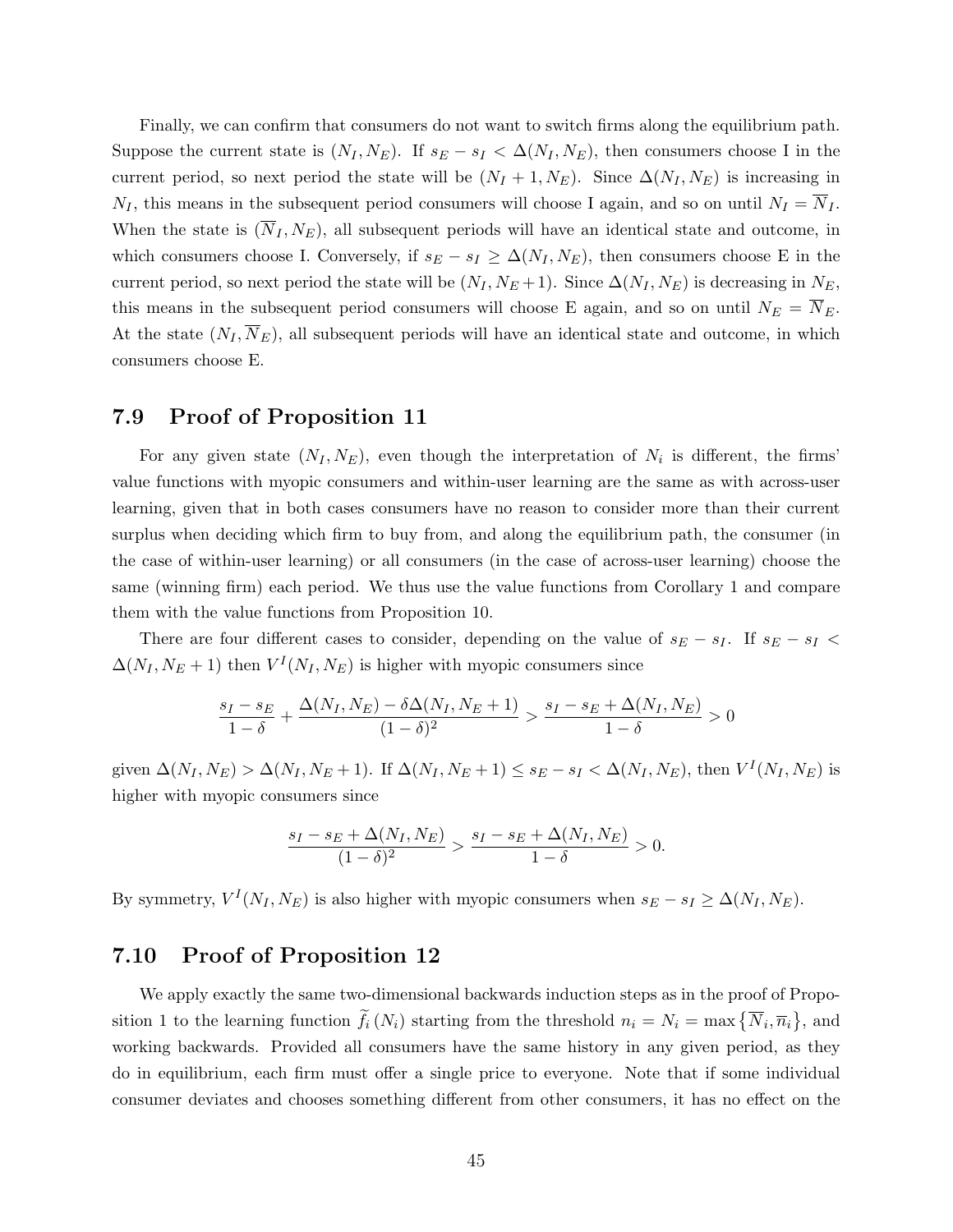firms' profits and we can ignore it (the deviating consumer is of measure zero, and the measure of consumers attracted by the winning firm remains equal to one). Moreover, such a consumer doesn't consider what happens to them after they deviate in terms of their future utility off the equilibrium path since they are myopic and so we don't need to work out their value in these off-equilibrium states to determine if consumers want to deviate in the first place. As a result, there is no need to specify value functions in states in which  $n_i \neq N_i$ , which is what allows us to apply the proof of Proposition [1](#page-9-0) to the learning function  $f_i(N_i)$  without any modification.

# References

Acemoglu, D., A. Makhdoumi, A. Malekian, and A. Ozdaglar (2019) "Too much data: Prices and inefficiencies in data markets,"MIT Working Paper.

Beggs, A. and P. Klemperer (1992) "Multi-period competition with switching costs," Econometrica, 60(3), 651-666.

Bergemann, D., A. Bonatti and T. Gan (2021) "The Economics of Social Data," RAND Journal of Economics, forthcoming.

Besanko, D., U. Doraszelski, Y. Kryukov, and M. Satterthwaite (2010) "Learning-by-doing, organizational forgetting, and industry dynamics," Econometrica, 78(2), 453-508.

Besanko, D., U. Doraszelski, Y. Kryukov (2014) "The Economics of Predation: What Drives Pricing When There is Learning-by-Doing?" American Economic Review, 104(3), 868-897.

Besanko, D., U. Doraszelski, Y. Kryukov (2019) "How Efficient is Dynamic Competition? The Case of Price as Investment," American Economic Review, 109(9), 3339-3364.

Biglaiser, G. and J. Crémer (2020) "The value of incumbency when platforms face heterogenous consumers," American Economic Journal: Microeconomics, 12(4), 229-269.

Biglaiser, G., E. Calvano, and J. Crémer (2019) "Incumbency advantage and its value," Journal of Economics and Management Strategy, 28(1), 41-48.

Cabral, L. M (2011) "Dynamic price competition with network effects," Review of Economic Studies, 78, 83-111.

Cabral, L. M. and M. H. Riordan (1994) "The learning curve, market dominance, and predatory pricing," Econometrica, 62(5), 1115.

Caillaud, B. and B. Jullien (2001) "Competing cybermediaries," European Economic Review, 45(4- 6), 797-808.